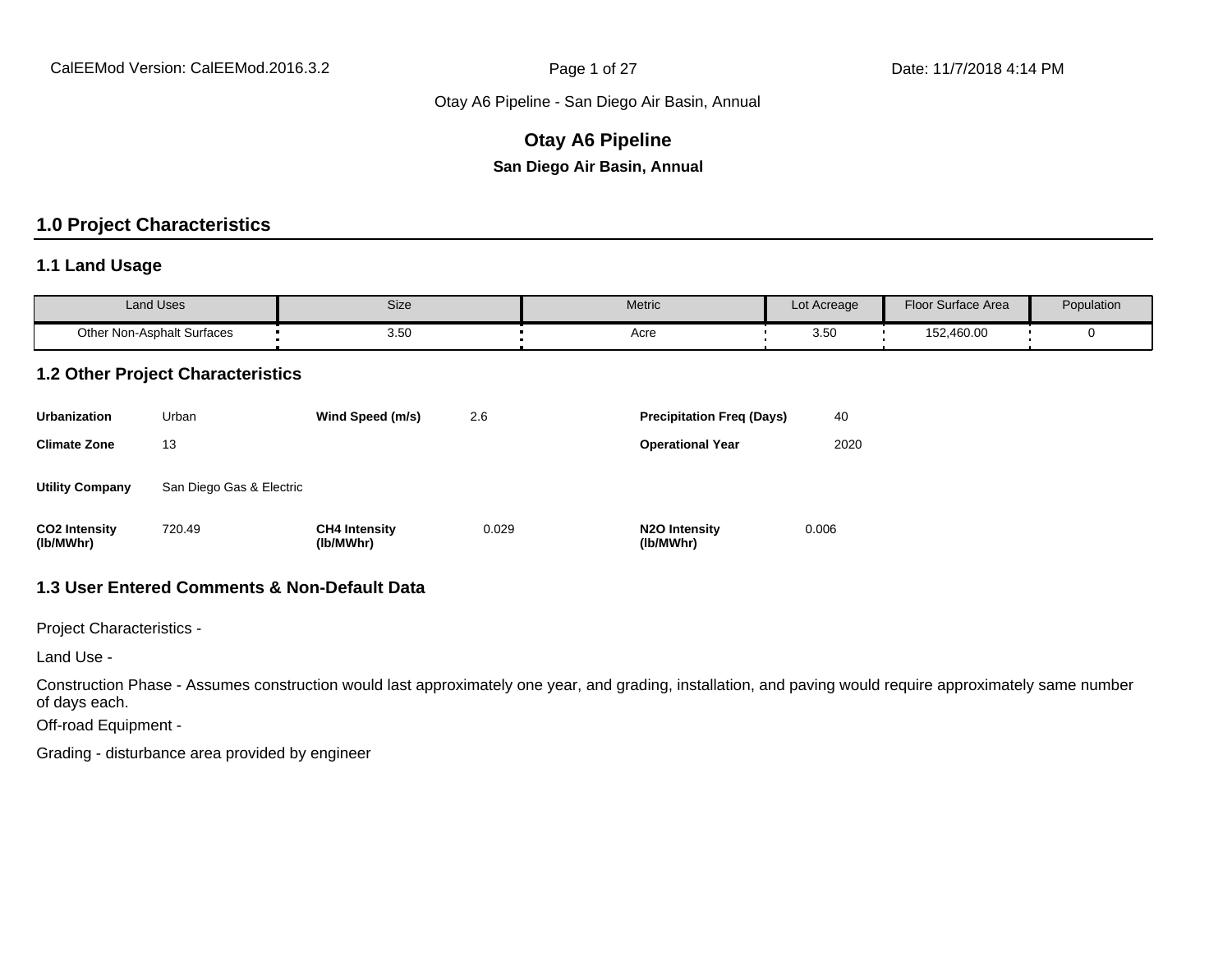| <b>Table Name</b>    | <b>Column Name</b>   | Default Value | New Value        |
|----------------------|----------------------|---------------|------------------|
| tblConstructionPhase | NumDays              | 230.00        | 86.00            |
| tblConstructionPhase | NumDays              | 8.00          | 86.00            |
| tblConstructionPhase | NumDays              | 18.00         | 86.00            |
| tblGrading           | AcresOfGrading       | 43.00         | 5.13             |
| tblGrading           | AcresOfGrading       | 0.00          | 5.13             |
| tblGrading           | MaterialExported     | 0.00          | 5,136.00         |
| tblGrading           | MaterialImported     | 0.00          | 3,700.00         |
| tblOffRoadEquipment  | LoadFactor           | 0.50          | 0.50             |
| tblOffRoadEquipment  | OffRoadEquipmentType |               | <b>Trenchers</b> |
| tblTripsAndVMT       | HaulingTripNumber    | 1,105.00      | 1,104.00         |

# **2.0 Emissions Summary**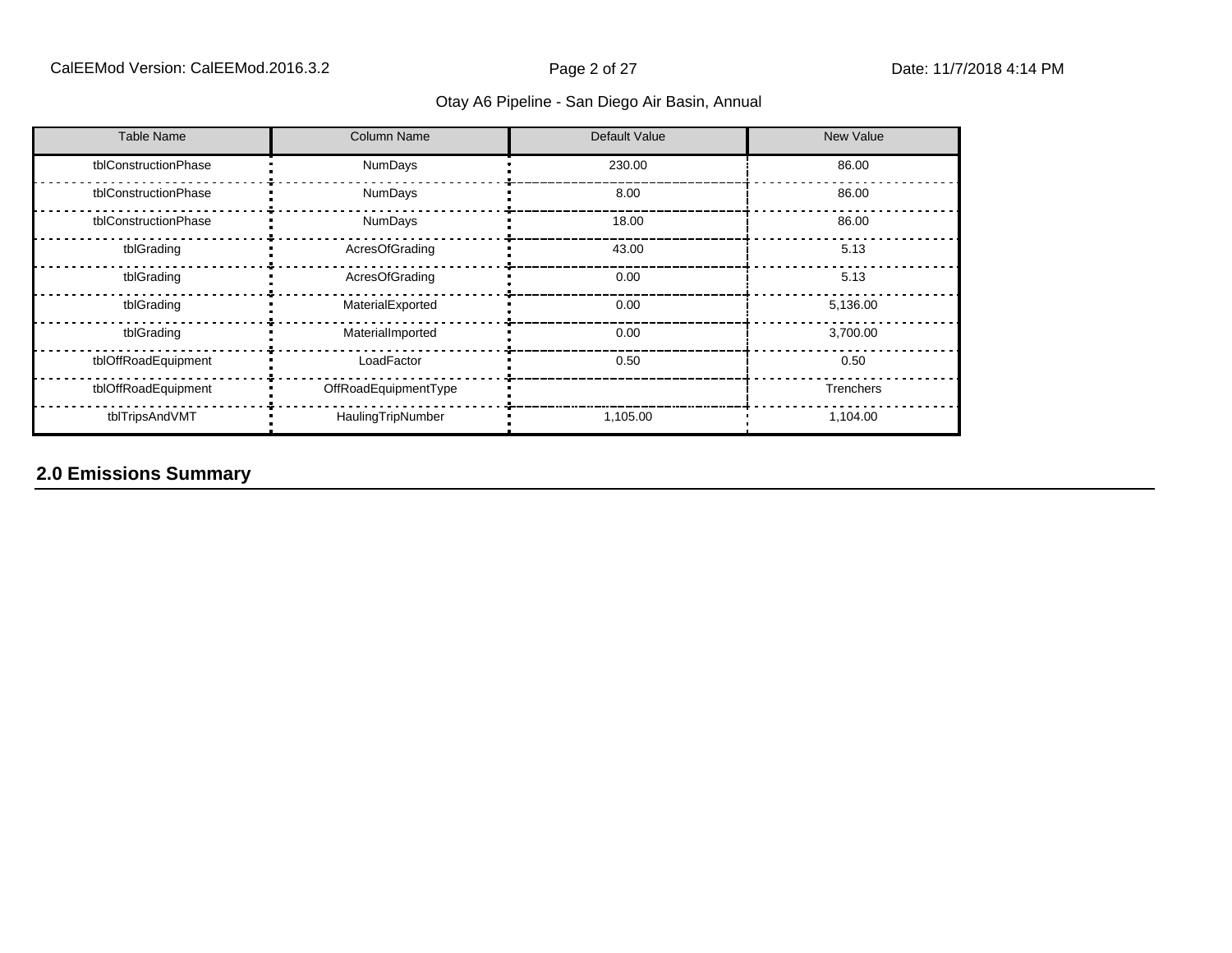#### **2.1 Overall Construction**

# **Unmitigated Construction**

|                | <b>ROG</b>      | <b>NO<sub>x</sub></b> | CO     | SO <sub>2</sub> | Fugitive<br><b>PM10</b> | Exhaust<br><b>PM10</b> | <b>PM10</b><br>Total | Fugitive<br>PM2.5 | Exhaust<br>PM2.5 | PM2.5 Total     |        | Bio- CO2 NBio- CO2   Total CO2 |           | CH <sub>4</sub> | <b>N2O</b> | CO <sub>2e</sub> |
|----------------|-----------------|-----------------------|--------|-----------------|-------------------------|------------------------|----------------------|-------------------|------------------|-----------------|--------|--------------------------------|-----------|-----------------|------------|------------------|
| Year           |                 |                       |        |                 |                         | tons/yr                |                      |                   |                  |                 |        |                                | MT/yr     |                 |            |                  |
| 2019           | 0.3199          | 3.2363                | 2.3014 | 4.5200e-<br>003 | 0.3618                  | 0.1649                 | 0.5267               | 0.1818            | 0.1530           | 0.3348          | 0.0000 | .408.4871                      | .408.4871 | 0.0955          | 0.0000     | $+410.8755$      |
| 2020           | 3.7700e-<br>003 | 0.0356                | 0.0385 | 6.0000e-<br>005 | 4.8000e-<br>004         | 1.9600e-<br>003        | 2.4400e-<br>003      | 1.3000e-<br>004   | -.8000e<br>003   | 1.9300e-<br>003 | 0.0000 | 5.3465                         | 5.3465    | 1.5600e-<br>003 | 0.0000     | 5.3854           |
| <b>Maximum</b> | 0.3199          | 3.2363                | 2.3014 | 4.5200e-<br>003 | 0.3618                  | 0.1649                 | 0.5267               | 0.1818            | 0.1530           | 0.3348          | 0.0000 | 408.4871                       | 408.4871  | 0.0955          | 0.0000     | 410.8755         |

#### **Mitigated Construction**

|                             | <b>ROG</b>          | <b>NO<sub>x</sub></b> | CO     | SO <sub>2</sub>   | Fugitive<br><b>PM10</b>        | Exhaust<br><b>PM10</b>        | <b>PM10</b><br>Total        | Fugitive<br>PM2.5               | Exhaust<br>PM2.5               | PM2.5 Total                  |                                 |          | Bio- CO2   NBio- CO2   Total CO2 | CH <sub>4</sub> | <b>N2O</b> | CO <sub>2e</sub> |
|-----------------------------|---------------------|-----------------------|--------|-------------------|--------------------------------|-------------------------------|-----------------------------|---------------------------------|--------------------------------|------------------------------|---------------------------------|----------|----------------------------------|-----------------|------------|------------------|
| Year                        |                     |                       |        |                   |                                | tons/yr                       |                             |                                 |                                |                              |                                 |          |                                  | MT/yr           |            |                  |
| 2019                        | 0.3199<br>$\bullet$ | 3.2363                | 2.3014 | $4.5200e-$<br>003 | 0.3618                         | 0.1649                        | 0.5267                      | 0.1818                          | 0.1530                         | 0.3348                       | 0.0000                          |          | $1408.4868$ $1408.4868$          | 0.0955          | 0.0000     | $+410.8752$      |
| 2020                        | 3.7700e-<br>003     | 0.0356                | 0.0385 | 6.0000e-<br>005   | 4.8000e-<br>004                | 1.9600e-<br>003               | 2.4400e-<br>003             | .3000e-<br>004                  | .8000e-<br>003                 | 1.9300e-<br>003              | 0.0000                          | 5.3465   | 5.3465                           | 1.5600e-<br>003 | 0.0000     | 5.3854           |
| <b>Maximum</b>              | 0.3199              | 3.2363                | 2.3014 | 4.5200e-<br>003   | 0.3618                         | 0.1649                        | 0.5267                      | 0.1818                          | 0.1530                         | 0.3348                       | 0.0000                          | 408.4868 | 408.4868                         | 0.0955          | 0.0000     | 410.8752         |
|                             | <b>ROG</b>          | <b>NO<sub>x</sub></b> | CO     | <b>SO2</b>        | <b>Fugitive</b><br><b>PM10</b> | <b>Exhaust</b><br><b>PM10</b> | <b>PM10</b><br><b>Total</b> | <b>Fugitive</b><br><b>PM2.5</b> | <b>Exhaust</b><br><b>PM2.5</b> | <b>PM2.5</b><br><b>Total</b> | Bio- CO2   NBio-CO2   Total CO2 |          |                                  | CH4             | <b>N20</b> | CO <sub>2e</sub> |
| Percent<br><b>Reduction</b> | 0.00                | 0.00                  | 0.00   | 0.00              | 0.00                           | 0.00                          | 0.00                        | 0.00                            | 0.00                           | 0.00                         | 0.00                            | 0.00     | 0.00                             | 0.00            | 0.00       | 0.00             |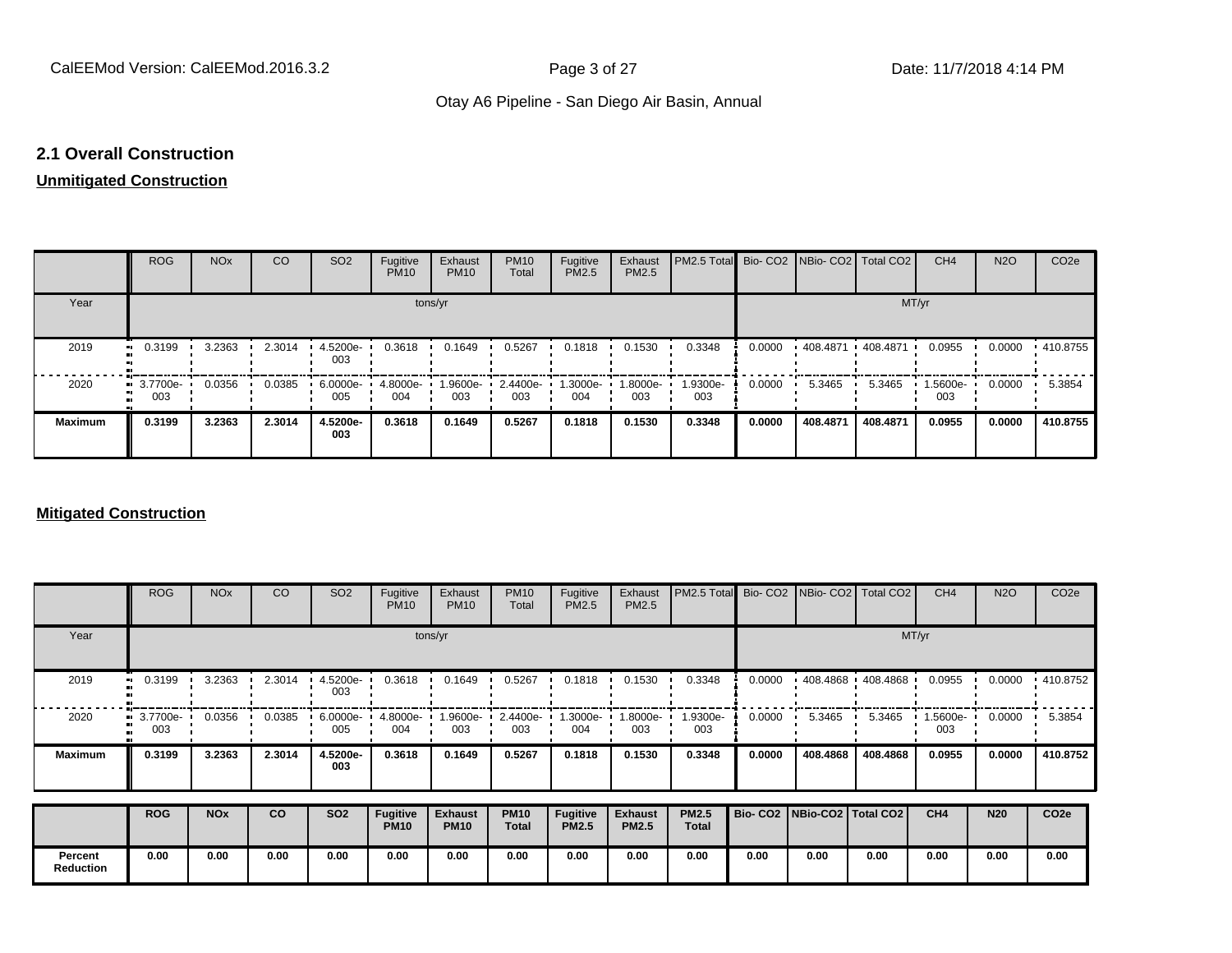| Quarter | <b>Start Date</b> | <b>End Date</b> | Maximum Unmitigated ROG + NOX (tons/quarter) | Maximum Mitigated ROG + NOX (tons/quarter) |
|---------|-------------------|-----------------|----------------------------------------------|--------------------------------------------|
|         | 1-7-2019          | 4-6-2019        | 1.2586                                       | 1.2586                                     |
| 2       | 4-7-2019          | 7-6-2019        | 1.0428                                       | 1.0428                                     |
| 3       | 7-7-2019          | 10-6-2019       | 0.7699                                       | 0.7699                                     |
| 4       | 10-7-2019         | 1-6-2020        | 0.4636                                       | 0.4636                                     |
| 5       | 1-7-2020          | 4-6-2020        | 0.0094                                       | 0.0094                                     |
|         |                   | Highest         | 1.2586                                       | 1.2586                                     |

# **2.2 Overall Operational**

**Unmitigated Operational**

|              | <b>ROG</b> | <b>NO<sub>x</sub></b> | CO              | SO <sub>2</sub> | Fugitive<br><b>PM10</b> | Exhaust<br><b>PM10</b> | <b>PM10</b><br>Total | Fugitive<br>PM2.5 | Exhaust<br>PM2.5 | PM2.5 Total |        | Bio- CO2   NBio- CO2   Total CO2 |                 | CH <sub>4</sub> | <b>N2O</b> | CO <sub>2e</sub> |
|--------------|------------|-----------------------|-----------------|-----------------|-------------------------|------------------------|----------------------|-------------------|------------------|-------------|--------|----------------------------------|-----------------|-----------------|------------|------------------|
| Category     |            | tons/yr               |                 |                 |                         |                        |                      |                   |                  |             |        |                                  | MT/yr           |                 |            |                  |
| Area         | 0.0152<br> | 0.0000                | 3.0000e-<br>005 | 0.0000          |                         | 0.0000                 | 0.0000               |                   | 0.0000           | 0.0000      | 0.0000 | 6.0000e-<br>005                  | 6.0000e-<br>005 | 0.0000          | 0.0000     | 7.0000e-<br>005  |
| Energy       | 0.0000<br> | 0.0000                | 0.0000          | 0.0000          |                         | 0.0000                 | 0.0000               |                   | 0.0000           | 0.0000      | 0.0000 | 0.0000                           | 0.0000          | 0.0000          | 0.0000     | 0.0000           |
| Mobile       | 0.0000<br> | 0.0000                | 0.0000          | 0.0000          | 0.0000                  | 0.0000                 | 0.0000               | 0.0000            | 0.0000           | 0.0000      | 0.0000 | 0.0000                           | 0.0000          | 0.0000          | 0.0000     | 0.0000           |
| Waste        |            |                       |                 |                 |                         | 0.0000                 | 0.0000               |                   | 0.0000           | 0.0000      | 0.0000 | 0.0000                           | 0.0000          | 0.0000          | 0.0000     | 0.0000           |
| Water        |            |                       |                 |                 |                         | 0.0000                 | 0.0000               |                   | 0.0000           | 0.0000      | 0.0000 | 0.0000                           | 0.0000          | 0.0000          | 0.0000     | 0.0000           |
| <b>Total</b> | 0.0152     | 0.0000                | 3.0000e-<br>005 | 0.0000          | 0.0000                  | 0.0000                 | 0.0000               | 0.0000            | 0.0000           | 0.0000      | 0.0000 | 6.0000e-<br>005                  | 6.0000e-<br>005 | 0.0000          | 0.0000     | 7.0000e-<br>005  |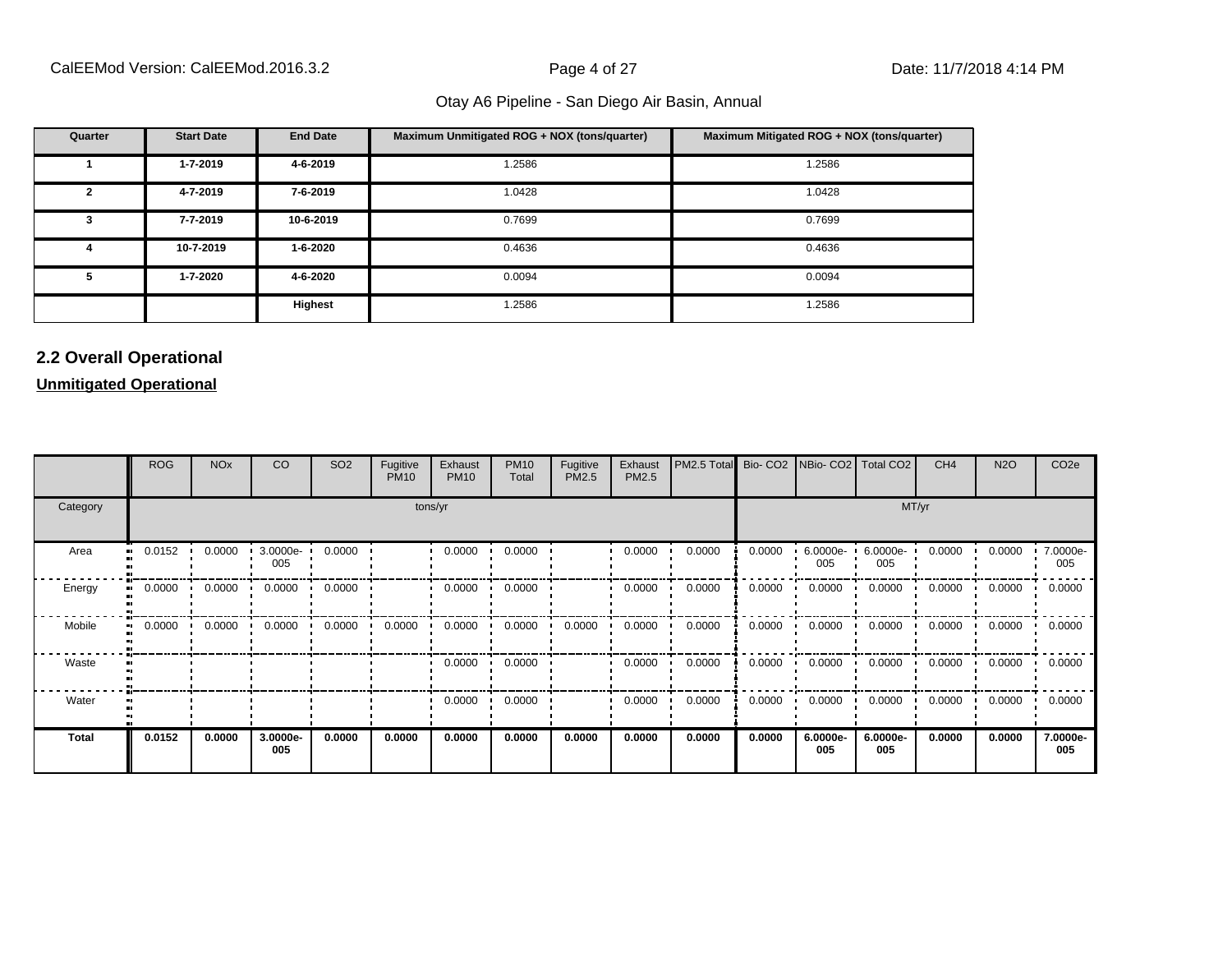#### **2.2 Overall Operational**

#### **Mitigated Operational**

|                             | <b>ROG</b>                 | <b>NO<sub>x</sub></b> |                       | <b>CO</b>          | SO <sub>2</sub>            | Fugitive<br><b>PM10</b> |                                | Exhaust<br><b>PM10</b> | <b>PM10</b><br>Total               |                             | Fugitive<br><b>PM2.5</b> | Exhaust<br>PM2.5 | PM2.5 Total                    |                              | Bio-CO <sub>2</sub> | NBio- CO2   Total CO2           |                    |       | CH <sub>4</sub> | <b>N2O</b>                 |            | CO <sub>2</sub> e |
|-----------------------------|----------------------------|-----------------------|-----------------------|--------------------|----------------------------|-------------------------|--------------------------------|------------------------|------------------------------------|-----------------------------|--------------------------|------------------|--------------------------------|------------------------------|---------------------|---------------------------------|--------------------|-------|-----------------|----------------------------|------------|-------------------|
| Category                    |                            |                       |                       |                    |                            |                         | tons/yr                        |                        |                                    |                             |                          |                  |                                |                              |                     |                                 |                    | MT/yr |                 |                            |            |                   |
| Area                        | 0.0152<br>$\bullet\bullet$ | 0.0000                |                       | $3.0000e -$<br>005 | 0.0000                     |                         |                                | 0.0000                 | 0.0000<br>$\cdot$                  |                             |                          | 0.0000           | 0.0000                         |                              | 0.0000              | $6.0000e -$<br>005              | $6.0000e -$<br>005 |       | 0.0000          | 0.0000                     | 7.0000e-   | 005               |
| Energy<br>$\bullet$         | 0.0000                     | 0.0000                |                       | 0.0000             | 0.0000                     |                         |                                | 0.0000                 | 0.0000                             |                             |                          | 0.0000           | 0.0000                         |                              | 0.0000              | 0.0000                          | 0.0000             |       | 0.0000          | 0.0000                     | 0.0000     |                   |
| Mobile<br>$\blacksquare$    | 0.0000                     | 0.0000                |                       |                    | $0.0000$ $0.0000$ $0.0000$ |                         | $0.0000$ $\blacksquare$        |                        | $0.0000 \cdot 0.0000 \cdot 0.0000$ |                             |                          | 0.0000           | 0.0000                         |                              | 0.0000              | $0.0000$ $\cdot$                | 0.0000             |       |                 | $0.0000$ $0.0000$ $0.0000$ |            |                   |
| Waste                       |                            |                       |                       |                    |                            |                         |                                | $0.0000$ $\cdot$       | 0.0000                             |                             |                          | 0.0000           | 0.0000                         |                              | 0.0000              | 0.0000                          | 0.0000             |       | 0.0000          | 0.0000                     | 0.0000     |                   |
| Water                       |                            |                       |                       |                    |                            |                         |                                | 0.0000                 | 0.0000<br>$\cdot$                  |                             |                          | 0.0000           | 0.0000                         |                              | 0.0000              | 0.0000                          | 0.0000             |       | 0.0000          | 0.0000                     | 0.0000     |                   |
| <b>Total</b>                | 0.0152                     | 0.0000                |                       | 3.0000e-<br>005    | 0.0000                     | 0.0000                  |                                | 0.0000                 | 0.0000                             |                             | 0.0000                   | 0.0000           | 0.0000                         |                              | 0.0000              | 6.0000e-<br>005                 | 6.0000e-<br>005    |       | 0.0000          | 0.0000                     |            | 7.0000e-<br>005   |
|                             | <b>ROG</b>                 |                       | <b>NO<sub>x</sub></b> |                    | <b>CO</b>                  | <b>SO2</b>              | <b>Fugitive</b><br><b>PM10</b> |                        | <b>Exhaust</b><br><b>PM10</b>      | <b>PM10</b><br><b>Total</b> | Fugitive<br><b>PM2.5</b> |                  | <b>Exhaust</b><br><b>PM2.5</b> | <b>PM2.5</b><br><b>Total</b> |                     | Bio- CO2   NBio-CO2   Total CO2 |                    |       | CH <sub>4</sub> |                            | <b>N20</b> | CO <sub>2e</sub>  |
| Percent<br><b>Reduction</b> | 0.00                       |                       | 0.00                  |                    | 0.00                       | 0.00                    | 0.00                           |                        | 0.00                               | 0.00                        | 0.00                     |                  | 0.00                           | 0.00                         | 0.00                | 0.00                            |                    | 0.00  | 0.00            |                            | 0.00       | 0.00              |

# **3.0 Construction Detail**

**Construction Phase**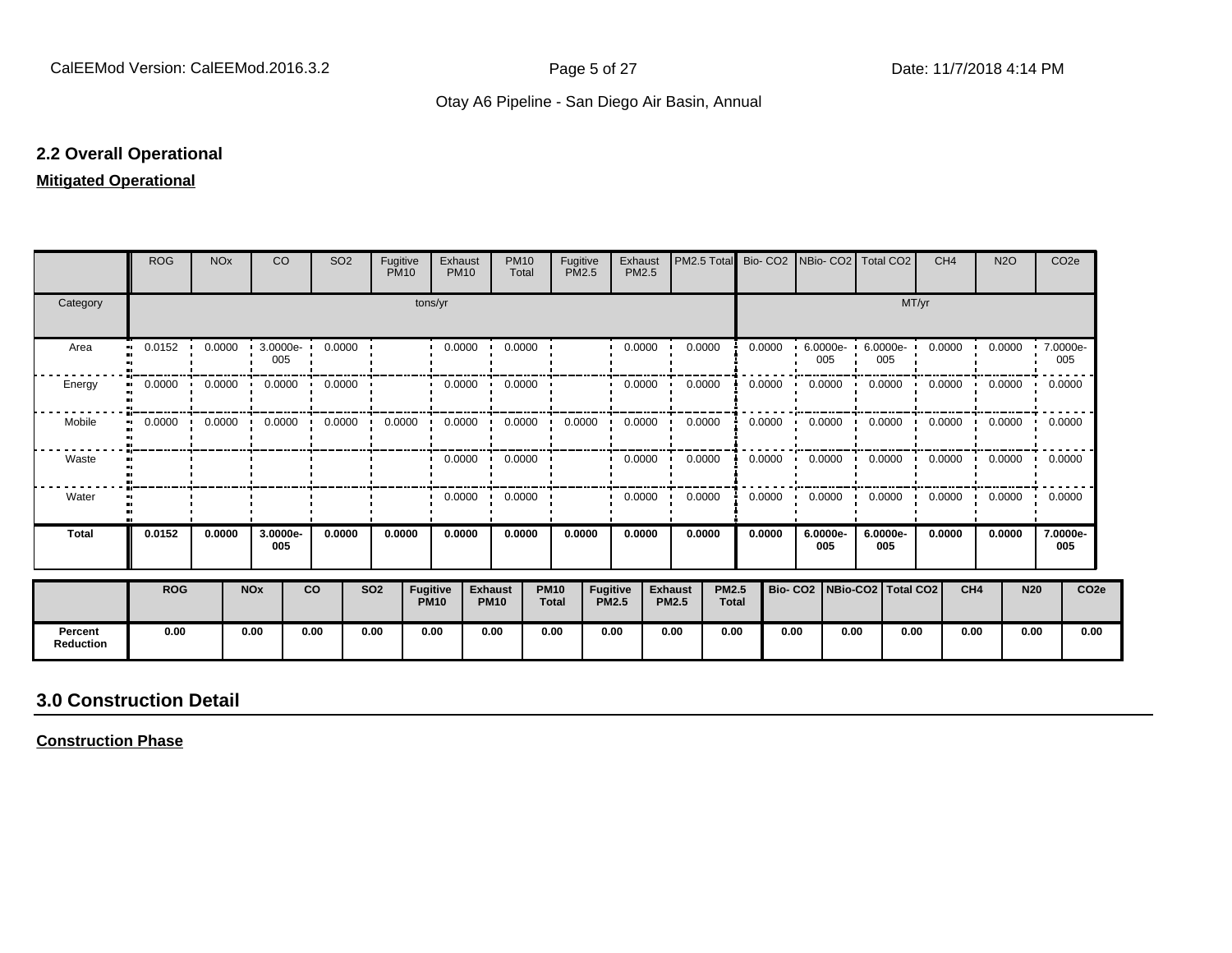CalEEMod Version: CalEEMod.2016.3.2 **Page 6 of 27** Page 6 of 27 Date: 11/7/2018 4:14 PM

#### Otay A6 Pipeline - San Diego Air Basin, Annual

| Phase<br><b>Number</b> | Phase Name                   | Phase Type                   | <b>Start Date</b> | End Date   | Num Days Num Days<br>Week |     | <b>Phase Description</b> |
|------------------------|------------------------------|------------------------------|-------------------|------------|---------------------------|-----|--------------------------|
|                        | Site Preparation             | •Site Preparation            | 1/7/2019          | !1/11/2019 |                           |     |                          |
|                        | •Grading                     | •Grading                     | 1/14/2019         | !5/13/2019 |                           | 86' |                          |
|                        | <b>Building Construction</b> | <b>Building Construction</b> | 15/14/2019        | !9/10/2019 |                           | 86  |                          |
|                        | • Paving                     | •Paving                      | .9/11/2019        | 1/8/2020   | 5'                        | 86  |                          |

**Acres of Grading (Site Preparation Phase): 5.13**

**Acres of Grading (Grading Phase): 5.13**

**Acres of Paving: 3.5**

**Residential Indoor: 0; Residential Outdoor: 0; Non-Residential Indoor: 0; Non-Residential Outdoor: 0; Striped Parking Area: 0 (Architectural Coating ±sqft)**

**OffRoad Equipment**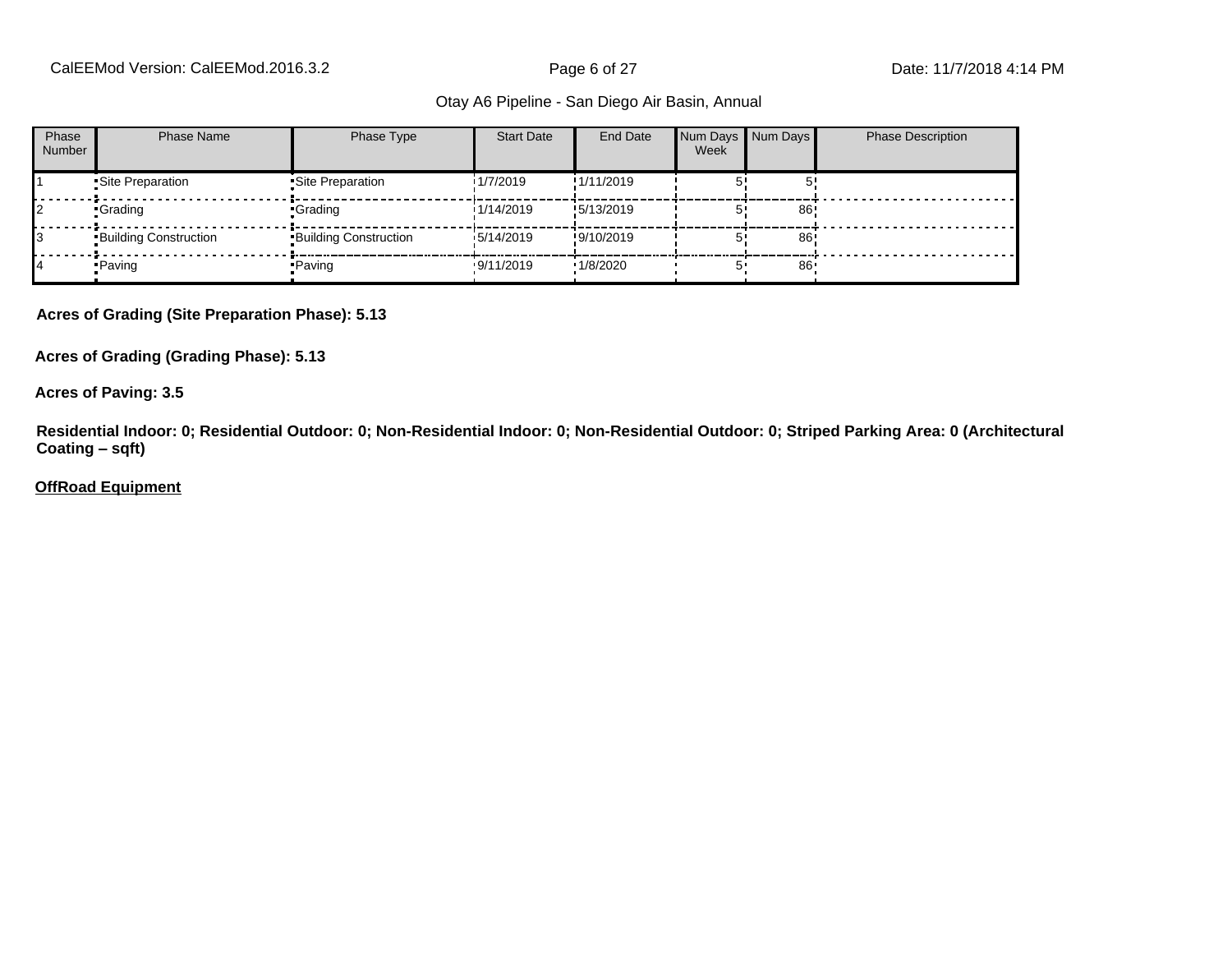| <b>Phase Name</b>            | Offroad Equipment Type     | Amount | <b>Usage Hours</b> | <b>Horse Power</b> | <b>Load Factor</b> |
|------------------------------|----------------------------|--------|--------------------|--------------------|--------------------|
| Site Preparation             | Rubber Tired Dozers        | 3      | 8.00               | 247!               | 0.40               |
| Site Preparation             | •Tractors/Loaders/Backhoes |        | 8.00               | 97                 | 0.37               |
| Grading                      | <b>Excavators</b>          |        | 8.00               | 158                | 0.38               |
| Grading                      | •Graders                   |        | 8.00               | 187                | 0.41               |
| Grading                      | .Rubber Tired Dozers       |        | 8.00               | 247                | 0.40               |
| Grading                      | •Tractors/Loaders/Backhoes | 31     | 8.00               | 97                 | 0.37               |
| <b>Building Construction</b> | •Cranes                    |        | 7.00               | 231                | 0.29               |
| <b>Building Construction</b> | -Forklifts                 |        | 8.00               | 89                 | 0.20               |
| <b>Building Construction</b> | <b>Generator Sets</b>      |        | 8.00               | 84 <sub>1</sub>    | 0.74               |
| <b>Building Construction</b> | Tractors/Loaders/Backhoes  | 31     | 7.00               | 97                 | 0.37               |
| <b>Building Construction</b> | .Welders                   |        | 8.00               | 46                 | 0.45               |
| Paving                       | •Cement and Mortar Mixers  |        | 6.00               | 9                  | 0.56               |
| Paving                       | ·Pavers                    |        | 8.00               | 130                | 0.42               |
| Paving                       | Paving Equipment           |        | 6.00               | 132                | 0.36               |
| Paving                       | • Rollers                  |        | 6.00 <sup>1</sup>  | 80                 | 0.38               |
| Paving                       | •Tractors/Loaders/Backhoes |        | 8.00 <sub>1</sub>  | 97                 | 0.37               |
| Grading                      | Trenchers                  |        | 8.00 <sub>1</sub>  | 78'                | 0.50               |

#### **Trips and VMT**

| <b>Phase Name</b>            | <b>Offroad Equipment</b><br>Count | <b>Worker Trip</b><br><b>Number</b> | Vendor Trip<br><b>Number</b> | <b>Hauling Trip</b><br>Number | <b>Worker Trip</b><br>Length | Vendor Trip<br>Length | <b>Hauling Trip</b><br>Length | <b>Worker Vehicle</b><br>Class | Vendor         | Hauling<br>Vehicle Class Vehicle Class |
|------------------------------|-----------------------------------|-------------------------------------|------------------------------|-------------------------------|------------------------------|-----------------------|-------------------------------|--------------------------------|----------------|----------------------------------------|
| Site Preparation             |                                   | 18.00                               | 0.00                         | $0.00 \cdot$                  | 10.80                        | 7.30!                 |                               | 20.00 LD Mix                   | <b>HDT Mix</b> | !ННDТ                                  |
| Grading                      |                                   | 18.00                               | 0.00!                        | $1.104.00 \cdot$              | 10.80i                       | 7.30!                 |                               | 20.00 LD Mix                   | <b>HDT Mix</b> | ! ННDТ                                 |
| <b>Building Construction</b> |                                   | 64.00                               | 25.00                        | $0.00 \cdot$                  | 10.80i                       | 7.30!                 |                               | 20.00 LD Mix                   | <b>HDT Mix</b> | !HHDT                                  |
| Paving                       |                                   | $20.00 \cdot$                       | $0.00 -$                     | $0.00 \cdot$                  | $10.80 -$                    | $7.30 -$              |                               | 20.00 LD Mix                   | <b>HDT Mix</b> | <b>HHDT</b>                            |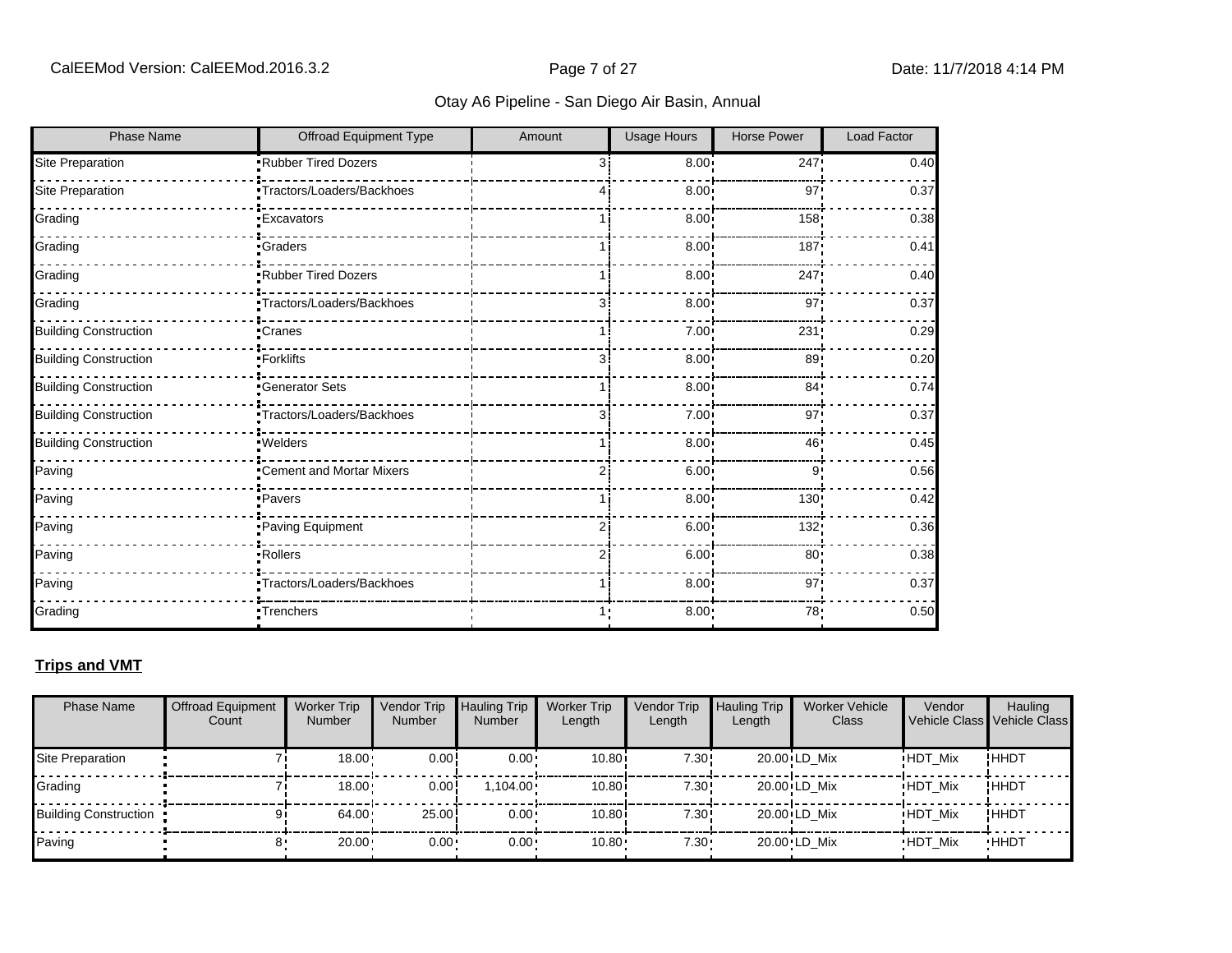CalEEMod Version: CalEEMod.2016.3.2 **Page 8 of 27** Page 8 of 27 Date: 11/7/2018 4:14 PM

#### Otay A6 Pipeline - San Diego Air Basin, Annual

#### **3.1 Mitigation Measures Construction**

#### **3.2 Site Preparation - 2019**

#### **Unmitigated Construction On-Site**

|                      | <b>ROG</b>   | <b>NO<sub>x</sub></b> | CO     | SO <sub>2</sub>    | Fugitive<br><b>PM10</b> | Exhaust<br><b>PM10</b> | <b>PM10</b><br>Total | Fugitive<br>PM2.5 | Exhaust<br>PM2.5 | PM2.5 Total Bio- CO2 NBio- CO2 Total CO2 |        |        |        | CH <sub>4</sub> | <b>N2O</b> | CO <sub>2e</sub> |
|----------------------|--------------|-----------------------|--------|--------------------|-------------------------|------------------------|----------------------|-------------------|------------------|------------------------------------------|--------|--------|--------|-----------------|------------|------------------|
| Category             |              |                       |        |                    |                         | tons/yr                |                      |                   |                  |                                          |        |        | MT/yr  |                 |            |                  |
| <b>Fugitive Dust</b> |              |                       |        |                    | 0.0479                  | 0.0000                 | 0.0479               | 0.0251            | 0.0000           | 0.0251                                   | 0.0000 | 0.0000 | 0.0000 | 0.0000          | 0.0000     | 0.0000           |
| Off-Road             | 0.0108<br>ш. | 0.1139                | 0.0552 | $9.0000e$ -<br>005 |                         | 5.9800e- ·<br>003      | 5.9800e-<br>003      |                   | 5.5000e-<br>003  | 5.5000e-<br>003                          | 0.0000 | 8.5422 | 8.5422 | 2.7000e-<br>003 | 0.0000     | 8.6097           |
| <b>Total</b>         | 0.0108       | 0.1139                | 0.0552 | 9.0000e-<br>005    | 0.0479                  | 5.9800e-<br>003        | 0.0539               | 0.0251            | 5.5000e-<br>003  | 0.0306                                   | 0.0000 | 8.5422 | 8.5422 | 2.7000e-<br>003 | 0.0000     | 8.6097           |

|              | <b>ROG</b>      | <b>NO<sub>x</sub></b> | CO             | SO <sub>2</sub> | Fugitive<br><b>PM10</b> | Exhaust<br><b>PM10</b> | <b>PM10</b><br>Total | Fugitive<br><b>PM2.5</b> | Exhaust<br><b>PM2.5</b> | PM2.5<br>Total  |        | Bio- CO2 NBio- CO2 Total CO2 |        | CH <sub>4</sub> | <b>N2O</b> | CO <sub>2e</sub> |
|--------------|-----------------|-----------------------|----------------|-----------------|-------------------------|------------------------|----------------------|--------------------------|-------------------------|-----------------|--------|------------------------------|--------|-----------------|------------|------------------|
| Category     |                 |                       |                |                 |                         | tons/yr                |                      |                          |                         |                 |        |                              | MT/yr  |                 |            |                  |
| Hauling      | 0.0000<br>ш.    | 0.0000                | 0.0000         | 0.0000          | 0.0000                  | 0.0000                 | 0.0000               | 0.0000                   | 0.0000                  | 0.0000          | 0.0000 | 0.0000                       | 0.0000 | 0.0000          | 0.0000     | 0.0000           |
| Vendor       | 0.0000          | 0.0000                | 0.0000         | 0.0000          | 0.0000                  | 0.0000                 | 0.0000               | 0.0000                   | 0.0000                  | 0.0000          | 0.0000 | 0.0000                       | 0.0000 | 0.0000          | 0.0000     | 0.0000           |
| Worker       | 1.8000e-<br>004 | 1.4000e-<br>004       | -3200e-<br>003 | 0.0000          | 3.6000e-<br>004         | 0.0000                 | 3.6000e-<br>004      | 1.0000e-<br>004          | 0.0000                  | 1.0000e-<br>004 | 0.0000 | 0.3368                       | 0.3368 | 1.0000e-<br>005 | 0.0000     | 0.3371           |
| <b>Total</b> | 1.8000e-<br>004 | 1.4000e-<br>004       | .3200e-<br>003 | 0.0000          | 3.6000e-<br>004         | 0.0000                 | 3.6000e-<br>004      | 1.0000e-<br>004          | 0.0000                  | 1.0000e-<br>004 | 0.0000 | 0.3368                       | 0.3368 | 1.0000e-<br>005 | 0.0000     | 0.3371           |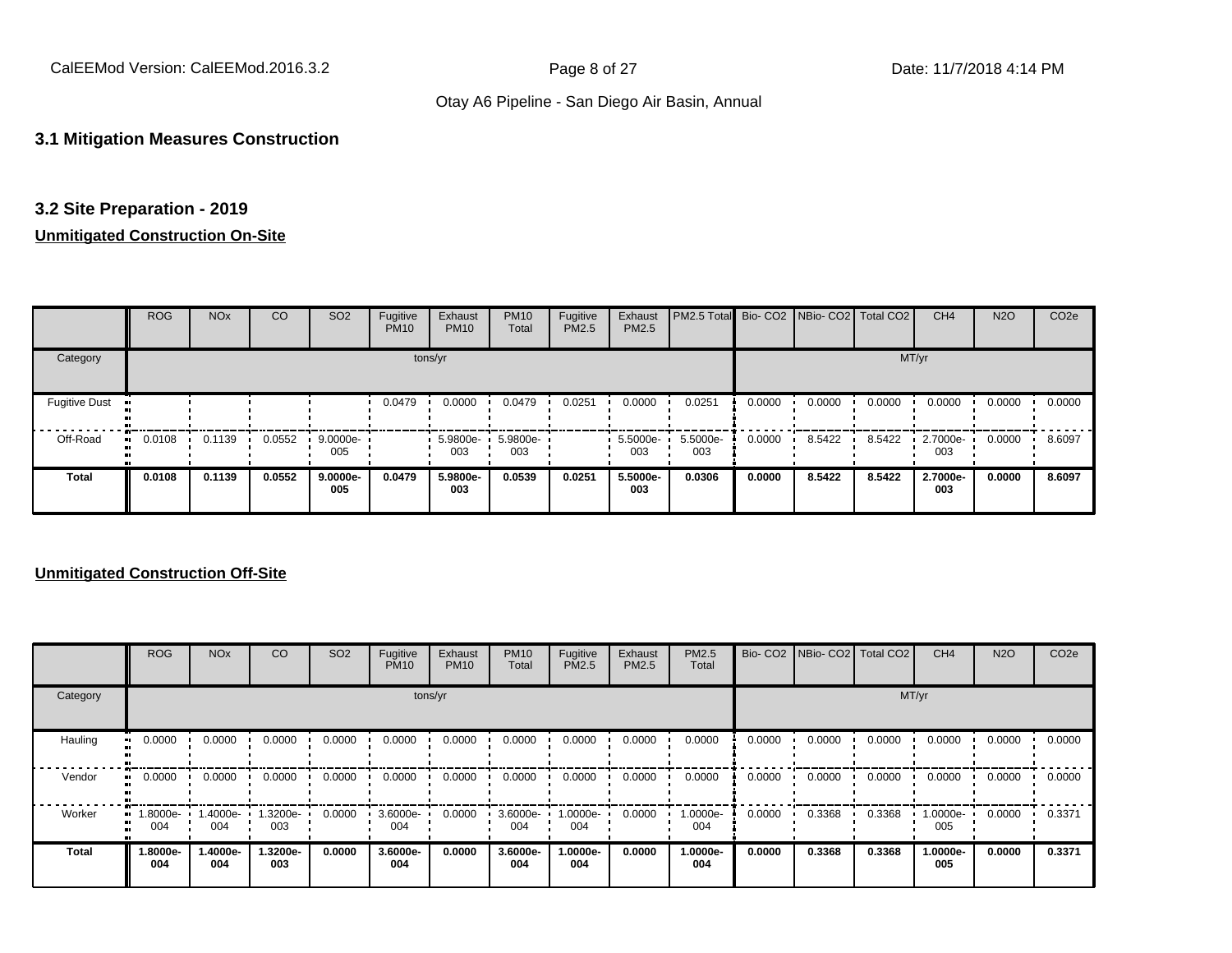## **3.2 Site Preparation - 2019**

#### **Mitigated Construction On-Site**

|                                   | <b>ROG</b>          | <b>NO<sub>x</sub></b> | CO     | SO <sub>2</sub> | Fugitive<br><b>PM10</b> | Exhaust<br><b>PM10</b> | <b>PM10</b><br>Total | Fugitive<br><b>PM2.5</b> | Exhaust<br>PM2.5 | PM2.5 Total Bio- CO2 NBio- CO2 Total CO2 |        |        |        | CH <sub>4</sub> | <b>N2O</b> | CO <sub>2e</sub> |
|-----------------------------------|---------------------|-----------------------|--------|-----------------|-------------------------|------------------------|----------------------|--------------------------|------------------|------------------------------------------|--------|--------|--------|-----------------|------------|------------------|
| Category                          |                     |                       |        |                 |                         | tons/yr                |                      |                          |                  |                                          |        |        | MT/yr  |                 |            |                  |
| <b>Fugitive Dust</b><br>$\bullet$ |                     |                       |        |                 | 0.0479                  | 0.0000                 | 0.0479               | 0.0251                   | 0.0000           | 0.0251                                   | 0.0000 | 0.0000 | 0.0000 | 0.0000          | 0.0000     | 0.0000           |
| Off-Road                          | 0.0108<br>$\bullet$ | 0.1139                | 0.0552 | 9.0000e-<br>005 |                         | 5.9800e-<br>003        | 5.9800e-<br>003      |                          | 5.5000e-<br>003  | 5.5000e-<br>003                          | 0.0000 | 8.5422 | 8.5422 | 2.7000e-<br>003 | 0.0000     | 8.6097           |
| <b>Total</b>                      | 0.0108              | 0.1139                | 0.0552 | 9.0000e-<br>005 | 0.0479                  | 5.9800e-<br>003        | 0.0539               | 0.0251                   | 5.5000e-<br>003  | 0.0306                                   | 0.0000 | 8.5422 | 8.5422 | 2.7000e-<br>003 | 0.0000     | 8.6097           |

|             | <b>ROG</b>       | <b>NO<sub>x</sub></b> | CO              | SO <sub>2</sub> | Fugitive<br><b>PM10</b> | Exhaust<br><b>PM10</b> | <b>PM10</b><br>Total | Fugitive<br><b>PM2.5</b> | Exhaust<br>PM2.5 | PM2.5 Total Bio- CO2 NBio- CO2 Total CO2 |        |        |        | CH <sub>4</sub> | <b>N2O</b> | CO <sub>2e</sub> |
|-------------|------------------|-----------------------|-----------------|-----------------|-------------------------|------------------------|----------------------|--------------------------|------------------|------------------------------------------|--------|--------|--------|-----------------|------------|------------------|
| Category    |                  |                       |                 |                 | tons/yr                 |                        |                      |                          |                  |                                          |        |        | MT/yr  |                 |            |                  |
| Hauling     | 0.0000           | 0.0000                | 0.0000          | 0.0000          | 0.0000                  | 0.0000                 | 0.0000               | 0.0000                   | 0.0000           | 0.0000                                   | 0.0000 | 0.0000 | 0.0000 | 0.0000          | 0.0000     | 0.0000           |
| Vendor      | 0.0000           | 0.0000                | 0.0000          | 0.0000          | 0.0000                  | 0.0000                 | 0.0000               | 0.0000                   | 0.0000           | 0.0000                                   | 0.0000 | 0.0000 | 0.0000 | 0.0000          | 0.0000     | 0.0000           |
| Worker<br>œ | --8000e.l<br>004 | 1.4000e-<br>004       | -3200e-<br>003  | 0.0000          | 3.6000e-<br>004         | 0.0000                 | 3.6000e-<br>004      | 1.0000e-<br>004          | 0.0000           | 1.0000e-<br>004                          | 0.0000 | 0.3368 | 0.3368 | 1.0000e-<br>005 | 0.0000     | 0.3371           |
| Total       | -.8000e<br>004   | 1.4000e-<br>004       | 1.3200e-<br>003 | 0.0000          | 3.6000e-<br>004         | 0.0000                 | 3.6000e-<br>004      | 1.0000e-<br>004          | 0.0000           | 1.0000e-<br>004                          | 0.0000 | 0.3368 | 0.3368 | 1.0000e-<br>005 | 0.0000     | 0.3371           |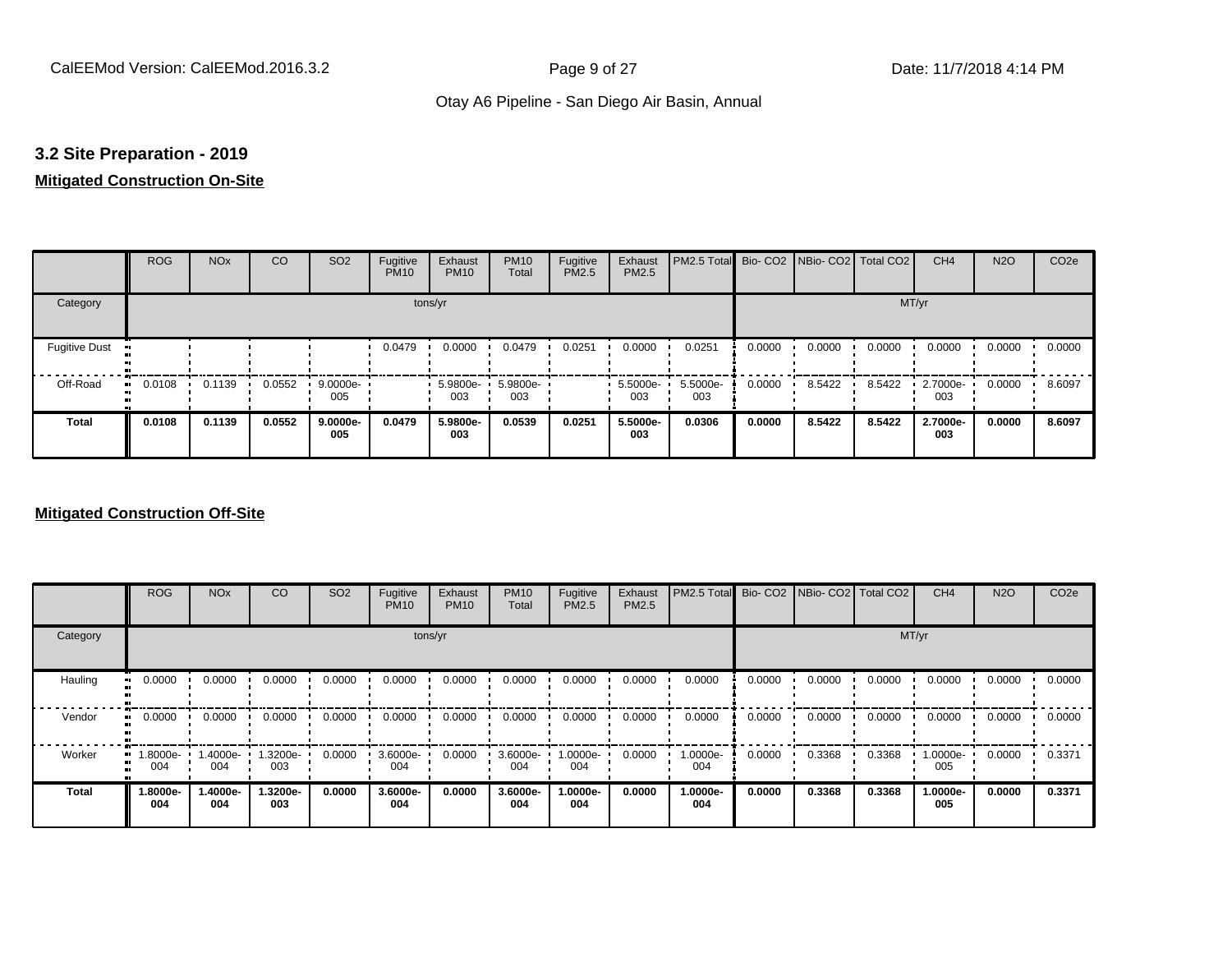#### **3.3 Grading - 2019**

# **Unmitigated Construction On-Site**

|                      | <b>ROG</b>   | <b>NO<sub>x</sub></b> | CO     | SO <sub>2</sub> | Fugitive<br><b>PM10</b> | Exhaust<br><b>PM10</b> | <b>PM10</b><br>Total | Fugitive<br><b>PM2.5</b> | Exhaust<br>PM2.5 | PM2.5<br>Total |        | Bio- CO2   NBio- CO2   Total CO2 |          | CH <sub>4</sub> | <b>N2O</b> | CO <sub>2e</sub> |
|----------------------|--------------|-----------------------|--------|-----------------|-------------------------|------------------------|----------------------|--------------------------|------------------|----------------|--------|----------------------------------|----------|-----------------|------------|------------------|
| Category             |              |                       |        |                 | tons/yr                 |                        |                      |                          |                  |                |        |                                  | MT/yr    |                 |            |                  |
| <b>Fugitive Dust</b> |              |                       |        |                 | 0.2623                  | 0.0000                 | 0.2623               | 0.1427                   | 0.0000           | 0.1427         | 0.0000 | 0.0000                           | 0.0000   | 0.0000          | 0.0000     | 0.0000           |
| Off-Road             | 0.1297<br>ш. | .3883                 | 0.8147 | -4200e-<br>003  |                         | 0.0729                 | 0.0729               |                          | 0.0671           | 0.0671         | 0.0000 | 127.6501 127.6501                |          | 0.0404          | 0.0000     | .128.6598        |
| <b>Total</b>         | 0.1297       | 1.3883                | 0.8147 | 1.4200e-<br>003 | 0.2623                  | 0.0729                 | 0.3352               | 0.1427                   | 0.0671           | 0.2098         | 0.0000 | 127.6501                         | 127.6501 | 0.0404          | 0.0000     | 128.6598         |

|              | <b>ROG</b>      | <b>NO<sub>x</sub></b> | CO     | SO <sub>2</sub>    | Fugitive<br><b>PM10</b> | Exhaust<br><b>PM10</b> | <b>PM10</b><br>Total | Fugitive<br><b>PM2.5</b> | Exhaust<br>PM2.5 | PM2.5<br>Total  |        | Bio- CO2   NBio- CO2   Total CO2 |         | CH <sub>4</sub> | <b>N2O</b> | CO <sub>2e</sub> |
|--------------|-----------------|-----------------------|--------|--------------------|-------------------------|------------------------|----------------------|--------------------------|------------------|-----------------|--------|----------------------------------|---------|-----------------|------------|------------------|
| Category     |                 |                       |        |                    |                         | tons/yr                |                      |                          |                  |                 |        |                                  |         | MT/yr           |            |                  |
| Hauling      | 4.8500e-<br>003 | 0.1692                | 0.0369 | $4.3000e -$<br>004 | $9.4500e-$<br>003       | 6.3000e-<br>004        | 0.0101               | 2.5900e-<br>003          | 6.0000e-<br>004  | 3.2000e-<br>003 | 0.0000 | 43.0336                          | 43.0336 | 3.9000e-<br>003 | 0.0000     | 43.1310          |
| Vendor       | 0.0000          | 0.0000                | 0.0000 | 0.0000             | 0.0000                  | 0.0000                 | 0.0000               | 0.0000                   | 0.0000           | 0.0000          | 0.0000 | 0.0000                           | 0.0000  | 0.0000          | 0.0000     | 0.0000           |
| Worker       | 3.0500e-<br>003 | 2.3400e-<br>003       | 0.0227 | 6.0000e-<br>005    | 6.2100e-<br>003         | 5.0000e-<br>005        | 6.2500e-<br>003      | 1.6500e-<br>003          | 4.0000e-<br>005  | 1.6900e-<br>003 | 0.0000 | 5.7934                           | 5.7934  | 1.9000e-<br>004 | 0.0000     | 5.7980           |
| <b>Total</b> | 7.9000e-<br>003 | 0.1715                | 0.0596 | 4.9000e-<br>004    | 0.0157                  | 6.8000e-<br>004        | 0.0163               | 4.2400e-<br>003          | 6.4000e-<br>004  | 4.8900e-<br>003 | 0.0000 | 48.8270                          | 48.8270 | 4.0900e-<br>003 | 0.0000     | 48.9290          |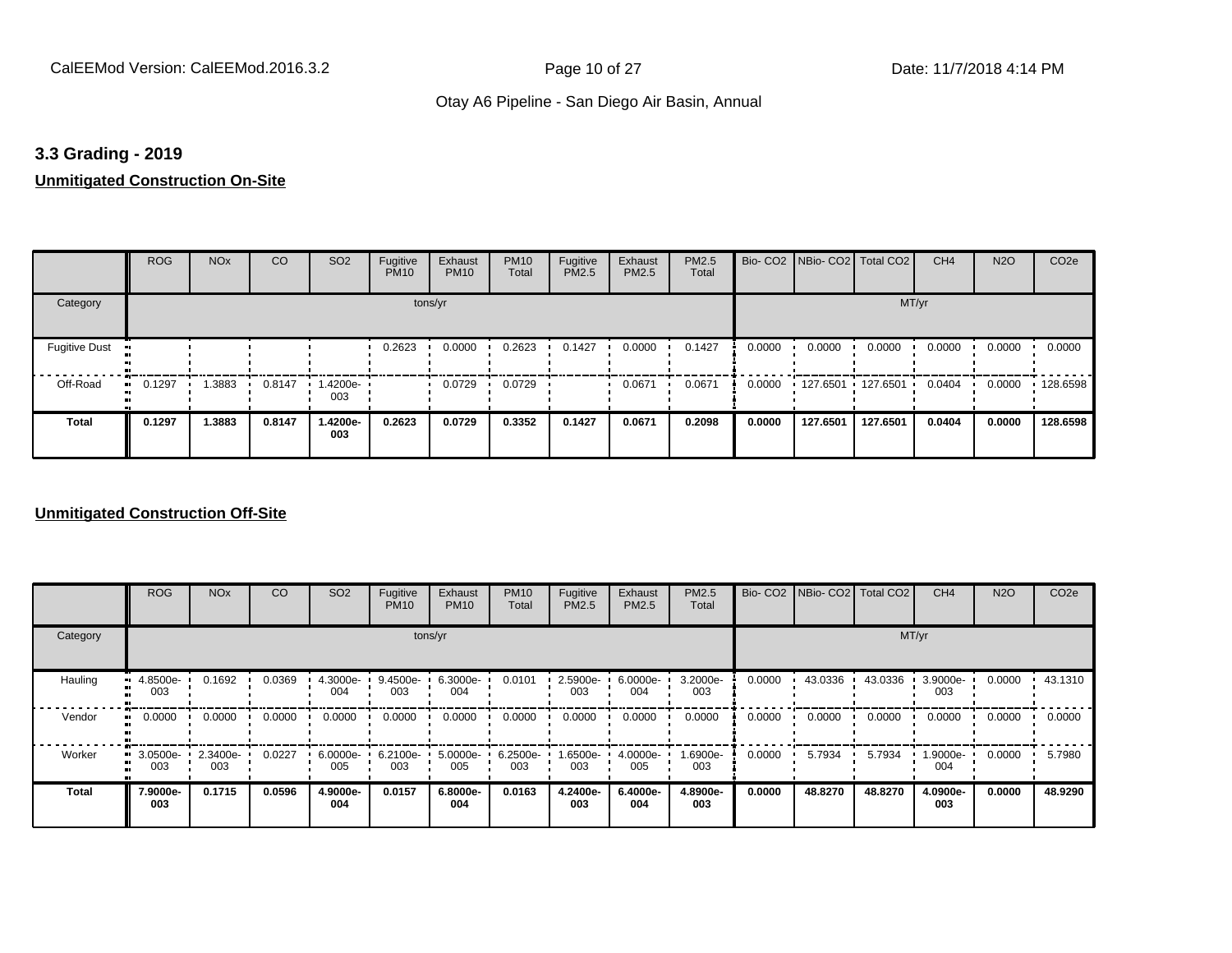#### **3.3 Grading - 2019**

#### **Mitigated Construction On-Site**

|                      | <b>ROG</b>   | <b>NO<sub>x</sub></b> | CO     | SO <sub>2</sub> | Fugitive<br><b>PM10</b> | Exhaust<br><b>PM10</b> | <b>PM10</b><br>Total | Fugitive<br>PM2.5 | Exhaust<br>PM2.5 | PM2.5 Total |        |          | Bio-CO2 NBio-CO2 Total CO2 | CH <sub>4</sub> | <b>N2O</b> | CO <sub>2e</sub> |
|----------------------|--------------|-----------------------|--------|-----------------|-------------------------|------------------------|----------------------|-------------------|------------------|-------------|--------|----------|----------------------------|-----------------|------------|------------------|
| Category             |              |                       |        |                 | tons/yr                 |                        |                      |                   |                  |             |        |          | MT/yr                      |                 |            |                  |
| <b>Fugitive Dust</b> |              |                       |        |                 | 0.2623                  | 0.0000                 | 0.2623               | 0.1427            | 0.0000           | 0.1427      | 0.0000 | 0.0000   | 0.0000                     | 0.0000          | 0.0000     | 0.0000           |
| Off-Road             | 0.1297<br>ш. | .3883                 | 0.8147 | 1.4200e-<br>003 |                         | 0.0729                 | 0.0729               |                   | 0.0671           | 0.0671      | 0.0000 |          | 127.6500 127.6500          | 0.0404          | 0.0000     | $\cdot$ 128.6597 |
| <b>Total</b>         | 0.1297       | 1.3883                | 0.8147 | 1.4200e-<br>003 | 0.2623                  | 0.0729                 | 0.3352               | 0.1427            | 0.0671           | 0.2098      | 0.0000 | 127.6500 | 127.6500                   | 0.0404          | 0.0000     | 128.6597         |

|              | <b>ROG</b>      | <b>NO<sub>x</sub></b> | CO     | SO <sub>2</sub>    | Fugitive<br><b>PM10</b> | Exhaust<br><b>PM10</b> | <b>PM10</b><br>Total | Fugitive<br><b>PM2.5</b> | Exhaust<br>PM2.5 | PM2.5 Total Bio- CO2 NBio- CO2 Total CO2 |        |         |         | CH <sub>4</sub> | <b>N2O</b> | CO <sub>2e</sub> |
|--------------|-----------------|-----------------------|--------|--------------------|-------------------------|------------------------|----------------------|--------------------------|------------------|------------------------------------------|--------|---------|---------|-----------------|------------|------------------|
| Category     |                 |                       |        |                    |                         | tons/yr                |                      |                          |                  |                                          |        |         | MT/yr   |                 |            |                  |
| Hauling      | 4.8500e-<br>003 | 0.1692                | 0.0369 | $4.3000e -$<br>004 | 9.4500e-<br>003         | 6.3000e-<br>004        | 0.0101               | 2.5900e-<br>003          | 6.0000e-<br>004  | 3.2000e-<br>003                          | 0.0000 | 43.0336 | 43.0336 | 3.9000e-<br>003 | 0.0000     | 43.1310          |
| Vendor       | 0.0000          | 0.0000                | 0.0000 | 0.0000             | 0.0000                  | 0.0000                 | 0.0000               | 0.0000                   | 0.0000           | 0.0000                                   | 0.0000 | 0.0000  | 0.0000  | 0.0000          | 0.0000     | 0.0000           |
| Worker       | 3.0500e-<br>003 | 2.3400e-<br>003       | 0.0227 | 6.0000e-<br>005    | 6.2100e-<br>003         | 5.0000e-<br>005        | 6.2500e-<br>003      | 1.6500e-<br>003          | 4.0000e-<br>005  | 1.6900e-<br>003                          | 0.0000 | 5.7934  | 5.7934  | 1.9000e-<br>004 | 0.0000     | 5.7980           |
| <b>Total</b> | 7.9000e-<br>003 | 0.1715                | 0.0596 | 4.9000e-<br>004    | 0.0157                  | 6.8000e-<br>004        | 0.0163               | 4.2400e-<br>003          | 6.4000e-<br>004  | 4.8900e-<br>003                          | 0.0000 | 48.8270 | 48.8270 | 4.0900e-<br>003 | 0.0000     | 48.9290          |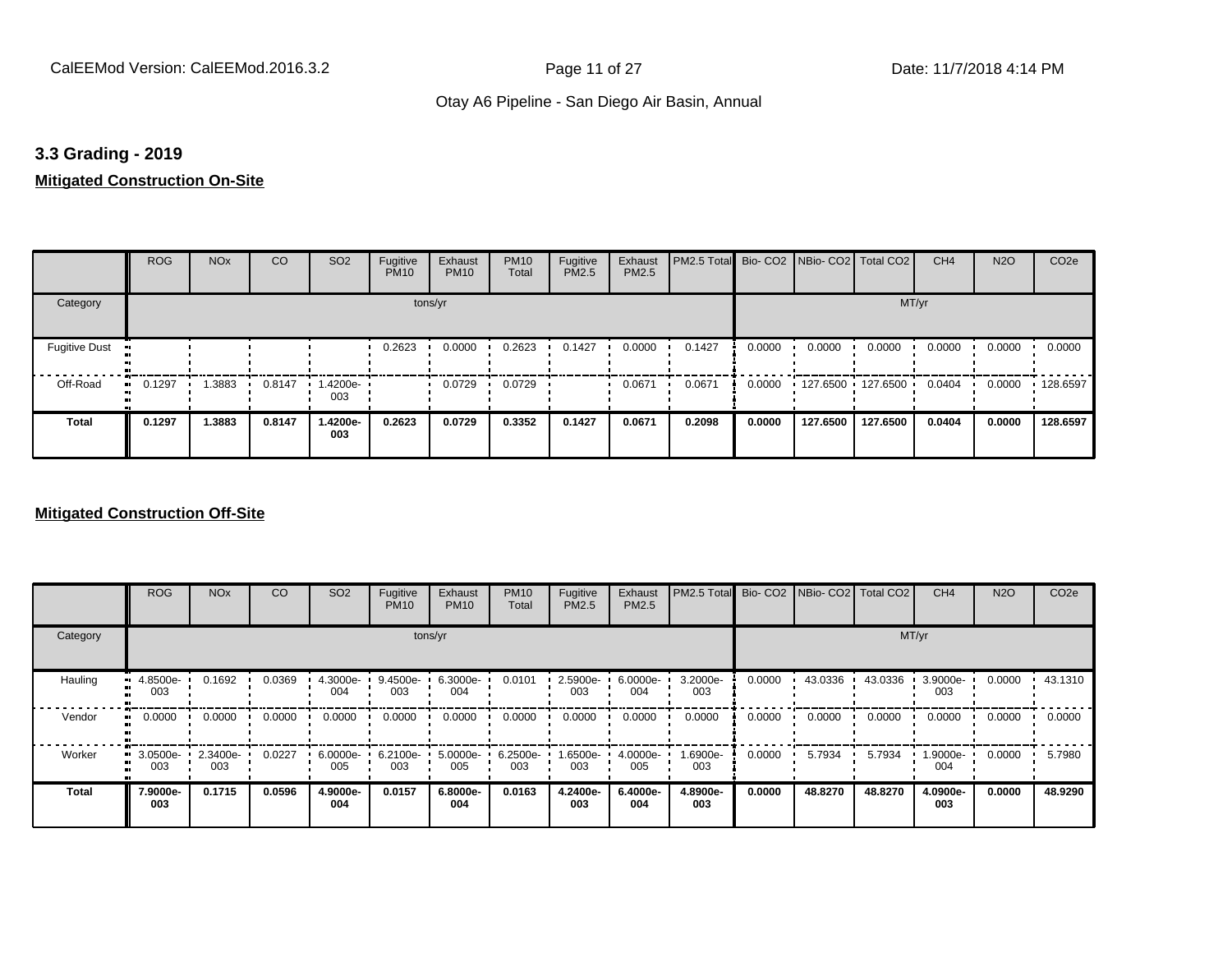# **3.4 Building Construction - 2019**

# **Unmitigated Construction On-Site**

|          | <b>ROG</b> | <b>NO<sub>x</sub></b> | CO     | SO <sub>2</sub>   | Fugitive<br><b>PM10</b> | Exhaust<br><b>PM10</b> | <b>PM10</b><br>Total | Fugitive<br><b>PM2.5</b> | Exhaust<br>PM2.5 | <b>PM2.5 Total</b> Bio- CO2 NBio- CO2 Total CO2 |        |                     |          | CH <sub>4</sub> | <b>N2O</b> | CO <sub>2e</sub> |
|----------|------------|-----------------------|--------|-------------------|-------------------------|------------------------|----------------------|--------------------------|------------------|-------------------------------------------------|--------|---------------------|----------|-----------------|------------|------------------|
| Category |            |                       |        |                   |                         | tons/yr                |                      |                          |                  |                                                 |        |                     | MT/yr    |                 |            |                  |
| Off-Road | 0.1015     | 0.9064                | 0.7380 | 1.1600e- ∙<br>003 |                         | 0.0555                 | 0.0555               |                          | 0.0522           | 0.0522                                          | 0.0000 | $101.0948$ 101.0948 |          | 0.0246          | 0.0000     | $+101.7105$      |
| Total    | 0.1015     | 0.9064                | 0.7380 | -.1600e<br>003    |                         | 0.0555                 | 0.0555               |                          | 0.0522           | 0.0522                                          | 0.0000 | 101.0948            | 101.0948 | 0.0246          | 0.0000     | 101.7105         |

|              | <b>ROG</b>      | <b>NO<sub>x</sub></b> | CO     | SO <sub>2</sub> | Fugitive<br><b>PM10</b> | Exhaust<br><b>PM10</b> | <b>PM10</b><br>Total | Fugitive<br><b>PM2.5</b> | Exhaust<br>PM2.5 | PM2.5 Total Bio- CO2 NBio- CO2 Total CO2 |        |         |         | CH <sub>4</sub> | <b>N2O</b> | CO <sub>2e</sub> |
|--------------|-----------------|-----------------------|--------|-----------------|-------------------------|------------------------|----------------------|--------------------------|------------------|------------------------------------------|--------|---------|---------|-----------------|------------|------------------|
| Category     |                 |                       |        |                 |                         | tons/yr                |                      |                          |                  |                                          |        |         | MT/yr   |                 |            |                  |
| Hauling      | 0.0000          | 0.0000                | 0.0000 | 0.0000          | 0.0000                  | 0.0000                 | 0.0000               | 0.0000                   | 0.0000           | 0.0000                                   | 0.0000 | 0.0000  | 0.0000  | 0.0000          | 0.0000     | 0.0000           |
| Vendor       | 5.0400e-<br>003 | 0.1349                | 0.0363 | 2.9000e-<br>004 | $\cdot$ 7.1400e-<br>003 | 9.3000e-<br>004        | 8.0700e-<br>003      | 2.0600e-<br>003          | 8.9000e-<br>004  | 2.9500e-<br>003                          | 0.0000 | 28.5604 | 28.5604 | 2.2900e-<br>003 | 0.0000     | 28.6177          |
| Worker       | 0.0109          | 8.3300e-<br>003       | 0.0805 | 2.3000e-<br>004 | 0.0221                  | 1.6000e-<br>004        | 0.0222               | 5.8600e-<br>003          | 1.5000e-<br>004  | 6.0100e-<br>003                          | 0.0000 | 20.5986 | 20.5986 | 6.6000e-<br>004 | 0.0000     | 20.6152          |
| <b>Total</b> | 0.0159          | 0.1433                | 0.1168 | 5.2000e-<br>004 | 0.0292                  | 1.0900e-<br>003        | 0.0303               | 7.9200e-<br>003          | 1.0400e-<br>003  | 8.9600e-<br>003                          | 0.0000 | 49.1590 | 49.1590 | 2.9500e-<br>003 | 0.0000     | 49.2329          |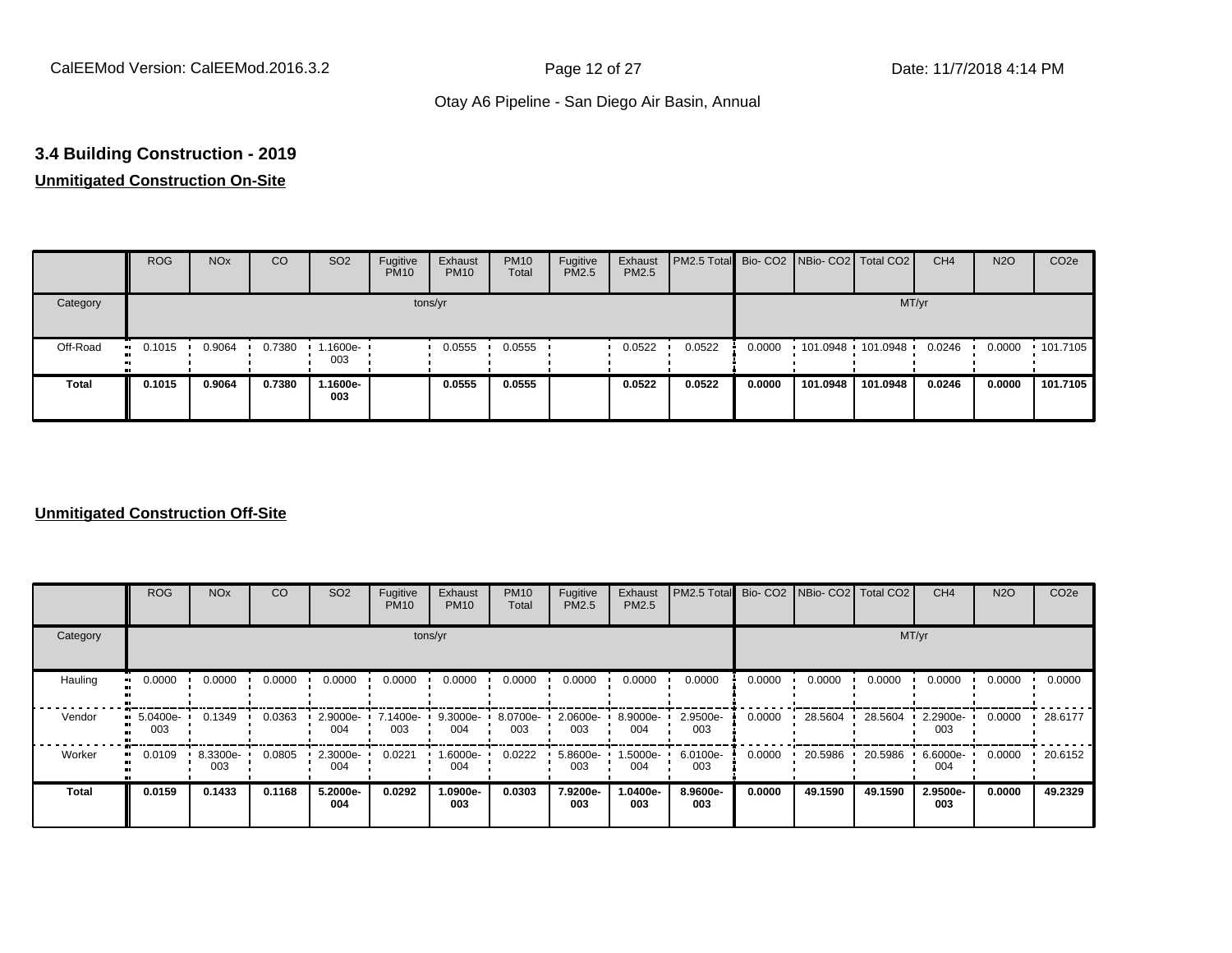# **3.4 Building Construction - 2019**

# **Mitigated Construction On-Site**

|          | <b>ROG</b>    | <b>NO<sub>x</sub></b> | CO     | SO <sub>2</sub> | Fugitive<br><b>PM10</b> | Exhaust<br><b>PM10</b> | <b>PM10</b><br>Total | Fugitive<br>PM2.5 | Exhaust<br>PM2.5 | PM2.5<br>Total |        | Bio- CO2 NBio- CO2 Total CO2 |          | CH <sub>4</sub> | <b>N2O</b> | CO <sub>2e</sub> |
|----------|---------------|-----------------------|--------|-----------------|-------------------------|------------------------|----------------------|-------------------|------------------|----------------|--------|------------------------------|----------|-----------------|------------|------------------|
| Category |               |                       |        |                 |                         | tons/yr                |                      |                   |                  |                |        |                              | MT/yr    |                 |            |                  |
| Off-Road | 0.1015<br>. . | 0.9064                | 0.7380 | 1600e-<br>003   |                         | 0.0555                 | 0.0555               |                   | 0.0522           | 0.0522         | 0.0000 | 101.0947 101.0947            |          | 0.0246          | 0.0000     | $\cdot$ 101.7104 |
| Total    | 0.1015        | 0.9064                | 0.7380 | .1600e-<br>003  |                         | 0.0555                 | 0.0555               |                   | 0.0522           | 0.0522         | 0.0000 | 101.0947                     | 101.0947 | 0.0246          | 0.0000     | 101.7104         |

|              | <b>ROG</b>           | <b>NO<sub>x</sub></b> | CO     | SO <sub>2</sub> | Fugitive<br><b>PM10</b> | Exhaust<br><b>PM10</b> | <b>PM10</b><br>Total | Fugitive<br><b>PM2.5</b> | Exhaust<br>PM2.5 | PM2.5 Total Bio- CO2 NBio- CO2 Total CO2 |        |         |         | CH <sub>4</sub> | <b>N2O</b> | CO <sub>2e</sub> |
|--------------|----------------------|-----------------------|--------|-----------------|-------------------------|------------------------|----------------------|--------------------------|------------------|------------------------------------------|--------|---------|---------|-----------------|------------|------------------|
| Category     |                      |                       |        |                 | tons/yr                 |                        |                      |                          |                  |                                          |        |         | MT/yr   |                 |            |                  |
| Hauling      | 0.0000<br>œ          | 0.0000                | 0.0000 | 0.0000          | 0.0000                  | 0.0000                 | 0.0000               | 0.0000                   | 0.0000           | 0.0000                                   | 0.0000 | 0.0000  | 0.0000  | 0.0000          | 0.0000     | 0.0000           |
| Vendor       | 5.0400e-<br>œ<br>003 | 0.1349                | 0.0363 | 2.9000e-<br>004 | 7.1400e-<br>003         | 9.3000e-<br>004        | 8.0700e-<br>003      | 2.0600e-<br>003          | 8.9000e-<br>004  | 2.9500e-<br>003                          | 0.0000 | 28.5604 | 28.5604 | 2.2900e-<br>003 | 0.0000     | 28.6177          |
| Worker       | 0.0109<br>п.         | 8.3300e-<br>003       | 0.0805 | 2.3000e-<br>004 | 0.0221                  | 1.6000e-<br>004        | 0.0222               | 5.8600e-<br>003          | -5000e-<br>004   | 6.0100e-<br>003                          | 0.0000 | 20.5986 | 20.5986 | 6.6000e-<br>004 | 0.0000     | 20.6152          |
| <b>Total</b> | 0.0159               | 0.1433                | 0.1168 | 5.2000e-<br>004 | 0.0292                  | 1.0900e-<br>003        | 0.0303               | 7.9200e-<br>003          | -.0400e<br>003   | 8.9600e-<br>003                          | 0.0000 | 49.1590 | 49.1590 | 2.9500e-<br>003 | 0.0000     | 49.2329          |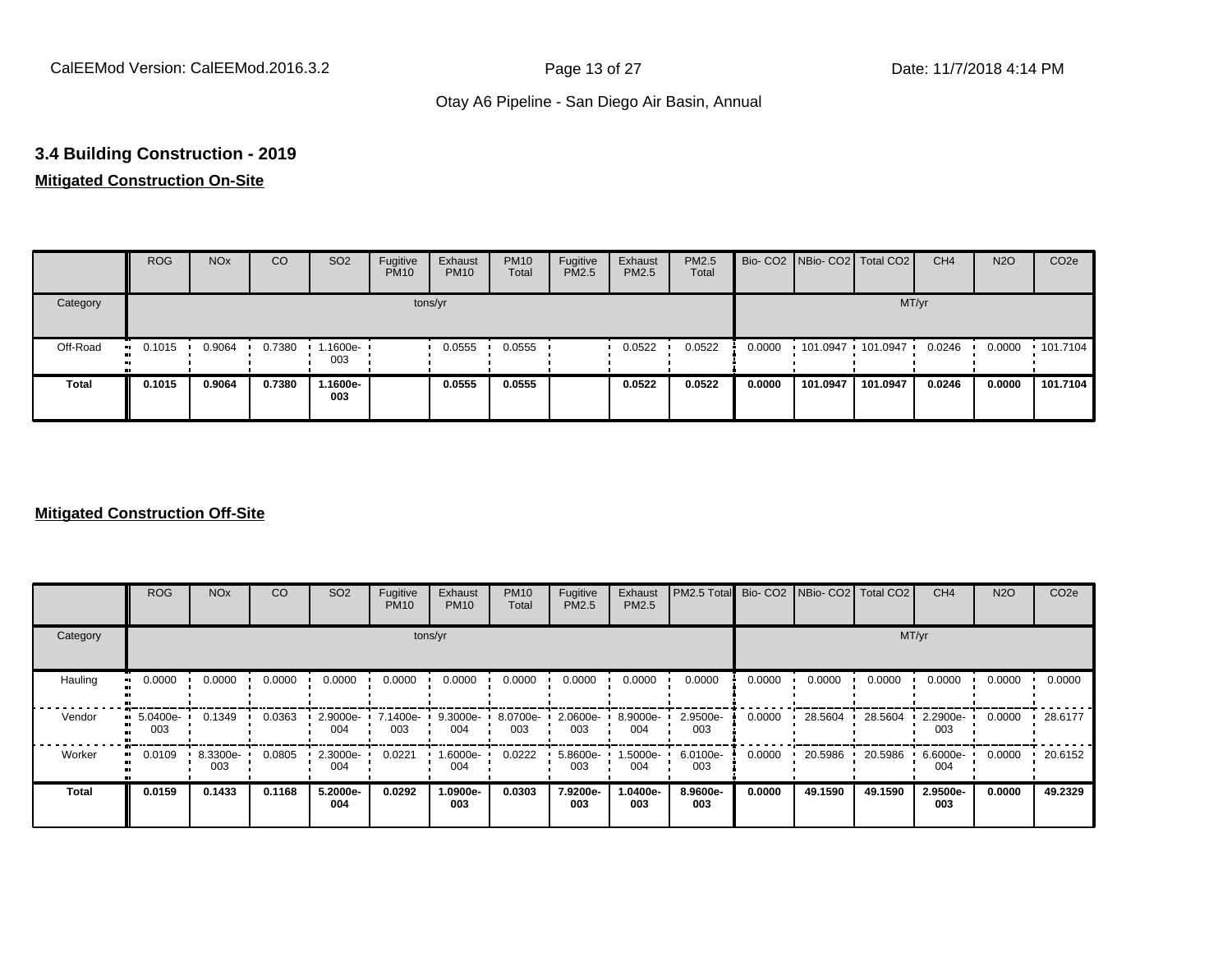## **3.5 Paving - 2019**

# **Unmitigated Construction On-Site**

|              | <b>ROG</b>                 | <b>NO<sub>x</sub></b> | CO     | SO <sub>2</sub> | Fugitive<br><b>PM10</b> | Exhaust<br><b>PM10</b> | <b>PM10</b><br>Total | Fugitive<br><b>PM2.5</b> | Exhaust<br>PM2.5 | PM2.5 Total Bio- CO2 NBio- CO2 Total CO2 |        |         |         | CH <sub>4</sub> | <b>N2O</b> | CO <sub>2e</sub> |
|--------------|----------------------------|-----------------------|--------|-----------------|-------------------------|------------------------|----------------------|--------------------------|------------------|------------------------------------------|--------|---------|---------|-----------------|------------|------------------|
| Category     |                            |                       |        |                 | tons/yr                 |                        |                      |                          |                  |                                          |        |         | MT/yr   |                 |            |                  |
| Off-Road     | 0.0507<br>$\bullet$        | 0.5104                | 0.4925 | 7.6000e-<br>004 |                         | 0.0288                 | 0.0288               |                          | 0.0266           | 0.0266                                   | 0.0000 | 66.8892 | 66.8892 | 0.0206          | 0.0000     | 67.4037          |
| Paving       | 0.0000<br>$\bullet\bullet$ |                       |        |                 |                         | 0.0000                 | 0.0000               |                          | 0.0000           | 0.0000                                   | 0.0000 | 0.0000  | 0.0000  | 0.0000          | 0.0000     | 0.0000           |
| <b>Total</b> | 0.0507                     | 0.5104                | 0.4925 | 7.6000e-<br>004 |                         | 0.0288                 | 0.0288               |                          | 0.0266           | 0.0266                                   | 0.0000 | 66.8892 | 66.8892 | 0.0206          | 0.0000     | 67.4037          |

|              | <b>ROG</b>      | <b>NO<sub>x</sub></b> | CO     | SO <sub>2</sub> | Fugitive<br><b>PM10</b> | Exhaust<br><b>PM10</b> | <b>PM10</b><br>Total | Fugitive<br><b>PM2.5</b> | Exhaust<br>PM2.5 | PM2.5 Total Bio- CO2 NBio- CO2 Total CO2 |        |        |        | CH <sub>4</sub> | <b>N2O</b> | CO <sub>2e</sub> |
|--------------|-----------------|-----------------------|--------|-----------------|-------------------------|------------------------|----------------------|--------------------------|------------------|------------------------------------------|--------|--------|--------|-----------------|------------|------------------|
| Category     |                 |                       |        |                 |                         | tons/yr                |                      |                          |                  |                                          |        |        | MT/yr  |                 |            |                  |
| Hauling      | 0.0000          | 0.0000                | 0.0000 | 0.0000          | 0.0000                  | 0.0000                 | 0.0000               | 0.0000                   | 0.0000           | 0.0000                                   | 0.0000 | 0.0000 | 0.0000 | 0.0000          | 0.0000     | 0.0000           |
| Vendor       | 0.0000          | 0.0000                | 0.0000 | 0.0000          | 0.0000                  | 0.0000                 | 0.0000               | 0.0000                   | 0.0000           | 0.0000                                   | 0.0000 | 0.0000 | 0.0000 | 0.0000          | 0.0000     | 0.0000           |
| Worker       | 3.1500e-<br>003 | 2.4200e-<br>003       | 0.0234 | 7.0000e-<br>005 | 6.4200e-<br>003         | 5.0000e-<br>005        | 6.4600e-<br>003      | 1.7000e-<br>003          | 4.0000e-<br>005  | 1.7500e-<br>003                          | 0.0000 | 5.9880 | 5.9880 | 1.9000e-<br>004 | 0.0000     | 5.9928           |
| <b>Total</b> | 3.1500e-<br>003 | 2.4200e-<br>003       | 0.0234 | 7.0000e-<br>005 | 6.4200e-<br>003         | 5.0000e-<br>005        | 6.4600e-<br>003      | 1.7000e-<br>003          | 4.0000e-<br>005  | 1.7500e-<br>003                          | 0.0000 | 5.9880 | 5.9880 | 1.9000e-<br>004 | 0.0000     | 5.9928           |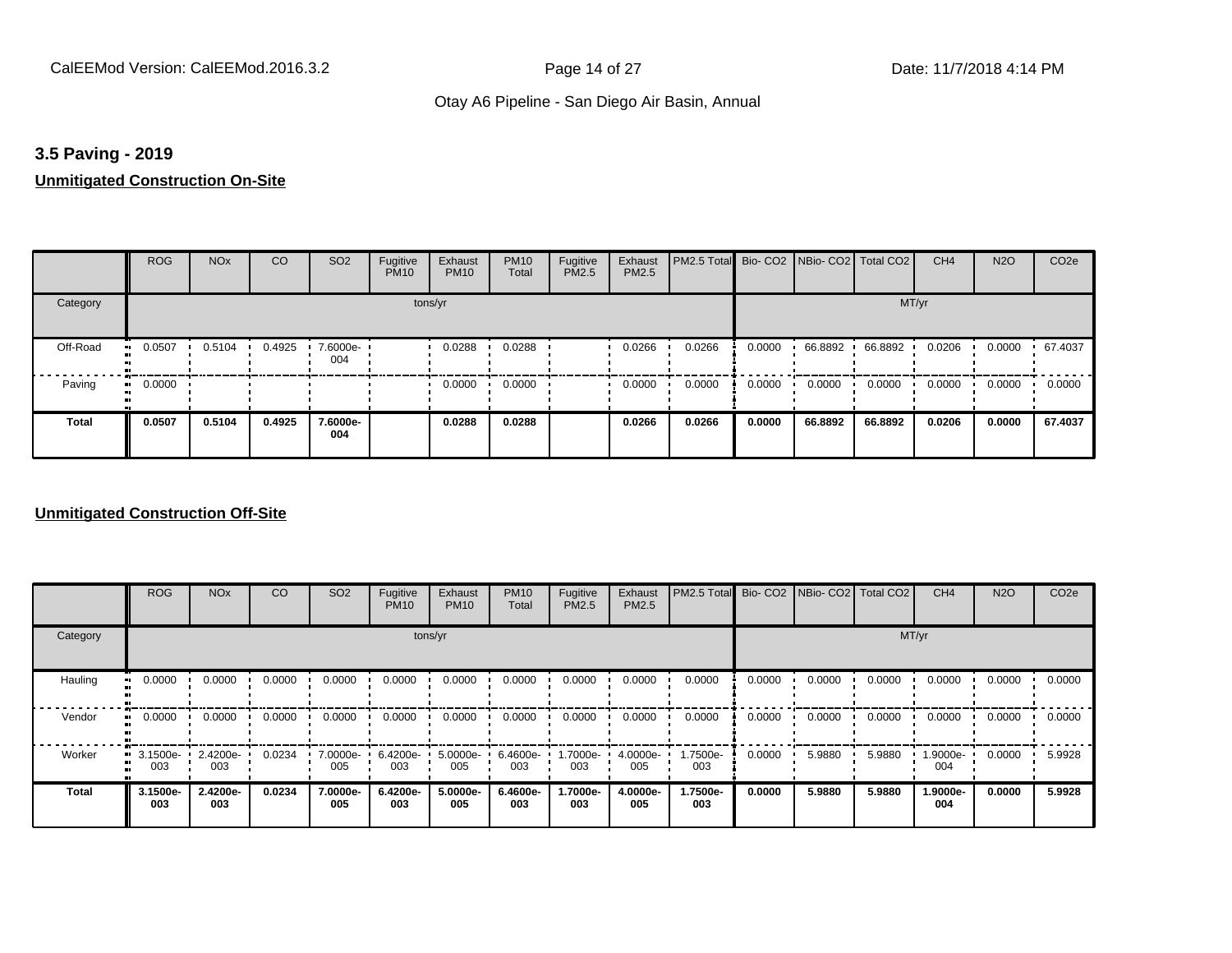# **3.5 Paving - 2019**

#### **Mitigated Construction On-Site**

|                       | <b>ROG</b>   | <b>NO<sub>x</sub></b> | CO     | SO <sub>2</sub> | Fugitive<br><b>PM10</b> | Exhaust<br><b>PM10</b> | <b>PM10</b><br>Total | Fugitive<br>PM2.5 | Exhaust<br>PM2.5 | PM2.5<br>Total |        | Bio- CO2   NBio- CO2   Total CO2 |         | CH <sub>4</sub> | <b>N2O</b> | CO <sub>2e</sub> |
|-----------------------|--------------|-----------------------|--------|-----------------|-------------------------|------------------------|----------------------|-------------------|------------------|----------------|--------|----------------------------------|---------|-----------------|------------|------------------|
| Category              |              |                       |        |                 | tons/yr                 |                        |                      |                   |                  |                |        |                                  | MT/yr   |                 |            |                  |
| Off-Road<br>$\bullet$ | 0.0507       | 0.5104                | 0.4925 | 7.6000e-<br>004 |                         | 0.0288                 | 0.0288               |                   | 0.0266           | 0.0266         | 0.0000 | 66.8892                          | 66.8892 | 0.0206          | 0.0000     | .67.4036         |
| Paving                | 0.0000<br>ш. |                       |        |                 |                         | 0.0000                 | 0.0000               |                   | 0.0000           | 0.0000         | 0.0000 | 0.0000                           | 0.0000  | 0.0000          | 0.0000     | 0.0000           |
| <b>Total</b>          | 0.0507       | 0.5104                | 0.4925 | 7.6000e-<br>004 |                         | 0.0288                 | 0.0288               |                   | 0.0266           | 0.0266         | 0.0000 | 66.8892                          | 66.8892 | 0.0206          | 0.0000     | 67.4036          |

|                           | <b>ROG</b>          | <b>NO<sub>x</sub></b> | CO     | SO <sub>2</sub> | Fugitive<br><b>PM10</b> | Exhaust<br><b>PM10</b> | <b>PM10</b><br>Total | Fugitive<br><b>PM2.5</b> | Exhaust<br>PM2.5 | PM2.5<br>Total  |        | Bio- CO2   NBio- CO2   Total CO2 |        | CH <sub>4</sub> | <b>N2O</b> | CO <sub>2e</sub> |
|---------------------------|---------------------|-----------------------|--------|-----------------|-------------------------|------------------------|----------------------|--------------------------|------------------|-----------------|--------|----------------------------------|--------|-----------------|------------|------------------|
| Category                  |                     |                       |        |                 | tons/yr                 |                        |                      |                          |                  |                 |        |                                  | MT/yr  |                 |            |                  |
| Hauling<br>$\blacksquare$ | 0.0000              | 0.0000                | 0.0000 | 0.0000          | 0.0000                  | 0.0000                 | 0.0000               | 0.0000                   | 0.0000           | 0.0000          | 0.0000 | 0.0000                           | 0.0000 | 0.0000          | 0.0000     | 0.0000           |
| Vendor                    | 0.0000<br>$\bullet$ | 0.0000                | 0.0000 | 0.0000          | 0.0000                  | 0.0000                 | 0.0000               | 0.0000                   | 0.0000           | 0.0000          | 0.0000 | 0.0000                           | 0.0000 | 0.0000          | 0.0000     | 0.0000           |
| Worker                    | 3.1500e-<br><br>003 | 2.4200e-<br>003       | 0.0234 | 7.0000e-<br>005 | 6.4200e-<br>003         | 5.0000e-<br>005        | 6.4600e-<br>003      | 1.7000e-<br>003          | 4.0000e-<br>005  | 1.7500e-<br>003 | 0.0000 | 5.9880                           | 5.9880 | 1.9000e-<br>004 | 0.0000     | 5.9928           |
| Total                     | 3.1500e-<br>003     | 2.4200e-<br>003       | 0.0234 | 7.0000e-<br>005 | 6.4200e-<br>003         | 5.0000e-<br>005        | 6.4600e-<br>003      | 1.7000e-<br>003          | 4.0000e-<br>005  | 1.7500e-<br>003 | 0.0000 | 5.9880                           | 5.9880 | 1.9000e-<br>004 | 0.0000     | 5.9928           |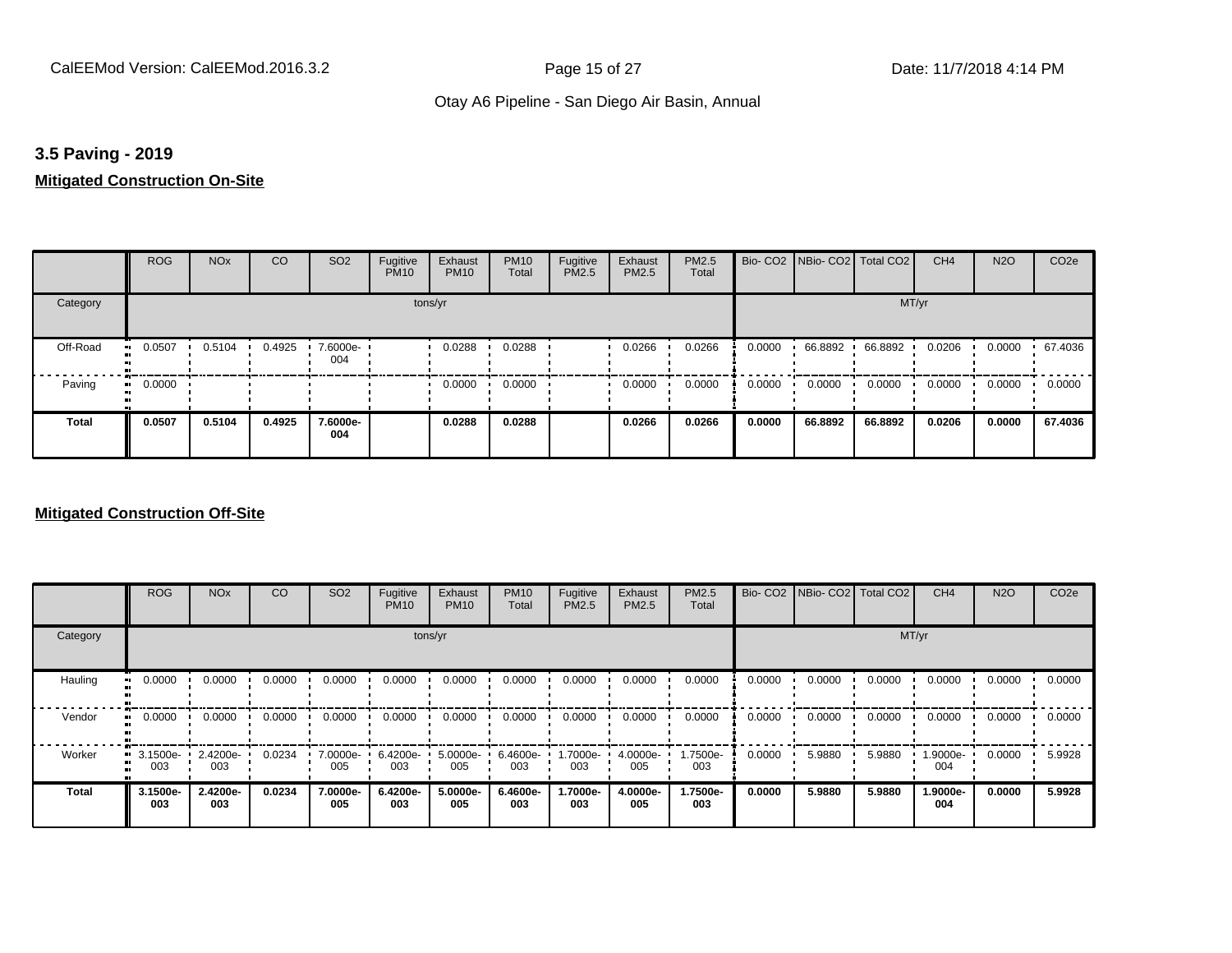## **3.5 Paving - 2020**

# **Unmitigated Construction On-Site**

|              | <b>ROG</b>          | <b>NO<sub>x</sub></b> | CO     | SO <sub>2</sub> | Fugitive<br><b>PM10</b> | Exhaust<br><b>PM10</b> | <b>PM10</b><br>Total | Fugitive<br>PM2.5 | Exhaust<br>PM2.5 | PM2.5 Total Bio- CO2 NBio- CO2 Total CO2 |        |        |        | CH <sub>4</sub> | <b>N2O</b> | CO <sub>2e</sub> |
|--------------|---------------------|-----------------------|--------|-----------------|-------------------------|------------------------|----------------------|-------------------|------------------|------------------------------------------|--------|--------|--------|-----------------|------------|------------------|
| Category     |                     |                       |        |                 | tons/yr                 |                        |                      |                   |                  |                                          |        |        | MT/yr  |                 |            |                  |
| Off-Road     | 3.5500e-<br><br>003 | 0.0354                | 0.0369 | 6.0000e-<br>005 |                         | 1.9500e-<br>003        | 1.9500e-<br>003      |                   | -9000e.<br>003   | 1.8000e-<br>003                          | 0.0000 | 4.9116 | 4.9116 | 1.5400e-<br>003 | 0.0000     | 4.9502           |
| Paving       | 0.0000<br>ш.        |                       |        |                 |                         | 0.0000                 | 0.0000               |                   | 0.0000           | 0.0000                                   | 0.0000 | 0.0000 | 0.0000 | 0.0000          | 0.0000     | 0.0000           |
| <b>Total</b> | 3.5500e-<br>003     | 0.0354                | 0.0369 | 6.0000e-<br>005 |                         | 1.9500e-<br>003        | 1.9500e-<br>003      |                   | 1.8000e-<br>003  | 1.8000e-<br>003                          | 0.0000 | 4.9116 | 4.9116 | 1.5400e-<br>003 | 0.0000     | 4.9502           |

|              | <b>ROG</b>      | <b>NO<sub>x</sub></b> | CO              | SO <sub>2</sub> | Fugitive<br><b>PM10</b> | Exhaust<br><b>PM10</b> | <b>PM10</b><br>Total | Fugitive<br><b>PM2.5</b> | Exhaust<br>PM2.5 | <b>PM2.5</b><br>Total | Bio-CO <sub>2</sub> | NBio- CO2 Total CO2 |        | CH <sub>4</sub> | <b>N2O</b> | CO <sub>2e</sub> |
|--------------|-----------------|-----------------------|-----------------|-----------------|-------------------------|------------------------|----------------------|--------------------------|------------------|-----------------------|---------------------|---------------------|--------|-----------------|------------|------------------|
| Category     |                 |                       |                 |                 |                         | tons/yr                |                      |                          |                  |                       |                     |                     |        | MT/yr           |            |                  |
| Hauling      | 0.0000          | 0.0000                | 0.0000          | 0.0000          | 0.0000                  | 0.0000                 | 0.0000               | 0.0000                   | 0.0000           | 0.0000                | 0.0000              | 0.0000              | 0.0000 | 0.0000          | 0.0000     | 0.0000           |
| Vendor       | 0.0000          | 0.0000                | 0.0000          | 0.0000          | 0.0000                  | 0.0000                 | 0.0000               | 0.0000                   | 0.0000           | 0.0000                | 0.0000              | 0.0000              | 0.0000 | 0.0000          | 0.0000     | 0.0000           |
| Worker       | 2.2000e-<br>004 | 1.6000e-<br>004       | 1.6100e-<br>003 | 0.0000          | 4.8000e-<br>004         | 0.0000                 | 4.8000e-<br>004      | 1.3000e-<br>004          | 0.0000           | 1.3000e-<br>004       | 0.0000              | 0.4349              | 0.4349 | 1.0000e-<br>005 | 0.0000     | 0.4353           |
| <b>Total</b> | 2.2000e-<br>004 | 1.6000e-<br>004       | 1.6100e-<br>003 | 0.0000          | 4.8000e-<br>004         | 0.0000                 | 4.8000e-<br>004      | 1.3000e-<br>004          | 0.0000           | 1.3000e-<br>004       | 0.0000              | 0.4349              | 0.4349 | 1.0000e-<br>005 | 0.0000     | 0.4353           |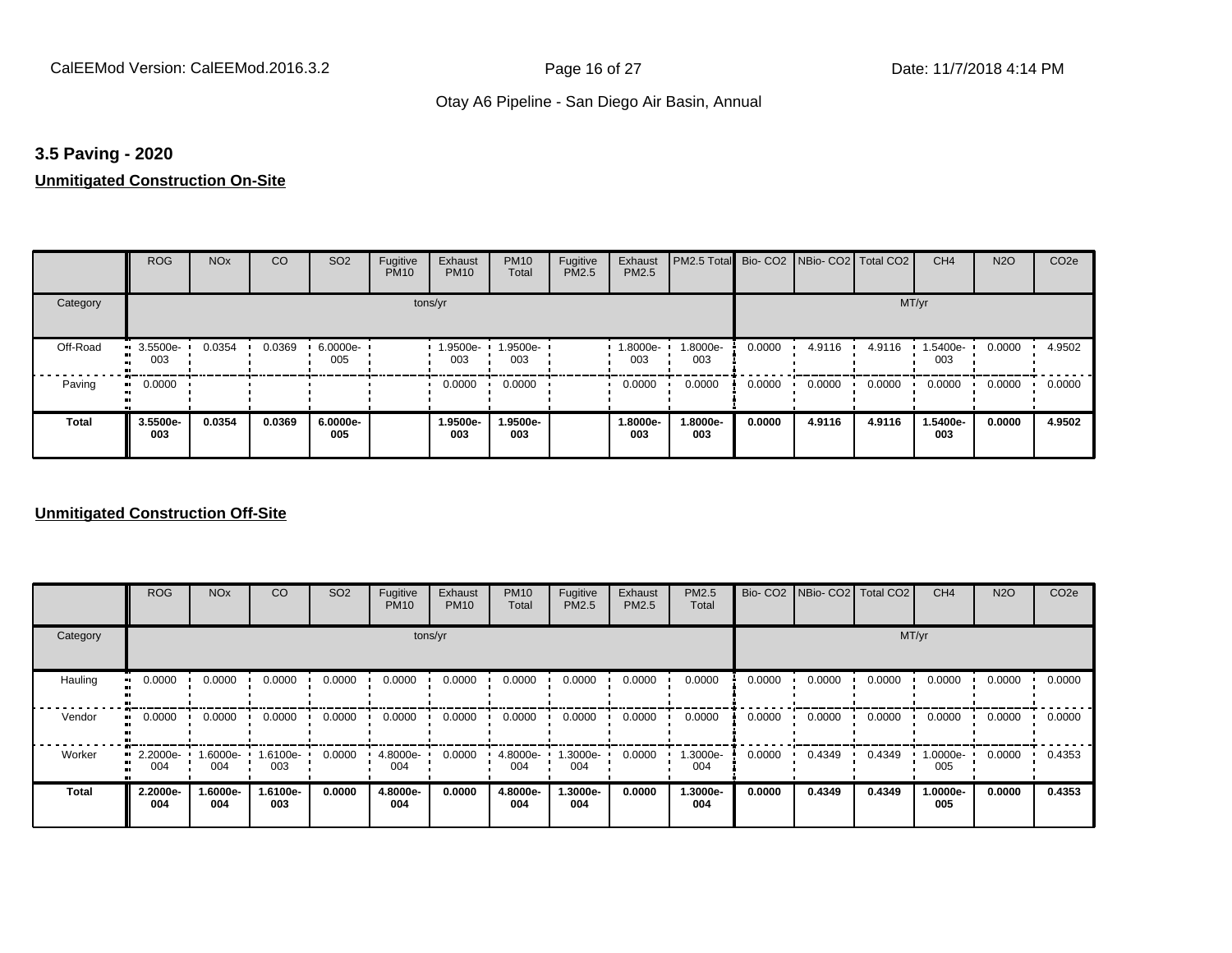#### **3.5 Paving - 2020**

#### **Mitigated Construction On-Site**

|                 | <b>ROG</b>                 | <b>NO<sub>x</sub></b> | CO     | SO <sub>2</sub> | Fugitive<br><b>PM10</b> | Exhaust<br><b>PM10</b> | <b>PM10</b><br>Total | Fugitive<br>PM2.5 | Exhaust<br>PM2.5 | PM2.5<br>Total  |        | Bio- CO2   NBio- CO2   Total CO2 |        | CH <sub>4</sub> | <b>N2O</b> | CO <sub>2e</sub> |
|-----------------|----------------------------|-----------------------|--------|-----------------|-------------------------|------------------------|----------------------|-------------------|------------------|-----------------|--------|----------------------------------|--------|-----------------|------------|------------------|
| Category        |                            |                       |        |                 | tons/yr                 |                        |                      |                   |                  |                 |        |                                  | MT/yr  |                 |            |                  |
| Off-Road<br>. . | 3.5500e-<br>003            | 0.0354                | 0.0369 | 6.0000e-<br>005 |                         | 1.9500e-<br>003        | 1.9500e-<br>003      |                   | 1.8000e-<br>003  | 1.8000e-<br>003 | 0.0000 | 4.9116                           | 4.9116 | 1.5400e-<br>003 | 0.0000     | 4.9502           |
| Paving          | 0.0000<br>$\bullet\bullet$ |                       |        |                 |                         | 0.0000                 | 0.0000               |                   | 0.0000           | 0.0000          | 0.0000 | 0.0000                           | 0.0000 | 0.0000          | 0.0000     | 0.0000           |
| <b>Total</b>    | 3.5500e-<br>003            | 0.0354                | 0.0369 | 6.0000e-<br>005 |                         | 1.9500e-<br>003        | 1.9500e-<br>003      |                   | 1.8000e-<br>003  | 1.8000e-<br>003 | 0.0000 | 4.9116                           | 4.9116 | 1.5400e-<br>003 | 0.0000     | 4.9502           |

#### **Mitigated Construction Off-Site**

|              | <b>ROG</b>      | <b>NO<sub>x</sub></b> | CO              | SO <sub>2</sub> | Fugitive<br><b>PM10</b> | Exhaust<br><b>PM10</b> | <b>PM10</b><br>Total | Fugitive<br><b>PM2.5</b> | Exhaust<br>PM2.5 | PM2.5 Total Bio- CO2 NBio- CO2 Total CO2 |        |        |        | CH <sub>4</sub> | <b>N2O</b> | CO <sub>2e</sub> |
|--------------|-----------------|-----------------------|-----------------|-----------------|-------------------------|------------------------|----------------------|--------------------------|------------------|------------------------------------------|--------|--------|--------|-----------------|------------|------------------|
| Category     |                 |                       |                 |                 |                         | tons/yr                |                      |                          |                  |                                          |        |        | MT/yr  |                 |            |                  |
| Hauling      | 0.0000          | 0.0000                | 0.0000          | 0.0000          | 0.0000                  | 0.0000                 | 0.0000               | 0.0000                   | 0.0000           | 0.0000                                   | 0.0000 | 0.0000 | 0.0000 | 0.0000          | 0.0000     | 0.0000           |
| Vendor       | 0.0000          | 0.0000                | 0.0000          | 0.0000          | 0.0000                  | 0.0000                 | 0.0000               | 0.0000                   | 0.0000           | 0.0000                                   | 0.0000 | 0.0000 | 0.0000 | 0.0000          | 0.0000     | 0.0000           |
| Worker       | 2.2000e-<br>004 | 1.6000e-<br>004       | 1.6100e-<br>003 | 0.0000          | 4.8000e-<br>004         | 0.0000                 | 4.8000e-<br>004      | 1.3000e-<br>004          | 0.0000           | 1.3000e-<br>004                          | 0.0000 | 0.4349 | 0.4349 | 1.0000e-<br>005 | 0.0000     | 0.4353           |
| <b>Total</b> | 2.2000e-<br>004 | 1.6000e-<br>004       | 1.6100e-<br>003 | 0.0000          | 4.8000e-<br>004         | 0.0000                 | 4.8000e-<br>004      | 1.3000e-<br>004          | 0.0000           | 1.3000e-<br>004                          | 0.0000 | 0.4349 | 0.4349 | 1.0000e-<br>005 | 0.0000     | 0.4353           |

# **4.0 Operational Detail - Mobile**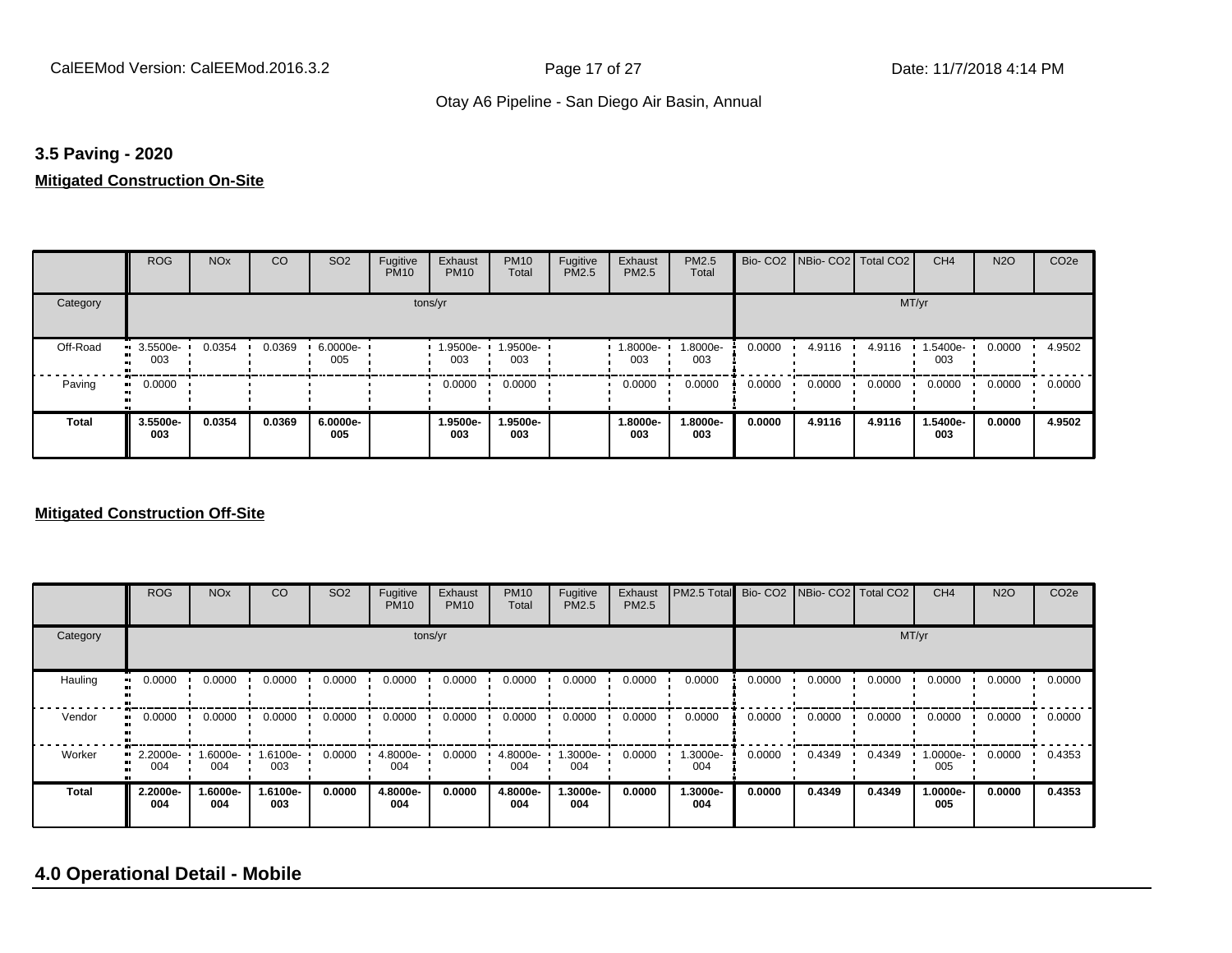#### **4.1 Mitigation Measures Mobile**

|             | <b>ROG</b> | <b>NO<sub>x</sub></b> | CO     | SO <sub>2</sub> | Fugitive<br><b>PM10</b> | Exhaust<br><b>PM10</b> | <b>PM10</b><br>Total | Fugitive<br><b>PM2.5</b> | Exhaust<br><b>PM2.5</b> | <b>PM2.5 Total</b> Bio- CO2 NBio- CO2   Total CO2 |        |        |        | CH <sub>4</sub> | <b>N2O</b> | CO <sub>2e</sub> |
|-------------|------------|-----------------------|--------|-----------------|-------------------------|------------------------|----------------------|--------------------------|-------------------------|---------------------------------------------------|--------|--------|--------|-----------------|------------|------------------|
| Category    |            |                       |        |                 | tons/yr                 |                        |                      |                          |                         |                                                   |        |        | MT/yr  |                 |            |                  |
| Mitigated   | 0.0000     | 0.0000                | 0.0000 | 0.0000          | 0.0000                  | 0.0000                 | 0.0000               | 0.0000                   | 0.0000                  | 0.0000                                            | 0.0000 | 0.0000 | 0.0000 | 0.0000          | 0.0000     | 0.0000           |
| Unmitigated | 0.0000     | 0.0000                | 0.0000 | 0.0000          | 0.0000                  | 0.0000                 | 0.0000               | 0.0000                   | 0.0000                  | 0.0000                                            | 0.0000 | 0.0000 | 0.0000 | 0.0000          | 0.0000     | 0.0000           |

# **4.2 Trip Summary Information**

|                            |         | Average Daily Trip Rate |        | Unmitigated       | Mitigated         |
|----------------------------|---------|-------------------------|--------|-------------------|-------------------|
| Land Use                   | Weekday | Saturday                | Sunday | <b>Annual VMT</b> | <b>Annual VMT</b> |
| Other Non-Asphalt Surfaces | 0.00    | 0.00                    | 0.00   |                   |                   |
| Total                      | 0.00    | 0.00                    | 0.00   |                   |                   |

# **4.3 Trip Type Information**

|                            |            | <b>Miles</b> |                                                                |      | Trip % |      |         | Trip Purpose %  |         |
|----------------------------|------------|--------------|----------------------------------------------------------------|------|--------|------|---------|-----------------|---------|
| Land Use                   | H-W or C-W |              | H-S or C-C I H-O or C-NW IH-W or C-WI H-S or C-C I H-O or C-NW |      |        |      | Primary | <b>Diverted</b> | Pass-by |
| Other Non-Asphalt Surfaces | 9.50       | 7.30         | 7.30                                                           | 0.00 | 0.OC   | 0.00 |         |                 |         |

# **4.4 Fleet Mix**

| Land Use                   | LDA      | LDT <sup>+</sup> | LDT <sub>2</sub> | <b>MDV</b> | LHD <sub>1</sub> | H <sub>D2</sub> | MHD      | <b>HHD</b> | <b>OBUS</b> | JBUS     | <b>MCY</b> | <b>SBUS</b> | MH <sub>3</sub> |
|----------------------------|----------|------------------|------------------|------------|------------------|-----------------|----------|------------|-------------|----------|------------|-------------|-----------------|
| Other Non-Asphalt Surfaces | 0.588316 | 0.042913         | J.184449 ·       | 0.110793   | 0.017294         | 0.005558        | 0.015534 | 0.023021   | 0.001902    | 0.002024 | 0.006181   | 0.000745    | 0.001271        |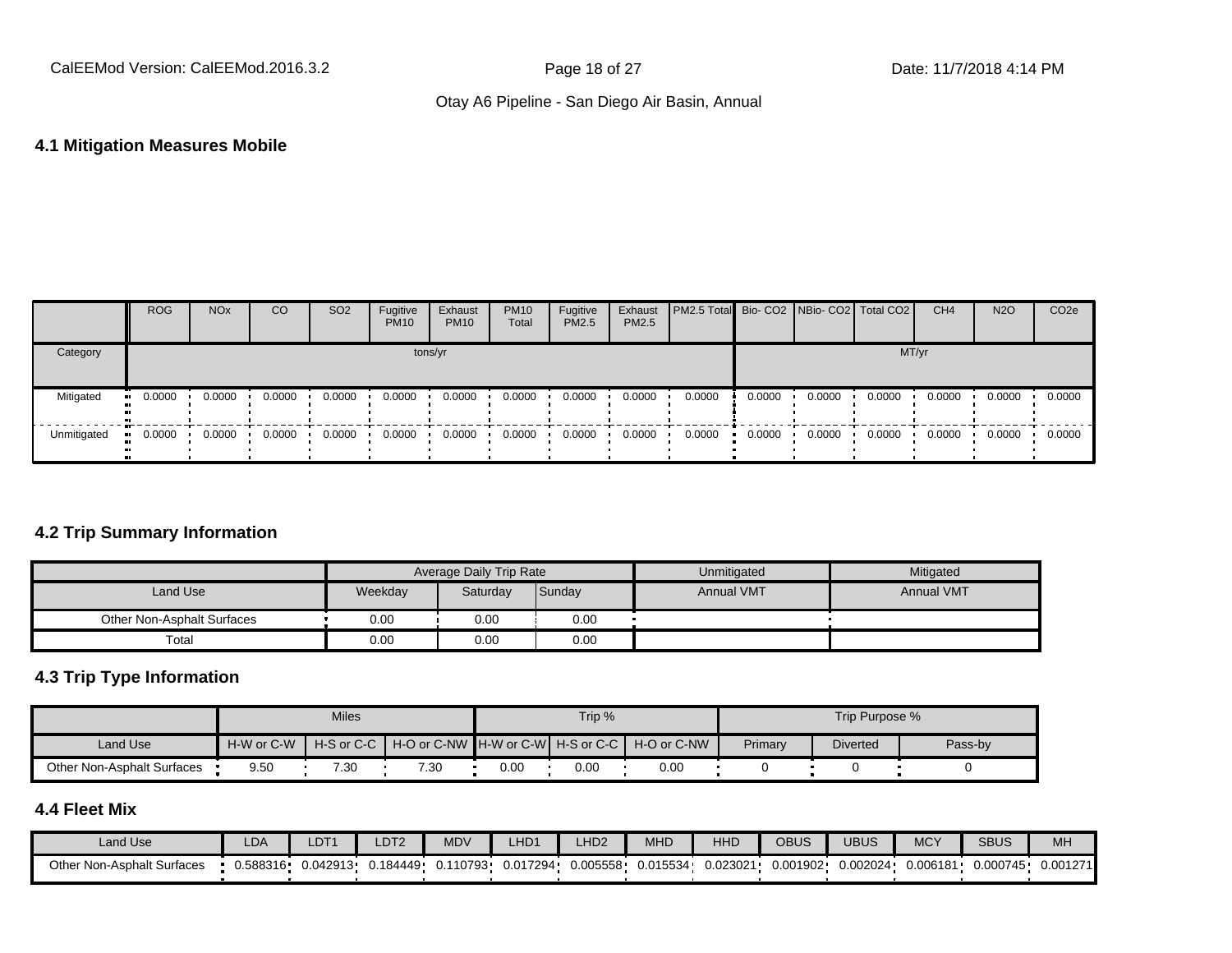# **5.0 Energy Detail**

### Historical Energy Use: N

# **5.1 Mitigation Measures Energy**

|                                  | <b>ROG</b> | <b>NO<sub>x</sub></b> | CO     | SO <sub>2</sub> | Fugitive<br><b>PM10</b> | Exhaust<br><b>PM10</b> | <b>PM10</b><br>Total | Fugitive<br>PM2.5 | Exhaust<br>PM2.5 | PM2.5 Total | Bio-CO <sub>2</sub> | NBio- CO2   Total CO2 |        | CH <sub>4</sub> | <b>N2O</b> | CO <sub>2e</sub> |
|----------------------------------|------------|-----------------------|--------|-----------------|-------------------------|------------------------|----------------------|-------------------|------------------|-------------|---------------------|-----------------------|--------|-----------------|------------|------------------|
| Category                         |            |                       |        |                 |                         | tons/yr                |                      |                   |                  |             |                     |                       | MT/yr  |                 |            |                  |
| Electricity<br>Mitigated         |            |                       |        |                 |                         | 0.0000                 | 0.0000               |                   | 0.0000           | 0.0000      | 0.0000              | 0.0000                | 0.0000 | 0.0000          | 0.0000     | 0.0000           |
| Electricity<br>Unmitigated       |            |                       |        |                 |                         | 0.0000                 | 0.0000               |                   | 0.0000           | 0.0000      | 0.0000              | 0.0000                | 0.0000 | 0.0000          | 0.0000     | 0.0000           |
| <b>NaturalGas</b><br>Mitigated   | 0.0000     | 0.0000                | 0.0000 | 0.0000          |                         | 0.0000                 | 0.0000               |                   | 0.0000           | 0.0000      | 0.0000              | 0.0000                | 0.0000 | 0.0000          | 0.0000     | 0.0000           |
| <b>NaturalGas</b><br>Unmitigated | 0.0000     | 0.0000                | 0.0000 | 0.0000          |                         | 0.0000                 | 0.0000               |                   | 0.0000           | 0.0000      | 0.0000              | 0.0000                | 0.0000 | 0.0000          | 0.0000     | 0.0000           |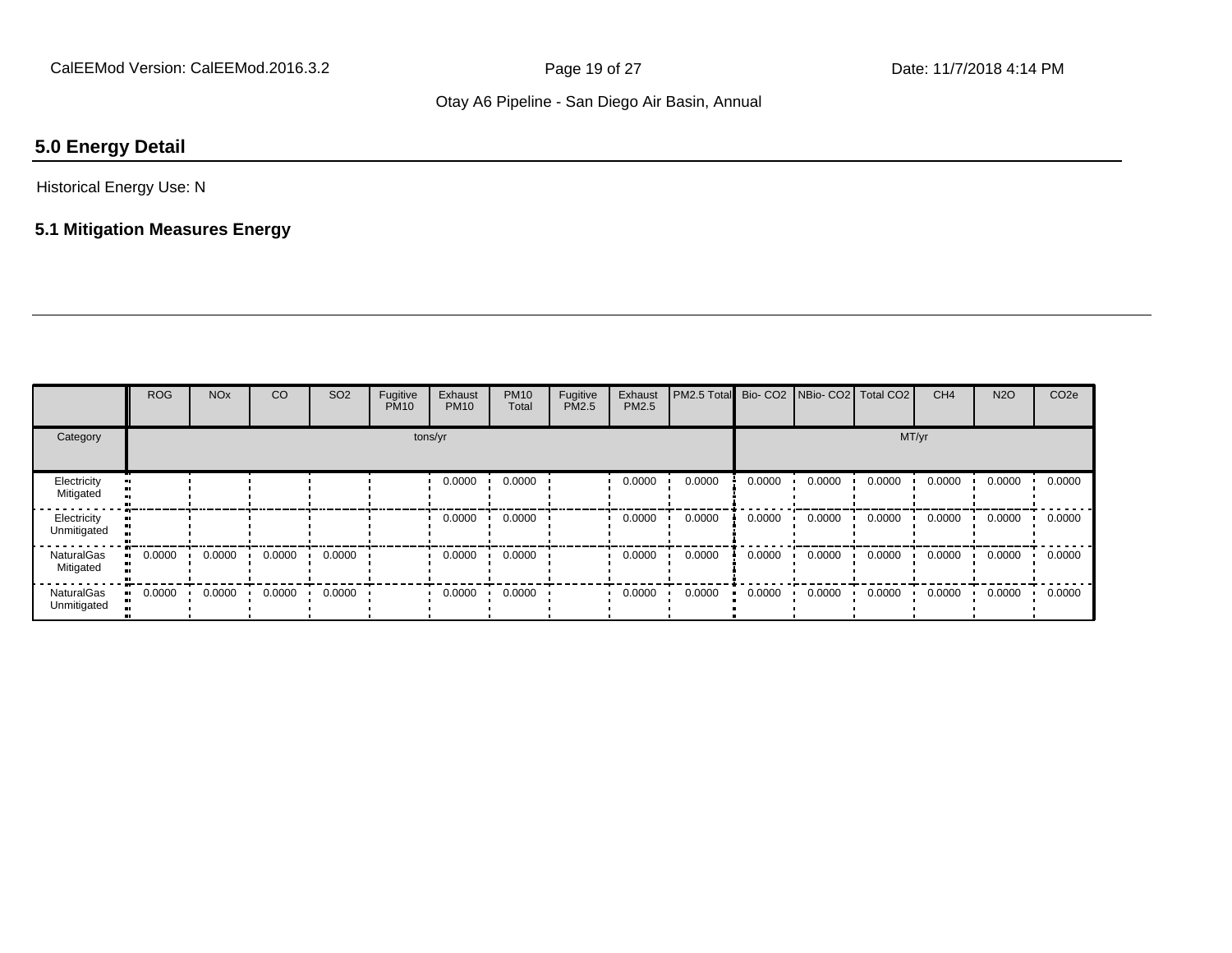# **5.2 Energy by Land Use - NaturalGas**

**Unmitigated**

|                                       | NaturalGa<br>s Use | <b>ROG</b> | <b>NO<sub>x</sub></b> | CO     | SO <sub>2</sub> | Fugitive<br><b>PM10</b> | Exhaust<br><b>PM10</b> | <b>PM10</b><br>Total | Fugitive<br>PM2.5 | Exhaust<br>PM2.5 | PM2.5 Total Bio- CO2 NBio- CO2   Total CO2 |        |        |        | CH <sub>4</sub> | <b>N2O</b> | CO <sub>2e</sub> |
|---------------------------------------|--------------------|------------|-----------------------|--------|-----------------|-------------------------|------------------------|----------------------|-------------------|------------------|--------------------------------------------|--------|--------|--------|-----------------|------------|------------------|
| Land Use                              | kBTU/yr            |            |                       |        |                 | tons/yr                 |                        |                      |                   |                  |                                            |        |        | MT/yr  |                 |            |                  |
| Other Non-<br><b>Asphalt Surfaces</b> | 0                  | 0.0000     | 0.0000                | 0.0000 | 0.0000          |                         | 0.0000                 | 0.0000               |                   | 0.0000           | 0.0000                                     | 0.0000 | 0.0000 | 0.0000 | 0.0000          | 0.0000     | 0.0000           |
| <b>Total</b>                          |                    | 0.0000     | 0.0000                | 0.0000 | 0.0000          |                         | 0.0000                 | 0.0000               |                   | 0.0000           | 0.0000                                     | 0.0000 | 0.0000 | 0.0000 | 0.0000          | 0.0000     | 0.0000           |

#### **Mitigated**

|                                | NaturalGa<br>s Use | <b>ROG</b> | <b>NO<sub>x</sub></b> | CO     | SO <sub>2</sub> | Fugitive<br><b>PM10</b> | Exhaust<br><b>PM10</b> | <b>PM10</b><br>Total | Fugitive<br><b>PM2.5</b> | Exhaust<br>PM2.5 | PM2.5 Total Bio- CO2 NBio- CO2 Total CO2 |        |        |        | CH <sub>4</sub> | <b>N2O</b> | CO <sub>2</sub> e |
|--------------------------------|--------------------|------------|-----------------------|--------|-----------------|-------------------------|------------------------|----------------------|--------------------------|------------------|------------------------------------------|--------|--------|--------|-----------------|------------|-------------------|
| Land Use                       | kBTU/yr            |            |                       |        |                 | tons/yr                 |                        |                      |                          |                  |                                          |        |        | MT/yr  |                 |            |                   |
| Other Non-<br>Asphalt Surfaces | 0                  | 0.0000     | 0.0000                | 0.0000 | 0.0000          |                         | 0.0000                 | 0.0000               |                          | 0.0000           | 0.0000                                   | 0.0000 | 0.0000 | 0.0000 | 0.0000          | 0.0000     | 0.0000            |
| Total                          |                    | 0.0000     | 0.0000                | 0.0000 | 0.0000          |                         | 0.0000                 | 0.0000               |                          | 0.0000           | 0.0000                                   | 0.0000 | 0.0000 | 0.0000 | 0.0000          | 0.0000     | 0.0000            |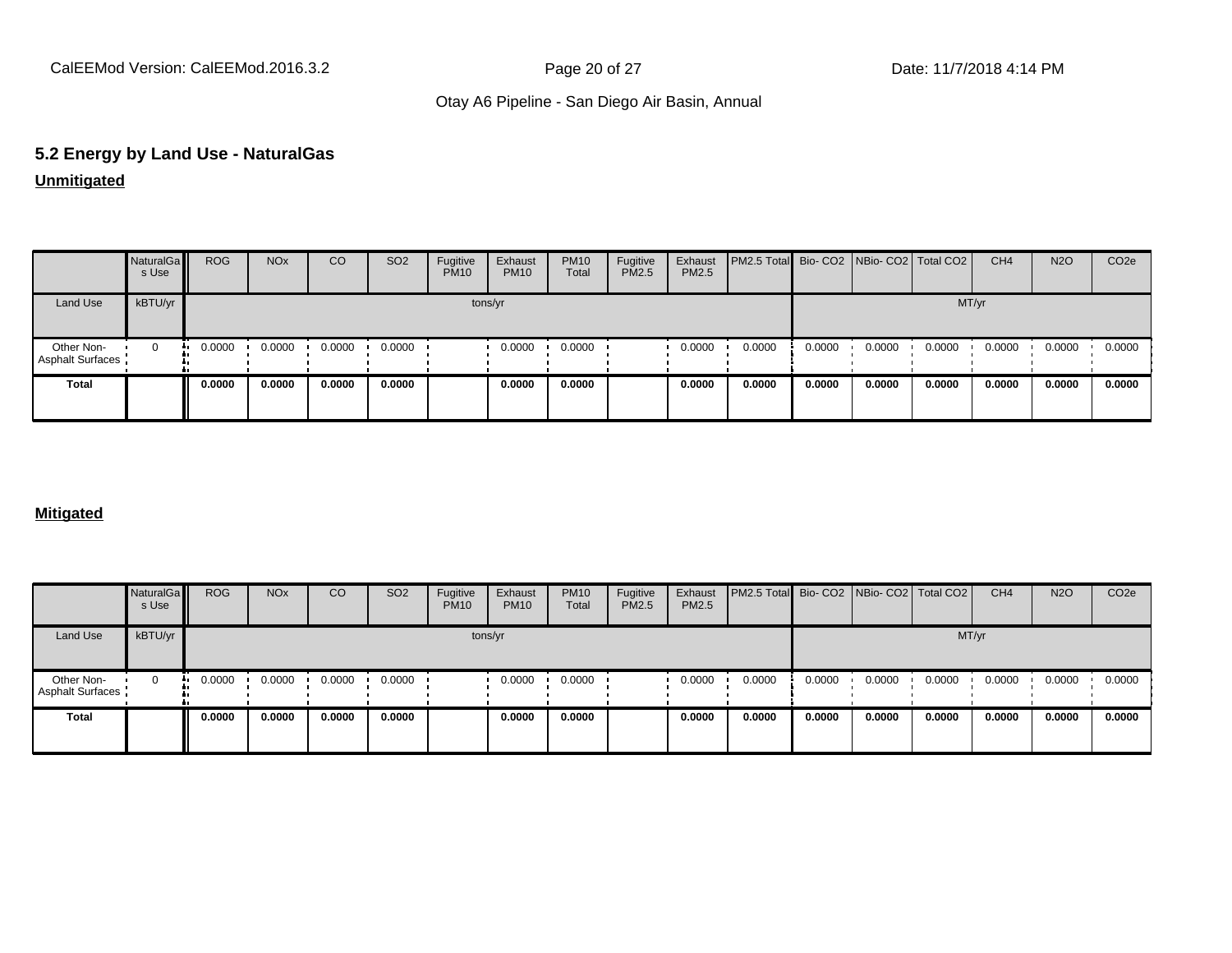CalEEMod Version: CalEEMod.2016.3.2 **Page 21 of 27** Page 21 of 27 Date: 11/7/2018 4:14 PM

## Otay A6 Pipeline - San Diego Air Basin, Annual

# **5.3 Energy by Land Use - Electricity Unmitigated**

|                                       | Electricity<br><b>Use</b> | Total CO <sub>2</sub> | CH <sub>4</sub> | <b>N2O</b> | CO <sub>2e</sub> |
|---------------------------------------|---------------------------|-----------------------|-----------------|------------|------------------|
| Land Use                              | kWh/yr                    |                       | MT/yr           |            |                  |
| Other Non-<br><b>Asphalt Surfaces</b> | $\Omega$                  | 0.0000                | 0.0000          | 0.0000     | 0.0000           |
| Total                                 |                           | 0.0000                | 0.0000          | 0.0000     | 0.0000           |

#### **Mitigated**

|                                       | Electricity<br><b>Use</b> | Total CO <sub>2</sub> | CH <sub>4</sub> | <b>N2O</b> | CO <sub>2e</sub> |
|---------------------------------------|---------------------------|-----------------------|-----------------|------------|------------------|
| <b>Land Use</b>                       | kWh/yr                    |                       | MT/yr           |            |                  |
| Other Non-<br><b>Asphalt Surfaces</b> | $\Omega$                  | 0.0000<br>n           | 0.0000          | 0.0000     | 0.0000           |
| <b>Total</b>                          |                           | 0.0000                | 0.0000          | 0.0000     | 0.0000           |

# **6.0 Area Detail**

**6.1 Mitigation Measures Area**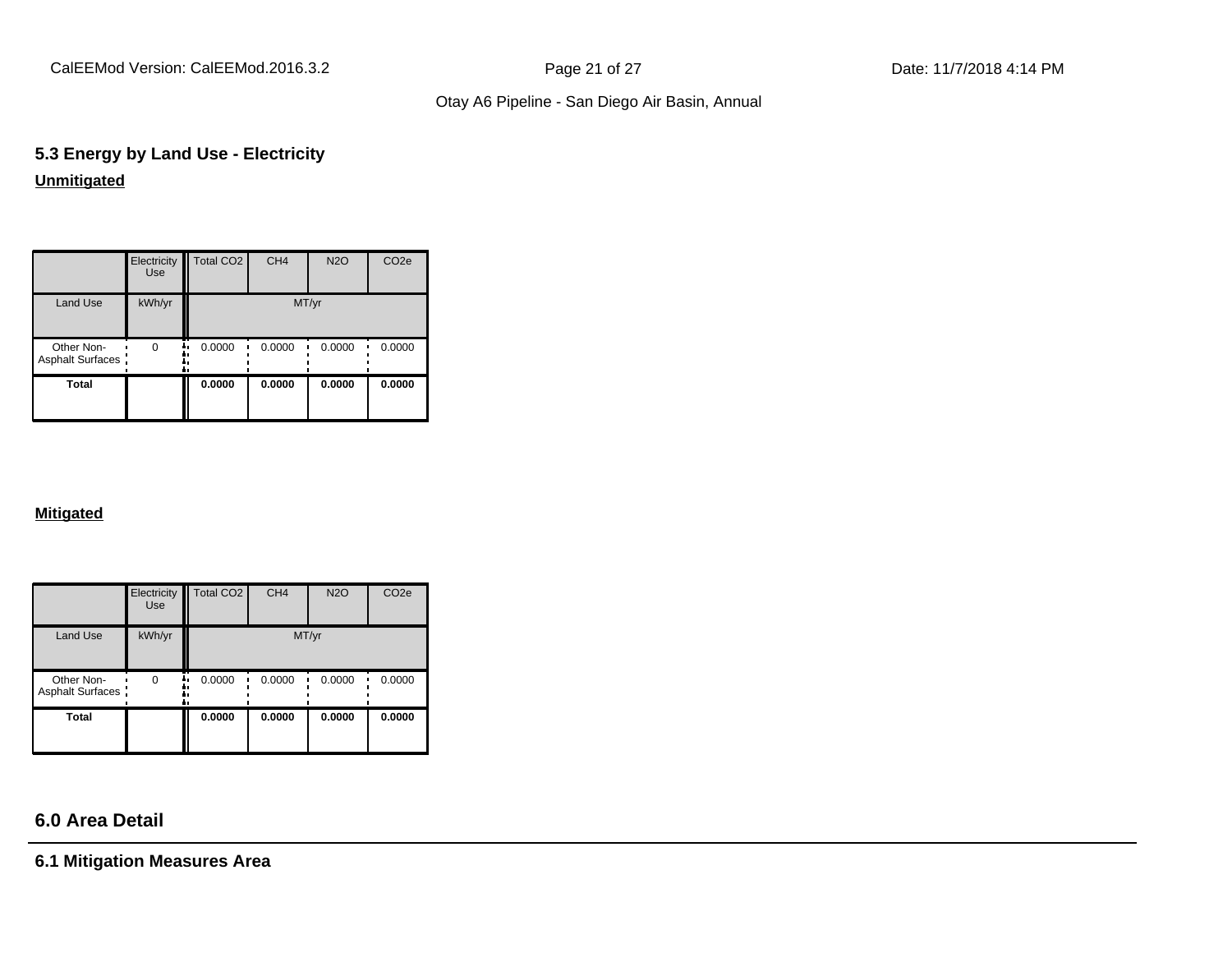|             | <b>ROG</b>            | <b>NO<sub>x</sub></b> | CO                | SO <sub>2</sub> | Fugitive<br><b>PM10</b> | Exhaust<br><b>PM10</b> | <b>PM10</b><br>Total | Fugitive<br><b>PM2.5</b> | Exhaust<br>PM2.5 | <b>PM2.5 Total</b> Bio- CO2 NBio- CO2 Total CO2 |        |                    |                 | CH <sub>4</sub> | <b>N2O</b> | CO <sub>2e</sub> |
|-------------|-----------------------|-----------------------|-------------------|-----------------|-------------------------|------------------------|----------------------|--------------------------|------------------|-------------------------------------------------|--------|--------------------|-----------------|-----------------|------------|------------------|
| Category    |                       |                       |                   |                 |                         | tons/yr                |                      |                          |                  |                                                 |        |                    | MT/yr           |                 |            |                  |
| Mitigated   | $\blacksquare$ 0.0152 | 0.0000                | 3.0000e-<br>005   | 0.0000          |                         | 0.0000                 | 0.0000               |                          | 0.0000           | 0.0000                                          | 0.0000 | $6.0000e -$<br>005 | 6.0000e-<br>005 | 0.0000          | 0.0000     | 7.0000e-<br>005  |
| Unmitigated | 0.0152                | 0.0000                | $.30000e-$<br>005 | 0.0000          |                         | 0.0000                 | 0.0000               |                          | 0.0000           | 0.0000                                          | 0.0000 | $6.0000e -$<br>005 | 6.0000e-<br>005 | 0.0000          | 0.0000     | 7.0000e-<br>005  |

# **6.2 Area by SubCategory**

**Unmitigated**

|                          | <b>ROG</b>                         | <b>NO<sub>x</sub></b> | CO              | SO <sub>2</sub> | Fugitive<br><b>PM10</b> | Exhaust<br><b>PM10</b> | <b>PM10</b><br>Total | Fugitive<br><b>PM2.5</b> | Exhaust<br>PM2.5 | PM2.5 Total Bio- CO2 NBio- CO2 Total CO2 |        |                 |                 | CH <sub>4</sub> | <b>N2O</b> | CO <sub>2</sub> e |
|--------------------------|------------------------------------|-----------------------|-----------------|-----------------|-------------------------|------------------------|----------------------|--------------------------|------------------|------------------------------------------|--------|-----------------|-----------------|-----------------|------------|-------------------|
| SubCategory              |                                    |                       |                 |                 | tons/yr                 |                        |                      |                          |                  |                                          |        |                 | MT/yr           |                 |            |                   |
| Architectural<br>Coating | $\blacksquare$ 5.3000e-<br><br>003 |                       |                 |                 |                         | 0.0000                 | 0.0000               |                          | 0.0000           | 0.0000                                   | 0.0000 | 0.0000          | 0.0000          | 0.0000          | 0.0000     | 0.0000            |
| Consumer<br>Products     | $9.8600e-$<br>003                  |                       |                 |                 |                         | 0.0000                 | 0.0000               |                          | 0.0000           | 0.0000                                   | 0.0000 | 0.0000          | 0.0000          | 0.0000          | 0.0000     | 0.0000            |
| Landscaping              | 0.0000<br>$\bullet$                | 0.0000                | 3.0000e-<br>005 | 0.0000          |                         | 0.0000                 | 0.0000               |                          | 0.0000           | 0.0000                                   | 0.0000 | 6.0000e-<br>005 | 6.0000e-<br>005 | 0.0000          | 0.0000     | 7.0000e-<br>005   |
| <b>Total</b>             | 0.0152                             | 0.0000                | 3.0000e-<br>005 | 0.0000          |                         | 0.0000                 | 0.0000               |                          | 0.0000           | 0.0000                                   | 0.0000 | 6.0000e-<br>005 | 6.0000e-<br>005 | 0.0000          | 0.0000     | 7.0000e-<br>005   |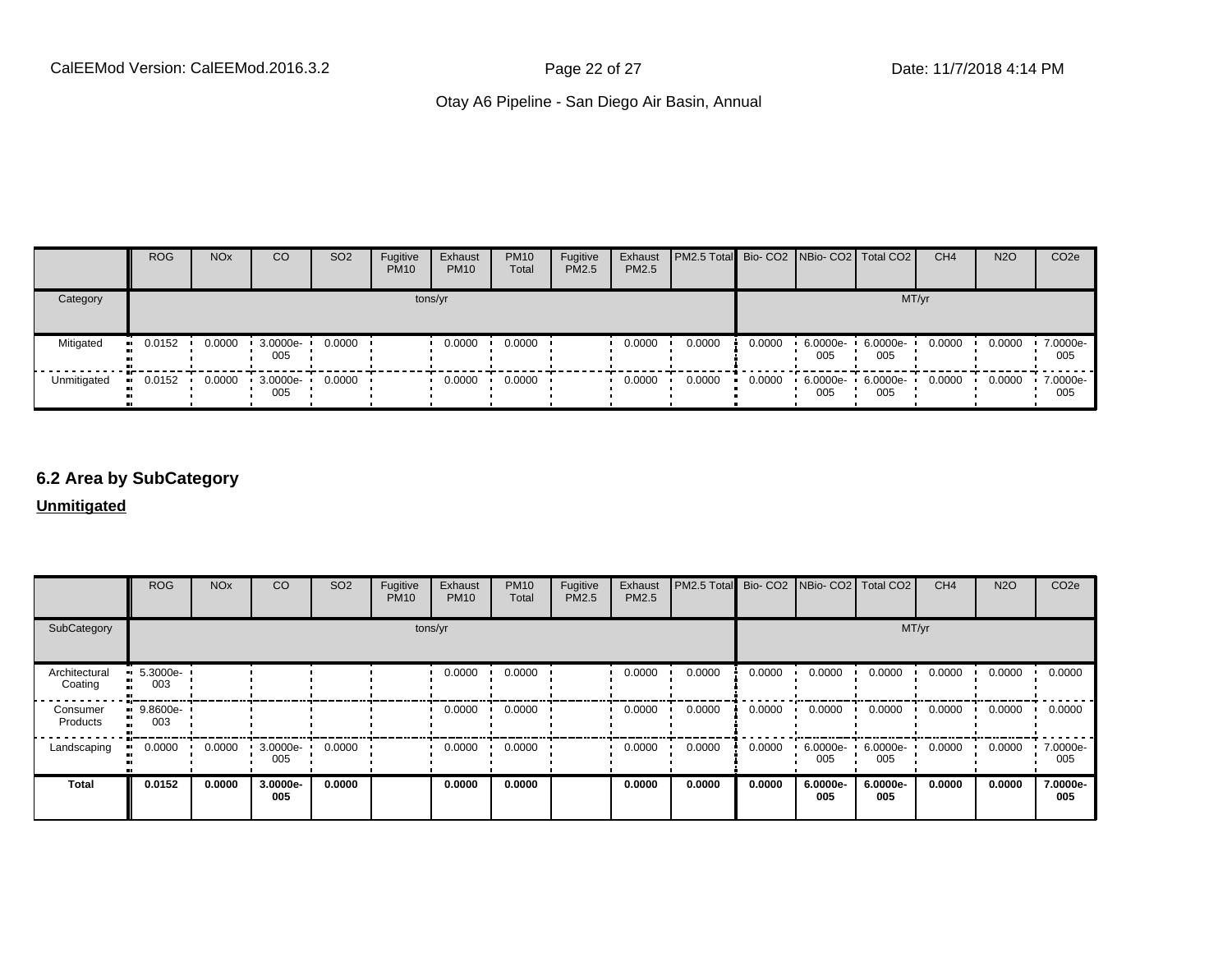## **6.2 Area by SubCategory**

**Mitigated**

|                          | <b>ROG</b>                     | <b>NO<sub>x</sub></b> | CO              | SO <sub>2</sub> | Fugitive<br><b>PM10</b> | Exhaust<br><b>PM10</b> | <b>PM10</b><br>Total | Fugitive<br>PM2.5 | Exhaust<br>PM2.5 | PM2.5 Total Bio- CO2 NBio- CO2 Total CO2 |        |                    |                   | CH <sub>4</sub> | <b>N2O</b> | CO <sub>2e</sub> |
|--------------------------|--------------------------------|-----------------------|-----------------|-----------------|-------------------------|------------------------|----------------------|-------------------|------------------|------------------------------------------|--------|--------------------|-------------------|-----------------|------------|------------------|
| SubCategory              |                                |                       |                 |                 |                         | tons/yr                |                      |                   |                  |                                          |        |                    | MT/yr             |                 |            |                  |
| Architectural<br>Coating | $\blacksquare$ 5.3000e-<br>003 |                       |                 |                 |                         | 0.0000                 | 0.0000               |                   | 0.0000           | 0.0000                                   | 0.0000 | 0.0000             | 0.0000            | 0.0000          | 0.0000     | 0.0000           |
| Consumer<br>Products     | $9.8600e-$<br>003              |                       |                 |                 |                         | 0.0000                 | 0.0000               |                   | 0.0000           | 0.0000                                   | 0.0000 | 0.0000             | 0.0000            | 0.0000          | 0.0000     | 0.0000           |
| Landscaping              | 0.0000                         | 0.0000                | 3.0000e-<br>005 | 0.0000          |                         | 0.0000                 | 0.0000               |                   | 0.0000           | 0.0000                                   | 0.0000 | $6.0000e -$<br>005 | $6.0000e-$<br>005 | 0.0000          | 0.0000     | 7.0000e-<br>005  |
| <b>Total</b>             | 0.0152                         | 0.0000                | 3.0000e-<br>005 | 0.0000          |                         | 0.0000                 | 0.0000               |                   | 0.0000           | 0.0000                                   | 0.0000 | 6.0000e-<br>005    | 6.0000e-<br>005   | 0.0000          | 0.0000     | 7.0000e-<br>005  |

# **7.0 Water Detail**

**7.1 Mitigation Measures Water**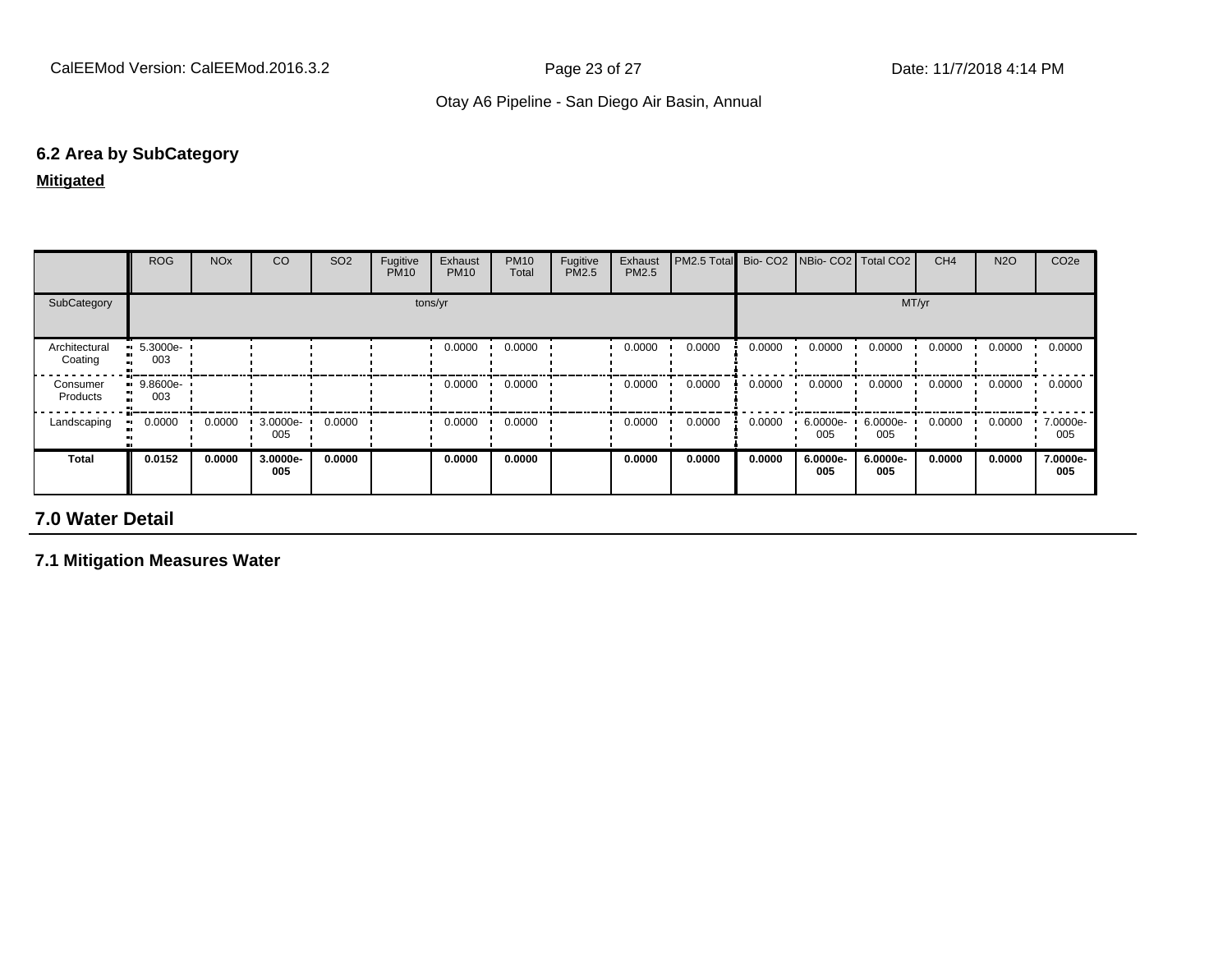|                                | <b>Total CO2</b> | CH <sub>4</sub> | <b>N2O</b> | CO <sub>2e</sub> |
|--------------------------------|------------------|-----------------|------------|------------------|
| Category                       |                  |                 | MT/yr      |                  |
| Mitigated<br><br><br>.,        | 0.0000<br>.,     | 0.0000          | 0.0000     | 0.0000           |
| Unmitigated<br>.,<br><br><br>ш | 0.0000           | 0.0000          | 0.0000     | 0.0000           |

# **7.2 Water by Land Use**

**Unmitigated**

|                                 | door Use | Indoor/Out Total CO2 | CH <sub>4</sub> | <b>N2O</b> | CO <sub>2e</sub> |
|---------------------------------|----------|----------------------|-----------------|------------|------------------|
| <b>Land Use</b>                 | Mgal     |                      |                 | MT/yr      |                  |
| Other Non-<br>Asphalt Surfaces: | 0/0      | 0.0000               | 0.0000          | 0.0000     | 0.0000           |
| <b>Total</b>                    |          | 0.0000               | 0.0000          | 0.0000     | 0.0000           |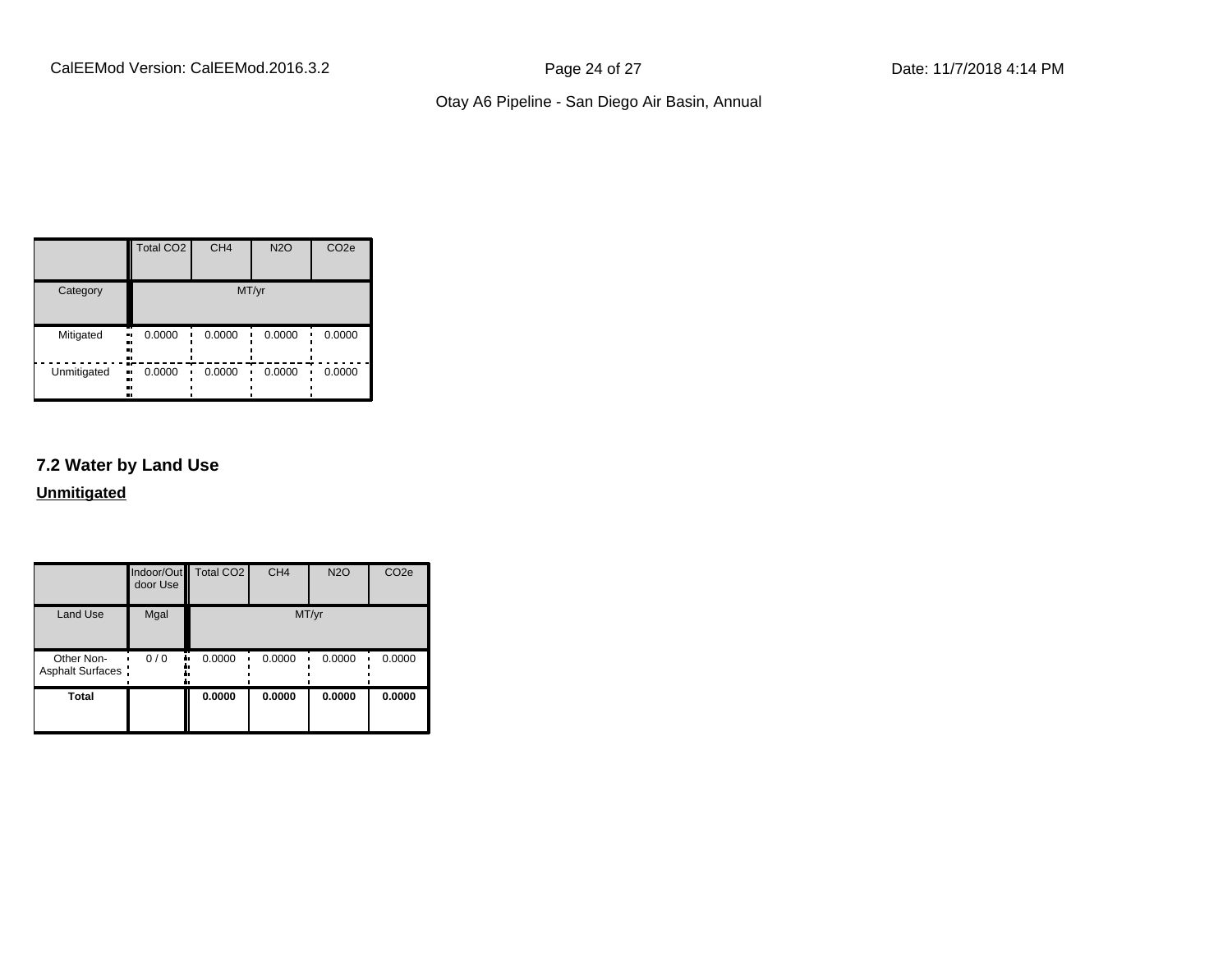CalEEMod Version: CalEEMod.2016.3.2 **Page 25 of 27** Page 25 of 27 Date: 11/7/2018 4:14 PM

## Otay A6 Pipeline - San Diego Air Basin, Annual

#### **7.2 Water by Land Use**

#### **Mitigated**

|                                 | door Use | Indoor/Out   Total CO2 | CH <sub>4</sub> | <b>N2O</b> | CO <sub>2e</sub> |
|---------------------------------|----------|------------------------|-----------------|------------|------------------|
| <b>Land Use</b>                 | Mgal     |                        |                 | MT/yr      |                  |
| Other Non-<br>Asphalt Surfaces: | 0/0<br>  | 0.0000                 | 0.0000          | 0.0000     | 0.0000           |
| <b>Total</b>                    |          | 0.0000                 | 0.0000          | 0.0000     | 0.0000           |

# **8.0 Waste Detail**

#### **8.1 Mitigation Measures Waste**

#### **Category/Year**

|             | <b>Total CO2</b>              | CH <sub>4</sub> | <b>N2O</b> | CO <sub>2e</sub> |
|-------------|-------------------------------|-----------------|------------|------------------|
|             |                               |                 | MT/yr      |                  |
| Mitigated   | 0.0000<br><br><br><br>        | 0.0000          | 0.0000     | 0.0000           |
| Unmitigated | m<br>0.0000<br>ш,<br><br><br> | 0.0000          | 0.0000     | 0.0000           |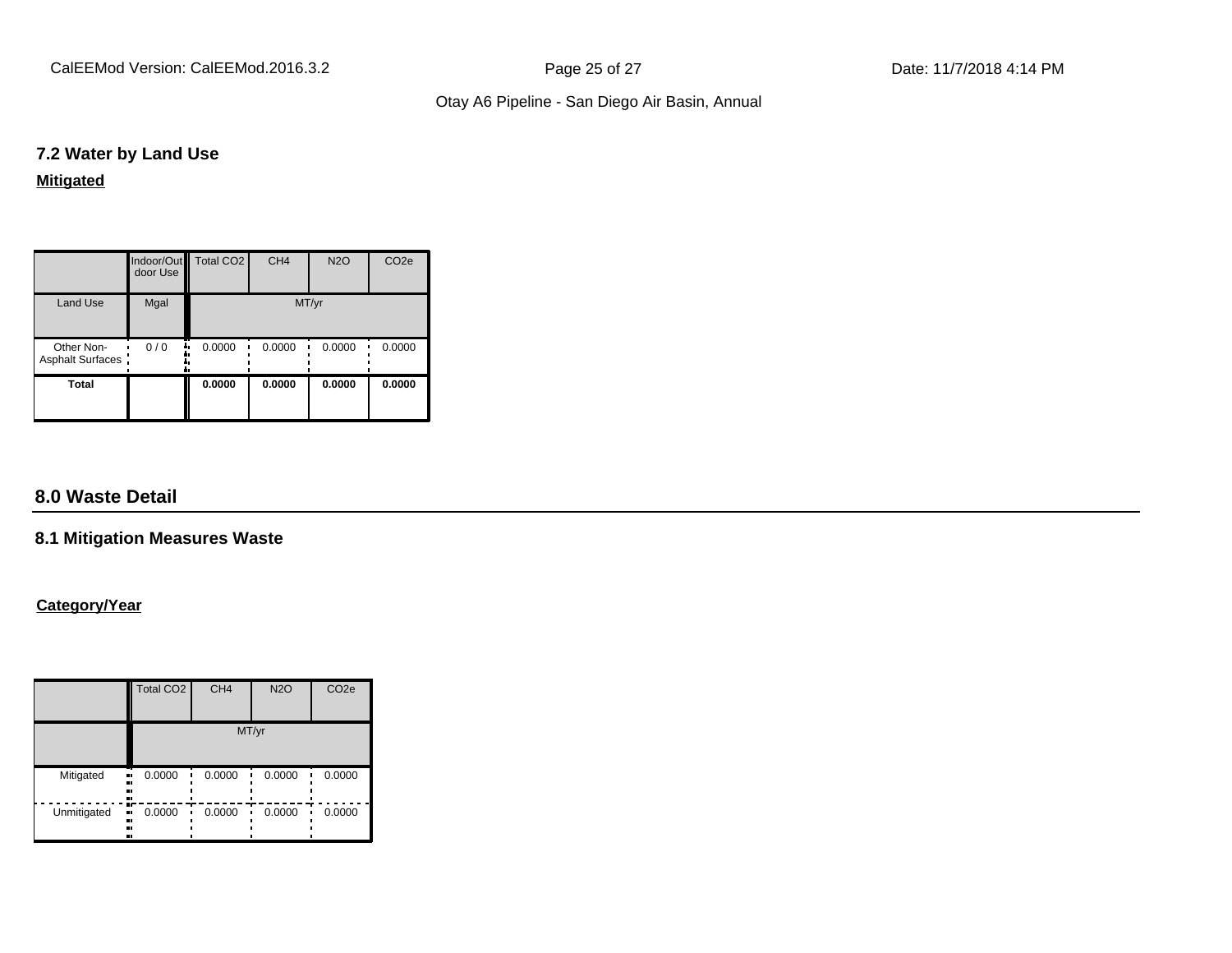CalEEMod Version: CalEEMod.2016.3.2 **Page 26 of 27** Page 26 of 27 Date: 11/7/2018 4:14 PM

# Otay A6 Pipeline - San Diego Air Basin, Annual

# **8.2 Waste by Land Use**

**Unmitigated**

|                                 | Waste<br><b>Disposed</b> | Total CO <sub>2</sub> | CH <sub>4</sub> | <b>N2O</b> | CO <sub>2e</sub> |
|---------------------------------|--------------------------|-----------------------|-----------------|------------|------------------|
| <b>Land Use</b>                 | tons                     |                       | MT/yr           |            |                  |
| Other Non-<br>Asphalt Surfaces: | $\Omega$                 | 0.0000                | 0.0000          | 0.0000     | 0.0000           |
| <b>Total</b>                    |                          | 0.0000                | 0.0000          | 0.0000     | 0.0000           |

#### **Mitigated**

|                                 | Waste<br>Disposed | Total CO <sub>2</sub> | CH <sub>4</sub> | <b>N2O</b> | CO <sub>2e</sub> |
|---------------------------------|-------------------|-----------------------|-----------------|------------|------------------|
| <b>Land Use</b>                 | tons              |                       |                 | MT/yr      |                  |
| Other Non-<br>Asphalt Surfaces: | $\Omega$          | 0.0000                | 0.0000          | 0.0000     | 0.0000           |
| <b>Total</b>                    |                   | 0.0000                | 0.0000          | 0.0000     | 0.0000           |

# **9.0 Operational Offroad**

| <b>Load Factor</b><br>Fuel Type<br>Hours/Day<br><b>Horse Power</b><br>Days/Year<br>Equipment Type<br>Number |  |  |  |  |
|-------------------------------------------------------------------------------------------------------------|--|--|--|--|
|                                                                                                             |  |  |  |  |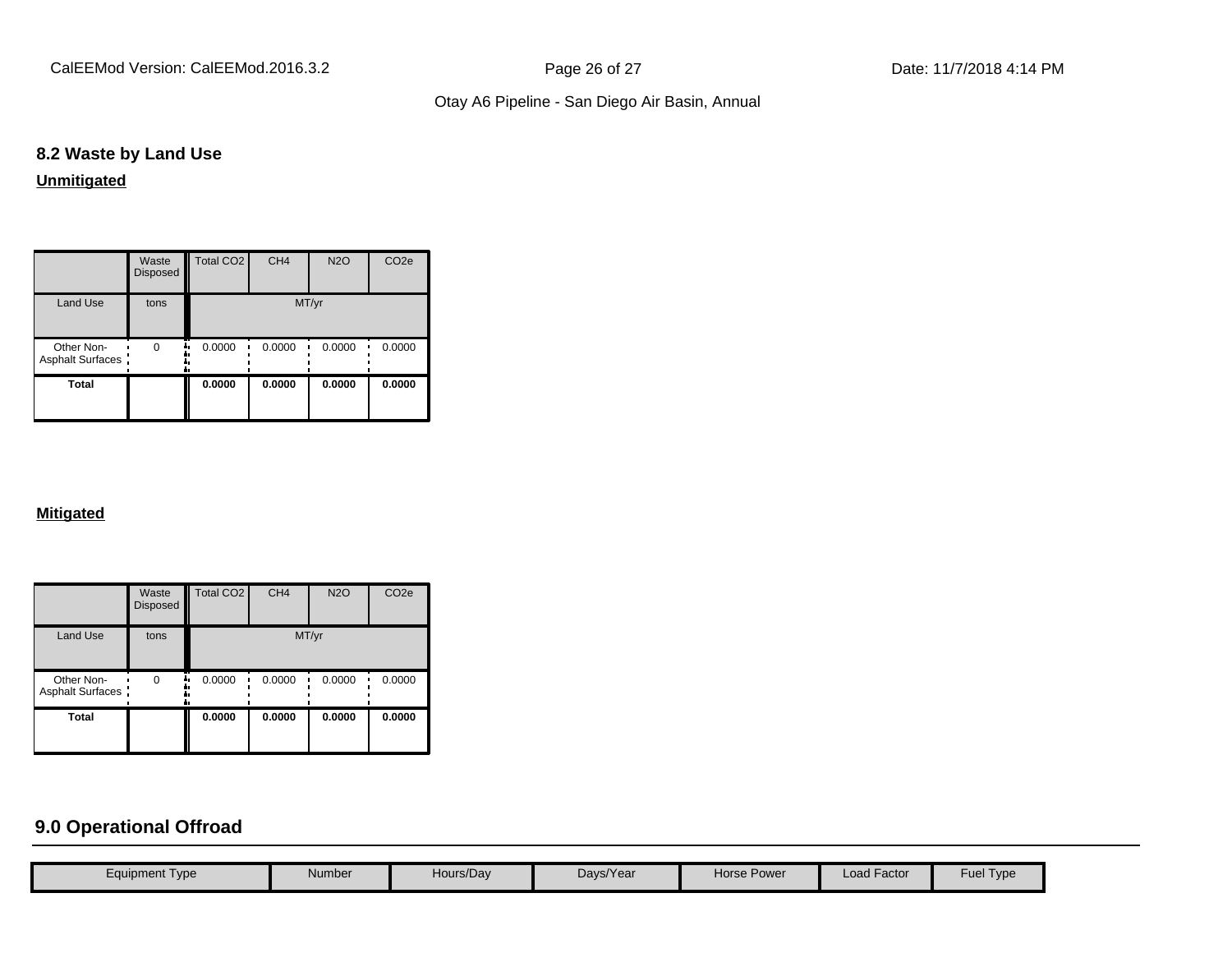# **10.0 Stationary Equipment**

#### **Fire Pumps and Emergency Generators**

| <b>Equipment Type</b>         | Number | Hours/Day      | Hours/Year      | Horse Power          | Load Factor | Fuel Type |
|-------------------------------|--------|----------------|-----------------|----------------------|-------------|-----------|
| <b>Boilers</b>                |        |                |                 |                      |             |           |
| <b>Equipment Type</b>         | Number | Heat Input/Day | Heat Input/Year | <b>Boiler Rating</b> | Fuel Type   |           |
| <b>User Defined Equipment</b> |        |                |                 |                      |             |           |
| <b>Equipment Type</b>         | Number |                |                 |                      |             |           |
|                               |        |                |                 |                      |             |           |
| 11.0 Vegetation               |        |                |                 |                      |             |           |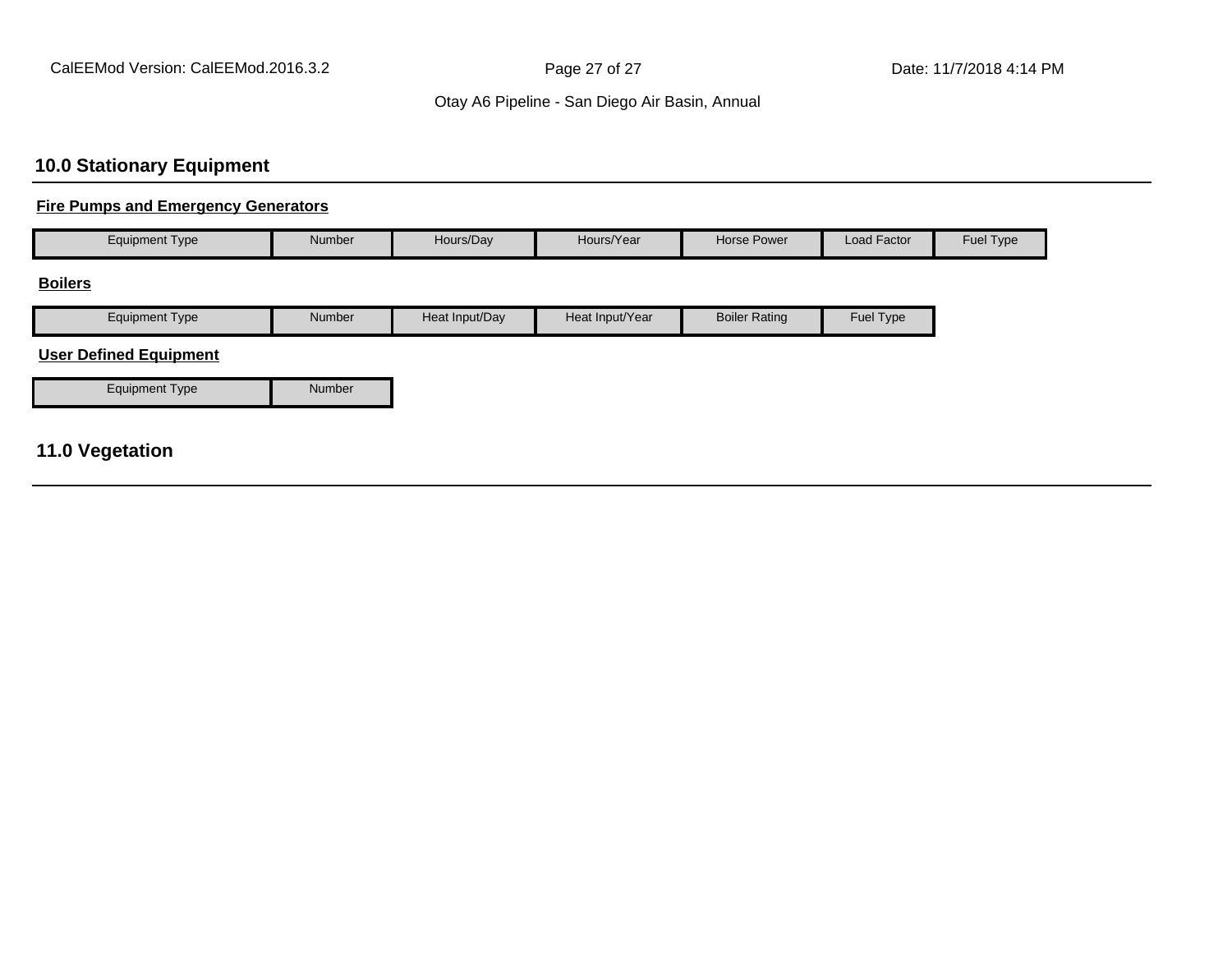# **Otay A6 Pipeline**

**San Diego Air Basin, Summer**

# **1.0 Project Characteristics**

#### **1.1 Land Usage**

| <b>Land Uses</b>           | Size | Metric | Lot Acreage  | Floor Surface Area | Population |
|----------------------------|------|--------|--------------|--------------------|------------|
| Other Non-Asphalt Surfaces | 3.50 | Acre   | 3 5C<br>ບ.ບ∪ | 152,460.00         |            |

#### **1.2 Other Project Characteristics**

| <b>Urbanization</b>               | Urban                    | Wind Speed (m/s)                  | 2.6   | <b>Precipitation Freg (Days)</b>        | 40    |
|-----------------------------------|--------------------------|-----------------------------------|-------|-----------------------------------------|-------|
| <b>Climate Zone</b>               | 13                       |                                   |       | <b>Operational Year</b>                 | 2020  |
| <b>Utility Company</b>            | San Diego Gas & Electric |                                   |       |                                         |       |
| <b>CO2 Intensity</b><br>(lb/MWhr) | 720.49                   | <b>CH4 Intensity</b><br>(lb/MWhr) | 0.029 | N <sub>2</sub> O Intensity<br>(lb/MWhr) | 0.006 |

# **1.3 User Entered Comments & Non-Default Data**

Project Characteristics -

Land Use -

Construction Phase - Assumes construction would last approximately one year, and grading, installation, and paving would require approximately same number of days each.

Off-road Equipment -

Grading - disturbance area provided by engineer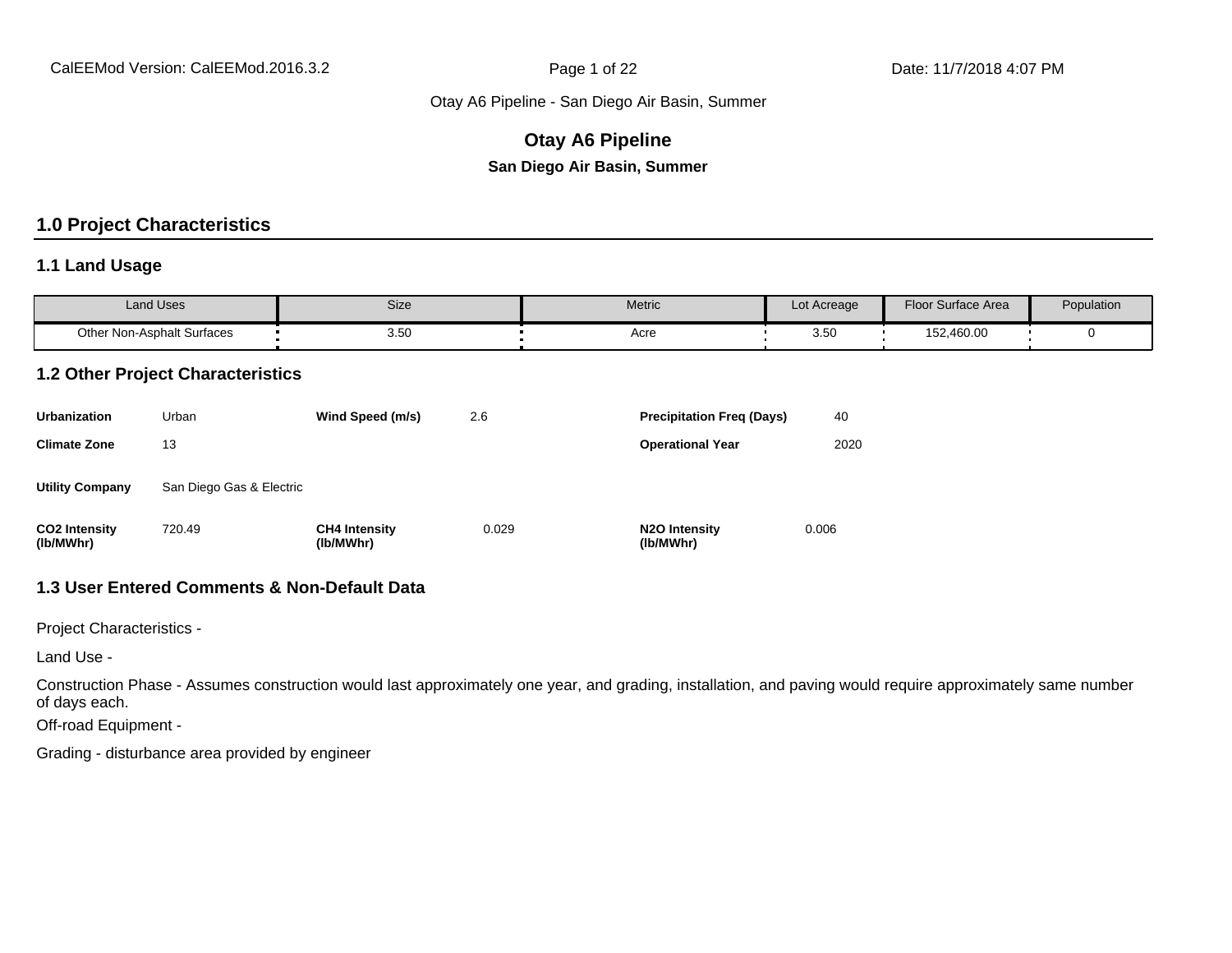| <b>Table Name</b>    | <b>Column Name</b>   | Default Value | New Value        |
|----------------------|----------------------|---------------|------------------|
| tblConstructionPhase | NumDays              | 230.00        | 86.00            |
| tblConstructionPhase | <b>NumDays</b>       | 8.00          | 86.00            |
| tblConstructionPhase | <b>NumDays</b>       | 18.00         | 86.00            |
| tblGrading           | AcresOfGrading       | 43.00         | 5.13             |
| tblGrading           | AcresOfGrading       | 0.00          | 5.13             |
| tblGrading           | MaterialExported     | 0.00          | 5,136.00         |
| tblGrading           | MaterialImported     | 0.00          | 3,700.00         |
| tblOffRoadEquipment  | LoadFactor           | 0.50          | 0.50             |
| tblOffRoadEquipment  | OffRoadEquipmentType |               | <b>Trenchers</b> |
| tblTripsAndVMT       | HaulingTripNumber    | 1,105.00      | 1,104.00         |

# **2.0 Emissions Summary**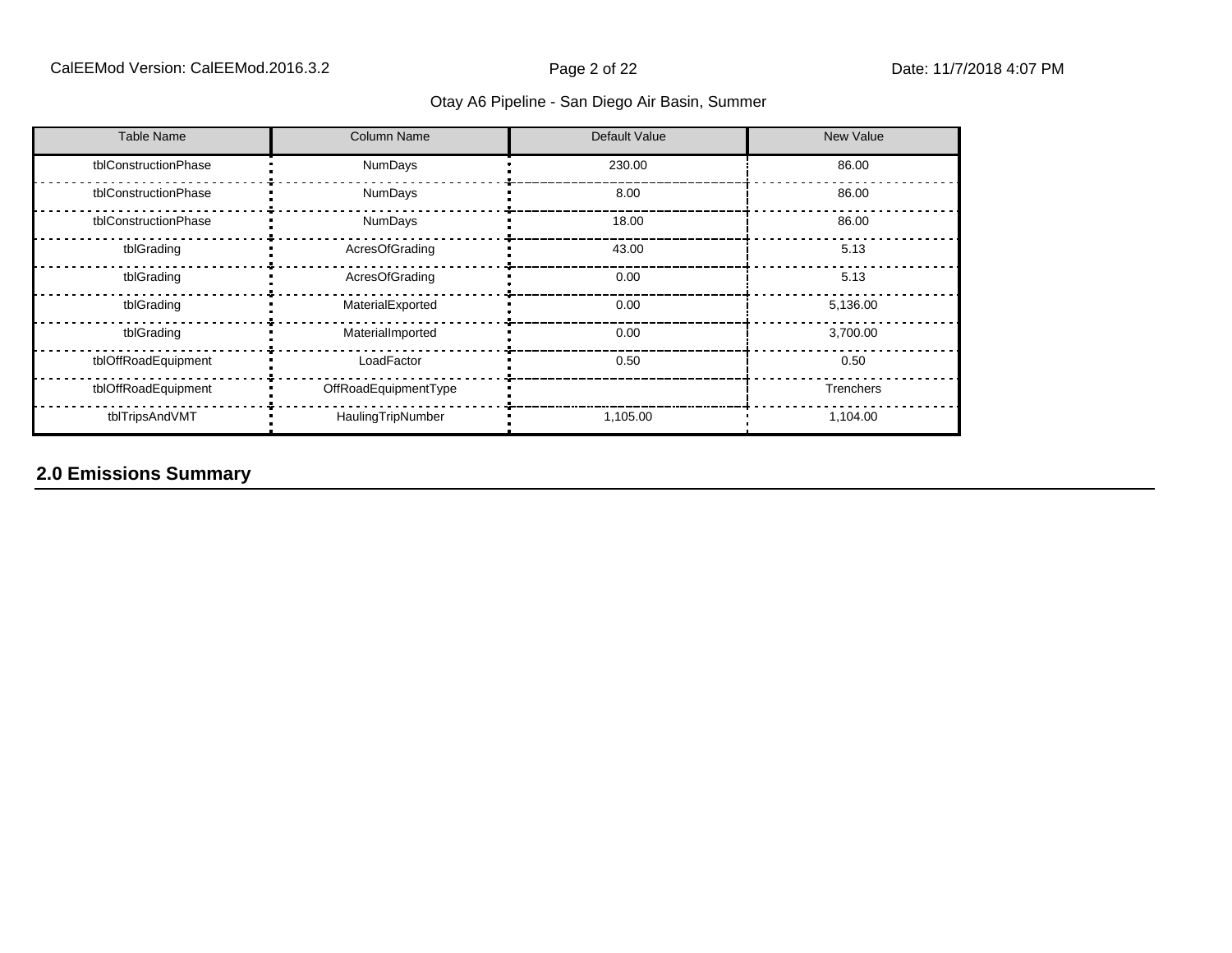#### **2.1 Overall Construction (Maximum Daily Emission)**

**Unmitigated Construction**

|                | <b>ROG</b>    | <b>NO<sub>x</sub></b> | CO              | SO <sub>2</sub> | Fugitive<br><b>PM10</b> | Exhaust<br><b>PM10</b> | <b>PM10</b><br>Total | Fugitive<br>PM2.5 | Exhaust<br><b>PM2.5</b> | PM2.5 Total Bio- CO2 NBio- CO2   Total CO2 |        |                |                          | CH <sub>4</sub> | <b>N2O</b> | CO <sub>2e</sub> |
|----------------|---------------|-----------------------|-----------------|-----------------|-------------------------|------------------------|----------------------|-------------------|-------------------------|--------------------------------------------|--------|----------------|--------------------------|-----------------|------------|------------------|
| Year           |               |                       |                 |                 |                         | lb/day                 |                      |                   |                         |                                            |        |                |                          | lb/day          |            |                  |
| 2019           | 4.4057<br>. . | 45.6220               | 22.6200         | 0.0448          | 19.3022                 | 2.3914                 | 21.6936              | 10.0874           | 2.2001                  | 12.2875                                    | 0.0000 |                | $-4,539.991 - 4,539.991$ | 1.1967          | 0.0000     | .4,568.457       |
| 2020           | .2571<br>.    |                       | 11.8509 12.8492 | 0.0206          | 0.1643                  | 0.6520                 | 0.8163               | 0.0436            | 0.6016                  | 0.6452                                     | 0.0000 |                | $1,973.256$ $1,973.256$  | 0.5721          | 0.0000     | 1,987.558        |
| <b>Maximum</b> | 4.4057        | 45.6220               | 22.6200         | 0.0448          | 19.3022                 | 2.3914                 | 21.6936              | 10.0874           | 2.2001                  | 12.2875                                    | 0.0000 | 4,539.991<br>0 | 4,539.991                | 1.1967          | 0.0000     | 4,568.457        |

#### **Mitigated Construction**

|                             | <b>ROG</b> | <b>NO<sub>x</sub></b> | CO      | SO <sub>2</sub> | Fugitive<br><b>PM10</b>        | Exhaust<br><b>PM10</b>        | <b>PM10</b><br>Total        | Fugitive<br>PM2.5               | Exhaust<br><b>PM2.5</b>        | PM2.5 Total                  |        | Bio- CO2   NBio- CO2   Total CO2    |           | CH <sub>4</sub> | <b>N2O</b> | CO <sub>2e</sub> |
|-----------------------------|------------|-----------------------|---------|-----------------|--------------------------------|-------------------------------|-----------------------------|---------------------------------|--------------------------------|------------------------------|--------|-------------------------------------|-----------|-----------------|------------|------------------|
| Year                        |            |                       |         |                 |                                | lb/day                        |                             |                                 |                                |                              |        |                                     |           | lb/day          |            |                  |
| 2019                        | 4.4057     | 45.6220               | 22.6200 | 0.0448          | 19.3022                        | 2.3914                        | 21.6936                     | 10.0874                         | 2.2001                         | 12.2875                      | 0.0000 | $\cdot$ 4,539.991 $\cdot$ 4,539.991 |           | 1.1967          | 0.0000     | .4,568.457       |
| 2020                        | .2571      | 11.8509               | 12.8492 | 0.0206          | 0.1643                         | 0.6520                        | 0.8163                      | 0.0436                          | 0.6016                         | 0.6452                       | 0.0000 | $1,973.256$ $1,973.256$             |           | 0.5721          | 0.0000     | 1,987.558        |
| <b>Maximum</b>              | 4.4057     | 45.6220               | 22.6200 | 0.0448          | 19,3022                        | 2.3914                        | 21.6936                     | 10.0874                         | 2.2001                         | 12.2875                      | 0.0000 | 4,539.991<br>0                      | 4,539.991 | 1.1967          | 0.0000     | 4,568.457<br>з   |
|                             | <b>ROG</b> | <b>NO<sub>x</sub></b> | co      | <b>SO2</b>      | <b>Fugitive</b><br><b>PM10</b> | <b>Exhaust</b><br><b>PM10</b> | <b>PM10</b><br><b>Total</b> | <b>Fugitive</b><br><b>PM2.5</b> | <b>Exhaust</b><br><b>PM2.5</b> | <b>PM2.5</b><br><b>Total</b> |        | Bio- CO2   NBio-CO2   Total CO2     |           | CH <sub>4</sub> | <b>N20</b> | CO <sub>2e</sub> |
| Percent<br><b>Reduction</b> | 0.00       | 0.00                  | 0.00    | 0.00            | 0.00                           | 0.00                          | 0.00                        | 0.00                            | 0.00                           | 0.00                         | 0.00   | 0.00                                | 0.00      | 0.00            | 0.00       | 0.00             |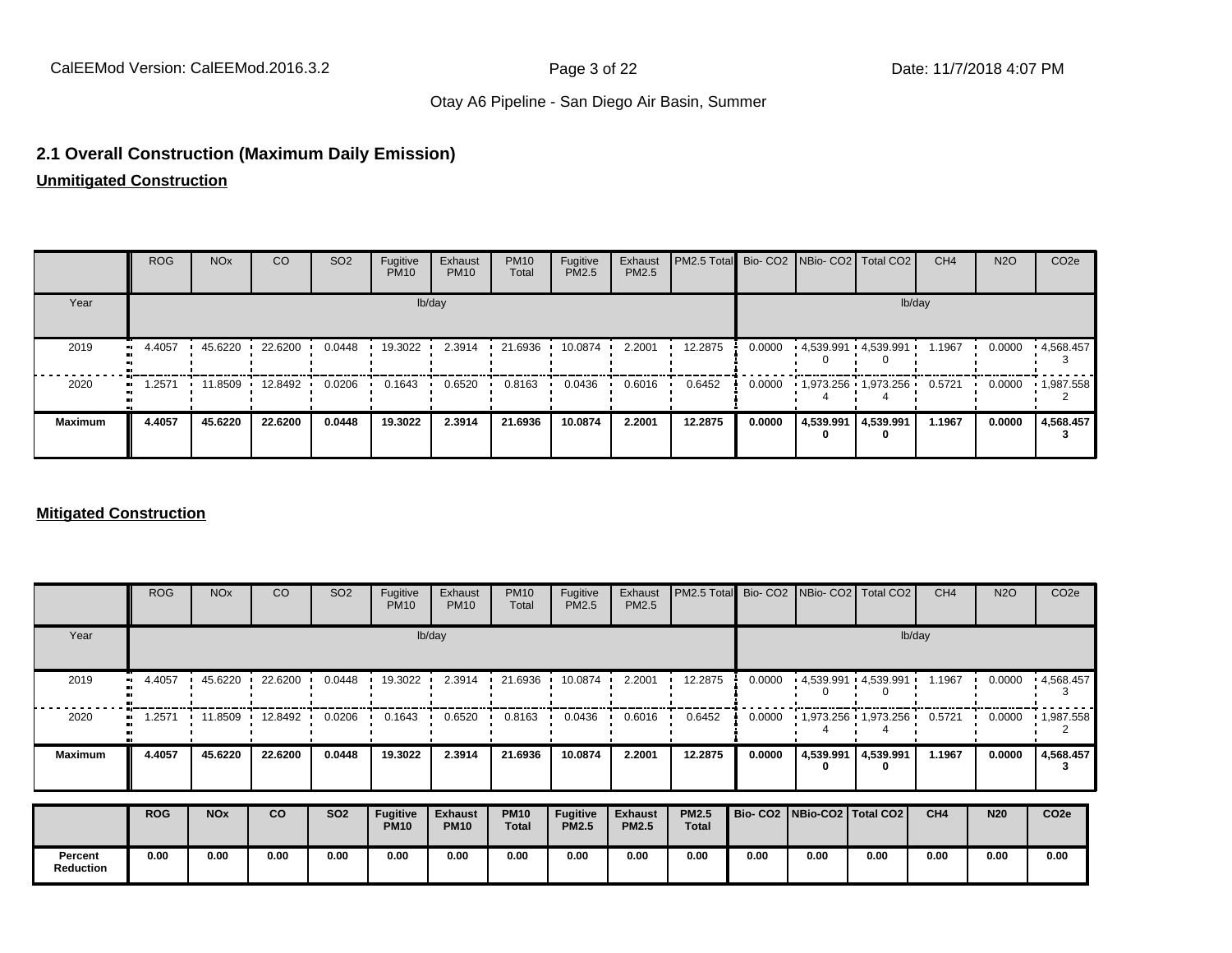# **2.2 Overall Operational**

#### **Unmitigated Operational**

|          | <b>ROG</b>   | <b>NO<sub>x</sub></b> | CO              | SO <sub>2</sub> | Fugitive<br><b>PM10</b> | Exhaust<br><b>PM10</b> | <b>PM10</b><br>Total | Fugitive<br>PM2.5 | Exhaust<br>PM2.5 | PM2.5 Total Bio- CO2 NBio- CO2 Total CO2 |                 |                 | CH <sub>4</sub> | <b>N2O</b> | CO <sub>2</sub> e |
|----------|--------------|-----------------------|-----------------|-----------------|-------------------------|------------------------|----------------------|-------------------|------------------|------------------------------------------|-----------------|-----------------|-----------------|------------|-------------------|
| Category |              |                       |                 |                 | lb/day                  |                        |                      |                   |                  |                                          |                 | lb/day          |                 |            |                   |
| Area     | 0.0831<br>   | 0.0000                | 3.6000e-<br>004 | 0.0000          |                         | 0.0000                 | 0.0000               |                   | 0.0000           | 0.0000                                   | 7.7000e-<br>004 | 7.7000e-<br>004 | 0.0000          |            | 8.2000e-<br>004   |
| Energy   | 0.0000<br>   | 0.0000                | 0.0000          | 0.0000          |                         | 0.0000                 | 0.0000               |                   | 0.0000           | 0.0000                                   | 0.0000          | 0.0000          | 0.0000          | 0.0000     | 0.0000            |
| Mobile   | 0.0000<br>ш. | 0.0000                | 0.0000          | 0.0000          | 0.0000                  | 0.0000                 | 0.0000               | 0.0000            | 0.0000           | 0.0000                                   | 0.0000          | 0.0000          | 0.0000          |            | 0.0000            |
| Total    | 0.0831       | 0.0000                | 3.6000e-<br>004 | 0.0000          | 0.0000                  | 0.0000                 | 0.0000               | 0.0000            | 0.0000           | 0.0000                                   | 7.7000e-<br>004 | 7.7000e-<br>004 | 0.0000          | 0.0000     | 8.2000e-<br>004   |

#### **Mitigated Operational**

|              | <b>ROG</b> | <b>NO<sub>x</sub></b> | CO              | SO <sub>2</sub> | Fugitive<br><b>PM10</b> | Exhaust<br><b>PM10</b> | <b>PM10</b><br>Total | Fugitive<br>PM2.5 | Exhaust<br>PM2.5 | <b>IPM2.5 Total Bio- CO2 INBio- CO2 Total CO2</b> |                   |                 | CH <sub>4</sub> | <b>N2O</b> | CO <sub>2e</sub> |
|--------------|------------|-----------------------|-----------------|-----------------|-------------------------|------------------------|----------------------|-------------------|------------------|---------------------------------------------------|-------------------|-----------------|-----------------|------------|------------------|
| Category     |            |                       |                 |                 |                         | lb/day                 |                      |                   |                  |                                                   |                   | lb/day          |                 |            |                  |
| Area         | 0.0831     | 0.0000                | 3.6000e-<br>004 | 0.0000          |                         | 0.0000                 | 0.0000               |                   | 0.0000           | 0.0000                                            | $.77000e-$<br>004 | 7.7000e-<br>004 | 0.0000          |            | 8.2000e-<br>004  |
| Energy       | 0.0000     | 0.0000                | 0.0000          | 0.0000          |                         | 0.0000                 | 0.0000               |                   | 0.0000           | 0.0000                                            | 0.0000            | 0.0000          | 0.0000          | 0.0000     | 0.0000           |
| Mobile       | 0.0000     | 0.0000                | 0.0000          | 0.0000          | 0.0000                  | 0.0000                 | 0.0000               | 0.0000            | 0.0000           | 0.0000                                            | 0.0000            | 0.0000          | 0.0000          |            | 0.0000           |
| <b>Total</b> | 0.0831     | 0.0000                | 3.6000e-<br>004 | 0.0000          | 0.0000                  | 0.0000                 | 0.0000               | 0.0000            | 0.0000           | 0.0000                                            | 7.7000e-<br>004   | 7.7000e-<br>004 | 0.0000          | 0.0000     | 8.2000e-<br>004  |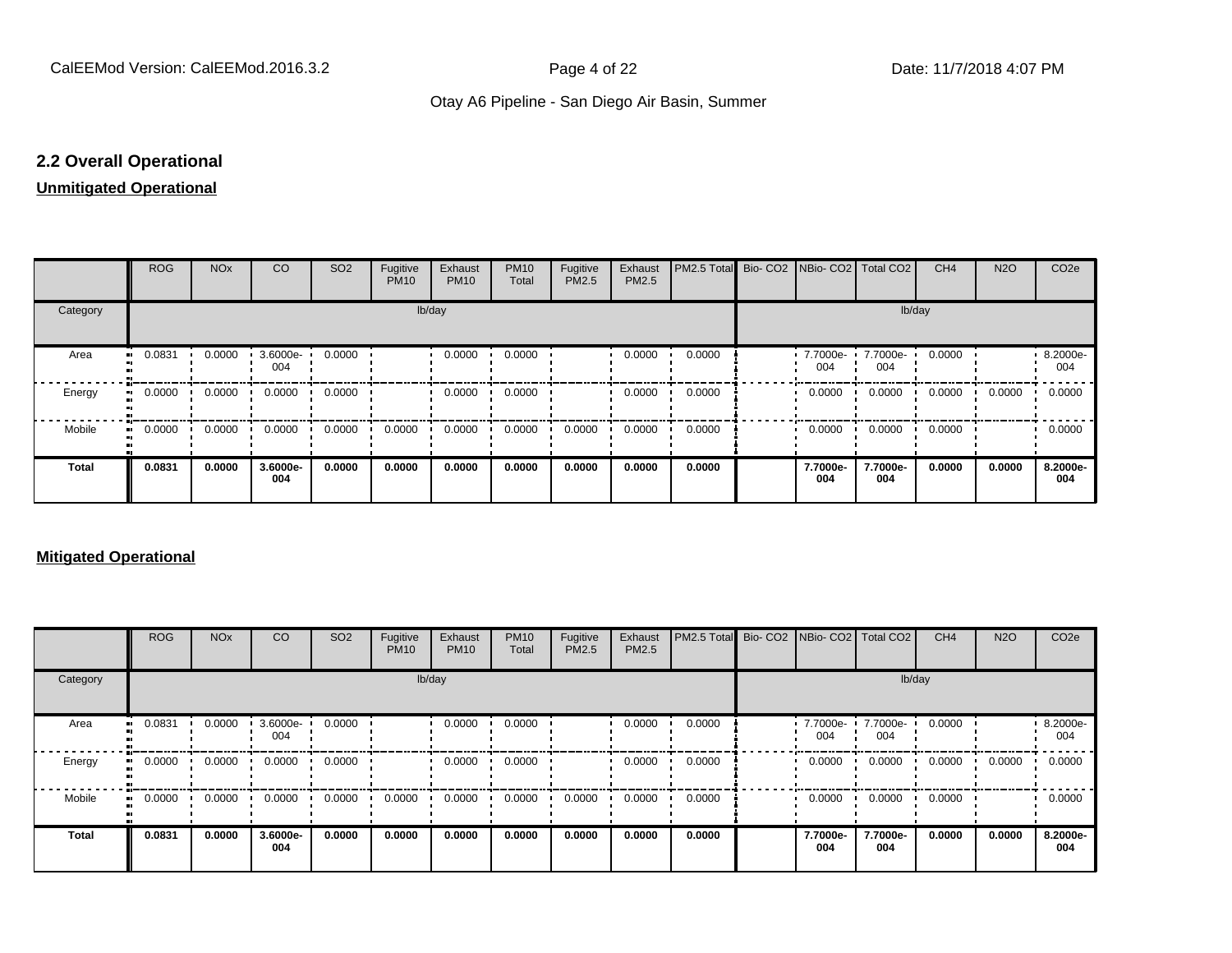|                      | <b>ROG</b> | <b>NO<sub>x</sub></b> | co   | <b>SO2</b> | <b>Fugitive</b><br><b>PM10</b> | <b>Exhaust</b><br><b>PM10</b> | <b>PM10</b><br><b>Total</b> | <b>Fugitive</b><br><b>PM2.5</b> | <b>Exhaust</b><br><b>PM2.5</b> | <b>PM2.5</b><br><b>Total</b> | Bio-CO2 NBio-CO2 Total CO2 |      |      | CH <sub>4</sub> | <b>N20</b> | CO <sub>2e</sub> |
|----------------------|------------|-----------------------|------|------------|--------------------------------|-------------------------------|-----------------------------|---------------------------------|--------------------------------|------------------------------|----------------------------|------|------|-----------------|------------|------------------|
| Percent<br>Reduction | 0.00       | 0.00                  | 0.00 | 0.00       | 0.00                           | 0.00                          | 0.00                        | 0.00                            | 0.00                           | 0.00                         | 0.00                       | 0.00 | 0.00 | 0.00            | 0.00       | 0.00             |

# **3.0 Construction Detail**

#### **Construction Phase**

| Phase<br><b>Number</b> | <b>Phase Name</b>            | Phase Type                   | <b>Start Date</b> | <b>End Date</b> | Num Days Num Days<br>Week |    | <b>Phase Description</b> |
|------------------------|------------------------------|------------------------------|-------------------|-----------------|---------------------------|----|--------------------------|
|                        | •Site Preparation            | •Site Preparation            | 1/7/2019          | !1/11/2019      |                           |    |                          |
|                        | •Grading                     | •Grading                     | 1/14/2019         | !5/13/2019      |                           | 86 |                          |
|                        | <b>Building Construction</b> | <b>Building Construction</b> | 15/14/2019        | !9/10/2019      |                           | 86 |                          |
|                        | • Paving                     | •Paving                      | .9/11/2019        | 1/8/2020        |                           | 86 |                          |

**Acres of Grading (Site Preparation Phase): 5.13**

**Acres of Grading (Grading Phase): 5.13**

**Acres of Paving: 3.5**

**Residential Indoor: 0; Residential Outdoor: 0; Non-Residential Indoor: 0; Non-Residential Outdoor: 0; Striped Parking Area: 0 (Architectural Coating ±sqft)**

#### **OffRoad Equipment**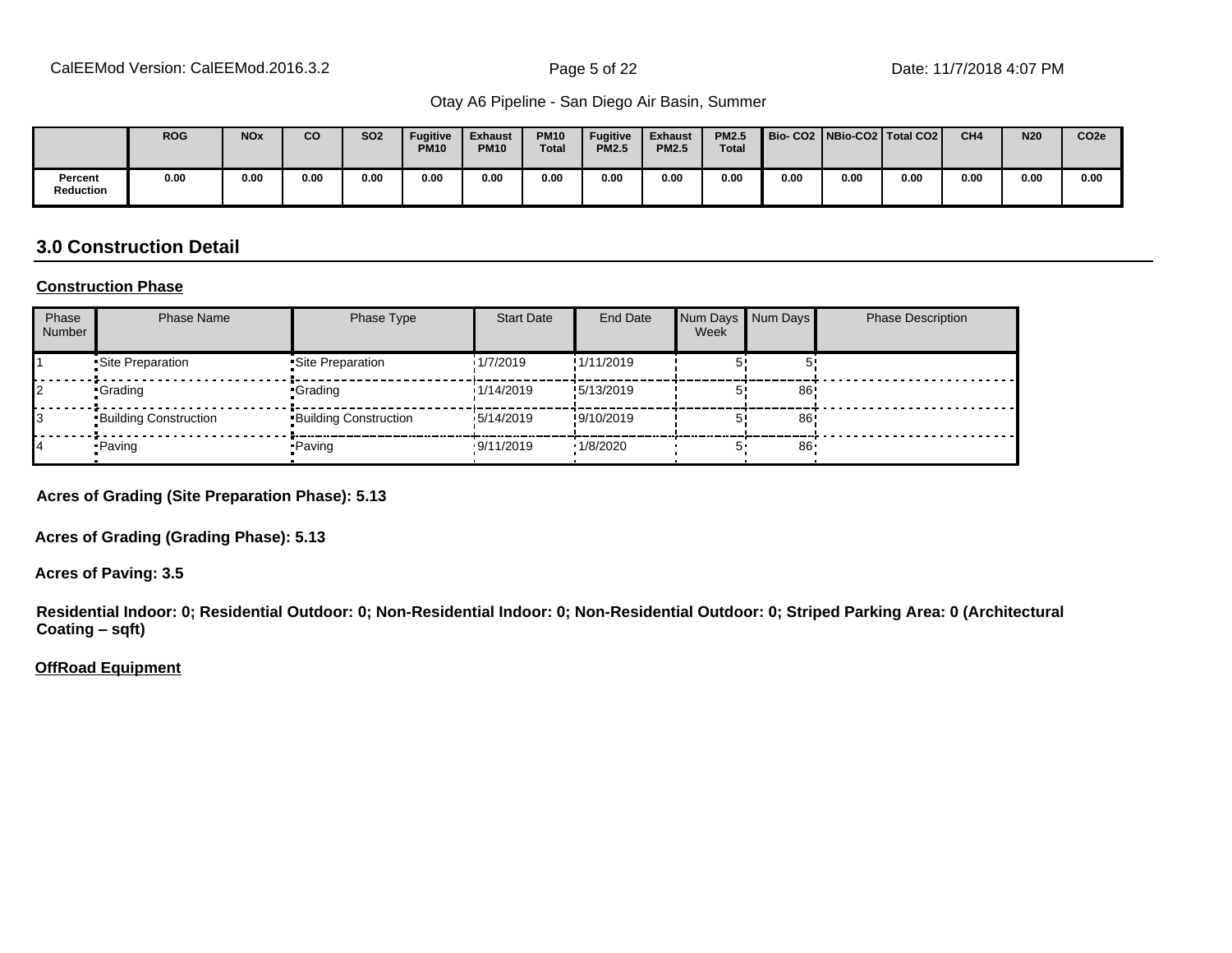| <b>Phase Name</b>            | <b>Offroad Equipment Type</b> | Amount         | <b>Usage Hours</b> | <b>Horse Power</b> | <b>Load Factor</b> |
|------------------------------|-------------------------------|----------------|--------------------|--------------------|--------------------|
| Site Preparation             | .Rubber Tired Dozers          | 31             | 8.00               | 247!               | 0.40               |
| Site Preparation             | •Tractors/Loaders/Backhoes    |                | 8.00               | 97                 | 0.37               |
| Grading                      | <b>Excavators</b>             |                | 8.00 <sub>1</sub>  | 158                | 0.38               |
| Grading                      | <b>Graders</b>                |                | 8.00               | 187                | 0.41               |
| Grading                      | Rubber Tired Dozers           |                | 8.00               | 247                | 0.40               |
| Grading                      | Tractors/Loaders/Backhoes     | 3i             | 8.00               | 97'                | 0.37               |
| <b>Building Construction</b> | •Cranes                       |                | 7.00               | 231                | 0.29               |
| <b>Building Construction</b> | -Forklifts                    | 31             | 8.00               | 89 <sub>1</sub>    | 0.20               |
| <b>Building Construction</b> | <b>Generator Sets</b>         |                | 8.00               | 84 <sub>1</sub>    | 0.74               |
| <b>Building Construction</b> | Tractors/Loaders/Backhoes     | З.             | 7.00               | 97!                | 0.37               |
| <b>Building Construction</b> | · Welders                     |                | 8.00               | 46                 | 0.45               |
| Paving                       | Cement and Mortar Mixers      |                | 6.00 <sup>1</sup>  | 9                  | 0.56               |
| Paving                       | ·Pavers                       |                | 8.00 <sub>1</sub>  | 130                | 0.42               |
| Paving                       | Paving Equipment              | $\overline{2}$ | 6.00               | 132                | 0.36               |
| Paving                       | Rollers                       | 2i             | 6.00               | 80 <sub>1</sub>    | 0.38               |
| Paving                       | *Tractors/Loaders/Backhoes    |                | 8.00               | 97                 | 0.37               |
| Grading                      | Trenchers <sup>-</sup>        |                | $8.00 -$           | 78:                | 0.50               |

#### **Trips and VMT**

| <b>Phase Name</b>            | <b>Offroad Equipment</b><br>Count | <b>Worker Trip</b><br><b>Number</b> | Vendor Trip<br><b>Number</b> | <b>Hauling Trip</b><br><b>Number</b> | <b>Worker Trip</b><br>Length | Vendor Trip<br>Length | <b>Hauling Trip</b><br>Length | <b>Worker Vehicle</b><br>Class | Vendor         | Hauling<br>Vehicle Class Vehicle Class |
|------------------------------|-----------------------------------|-------------------------------------|------------------------------|--------------------------------------|------------------------------|-----------------------|-------------------------------|--------------------------------|----------------|----------------------------------------|
| Site Preparation             |                                   | 18.00                               | 0.00!                        | $0.00 \cdot$                         | 10.80                        | 7.30!                 |                               | 20.00 LD Mix                   | <b>HDT Mix</b> | !ННDТ                                  |
| Grading                      |                                   | 18.00                               | 0.00!                        | $1.104.00 \cdot$                     | 10.80i                       | 7.30!                 |                               | 20.00 LD Mix                   | <b>HDT Mix</b> | ! ННDТ                                 |
| <b>Building Construction</b> |                                   | 64.00                               | 25.00                        | $0.00 \cdot$                         | 10.80i                       | 7.30!                 |                               | 20.00 LD Mix                   | <b>HDT Mix</b> | !HHDT                                  |
| Paving                       |                                   | $20.00 \cdot$                       | $0.00 -$                     | $0.00 \cdot$                         | $10.80 -$                    | $7.30 -$              |                               | 20.00 LD Mix                   | <b>HDT Mix</b> | <b>HHDT</b>                            |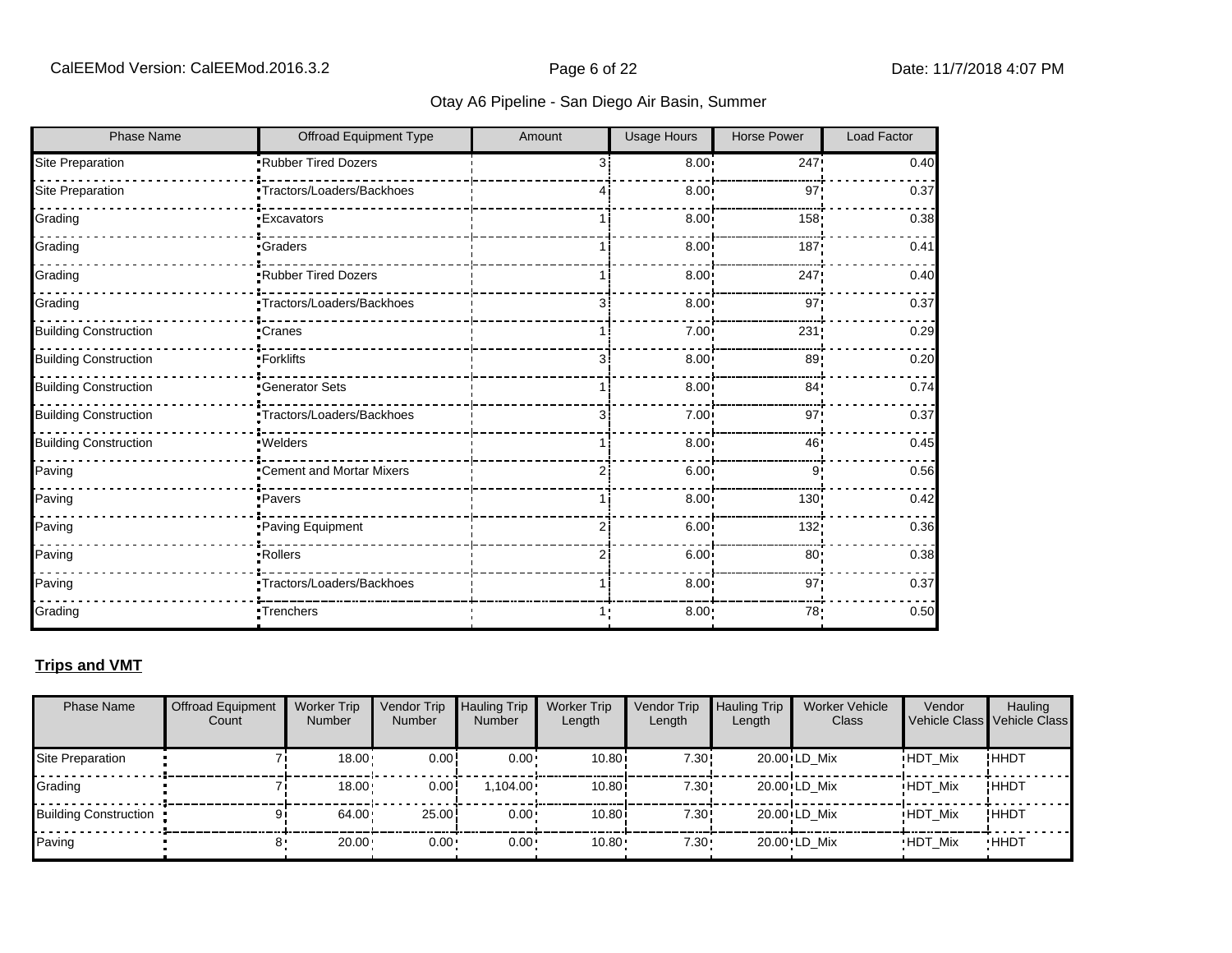CalEEMod Version: CalEEMod.2016.3.2 Page 7 of 22 Date: 11/7/2018 4:07 PM

### Otay A6 Pipeline - San Diego Air Basin, Summer

#### **3.1 Mitigation Measures Construction**

#### **3.2 Site Preparation - 2019**

#### **Unmitigated Construction On-Site**

|                      | <b>ROG</b>   | <b>NO<sub>x</sub></b> | CO      | SO <sub>2</sub> | Fugitive<br><b>PM10</b> | Exhaust<br><b>PM10</b> | <b>PM10</b><br>Total | Fugitive<br>PM2.5 | Exhaust<br><b>PM2.5</b> | PM2.5 Total Bio- CO2 NBio- CO2 Total CO2 |  |                                          | CH <sub>4</sub> | <b>N2O</b> | CO <sub>2e</sub> |
|----------------------|--------------|-----------------------|---------|-----------------|-------------------------|------------------------|----------------------|-------------------|-------------------------|------------------------------------------|--|------------------------------------------|-----------------|------------|------------------|
| Category             |              |                       |         |                 |                         | lb/day                 |                      |                   |                         |                                          |  | lb/day                                   |                 |            |                  |
| <b>Fugitive Dust</b> |              |                       |         |                 | 19.1543                 | 0.0000                 | 19.1543              | 10.0482           | 0.0000                  | 10.0482                                  |  | 0.0000                                   |                 |            | 0.0000           |
| Off-Road             | 4.3350<br>ш. | 45.5727               | 22.0630 | 0.0380          |                         | 2.3904                 | 2.3904               |                   | 2.1991                  | 2.1991                                   |  | $3,766.452 \cdot 3,766.452 \cdot 1.1917$ |                 |            | 3,796.244        |
| <b>Total</b>         | 4.3350       | 45.5727               | 22.0630 | 0.0380          | 19.1543                 | 2.3904                 | 21.5447              | 10.0482           | 2.1991                  | 12.2473                                  |  | 3,766.452 3,766.452                      | 1.1917          |            | 3,796.244        |

|              | <b>ROG</b> | <b>NO<sub>x</sub></b> | CO     | SO <sub>2</sub> | Fugitive<br><b>PM10</b> | Exhaust<br><b>PM10</b> | <b>PM10</b><br>Total | Fugitive<br>PM2.5 | Exhaust<br><b>PM2.5</b> | PM2.5 Total Bio- CO2 NBio- CO2 Total CO2 |          |                     | CH <sub>4</sub> | <b>N2O</b> | CO <sub>2e</sub> |
|--------------|------------|-----------------------|--------|-----------------|-------------------------|------------------------|----------------------|-------------------|-------------------------|------------------------------------------|----------|---------------------|-----------------|------------|------------------|
| Category     |            |                       |        |                 |                         | lb/day                 |                      |                   |                         |                                          |          |                     | lb/day          |            |                  |
| Hauling      | 0.0000     | 0.0000                | 0.0000 | 0.0000          | 0.0000                  | 0.0000                 | 0.0000               | 0.0000            | 0.0000                  | 0.0000                                   | 0.0000   | 0.0000              | 0.0000          |            | 0.0000           |
| Vendor       | $-0.0000$  | 0.0000                | 0.0000 | 0.0000          | 0.0000                  | 0.0000                 | 0.0000               | 0.0000            | 0.0000                  | 0.0000                                   | 0.0000   | 0.0000              | 0.0000          |            | 0.0000           |
| Worker       | 0.0707     | 0.0493                | 0.5569 | 1.5700e-<br>003 | 0.1479                  | 1.0500e-<br>003        | 0.1489               | 0.0392            | 9.7000e-<br>004         | 0.0402                                   |          | 156.6359 156.6359 · | 5.0000e-<br>003 |            | .156.7610        |
| <b>Total</b> | 0.0707     | 0.0493                | 0.5569 | 1.5700e-<br>003 | 0.1479                  | 1.0500e-<br>003        | 0.1489               | 0.0392            | 9.7000e-<br>004         | 0.0402                                   | 156.6359 | 156.6359            | 5.0000e-<br>003 |            | 156.7610         |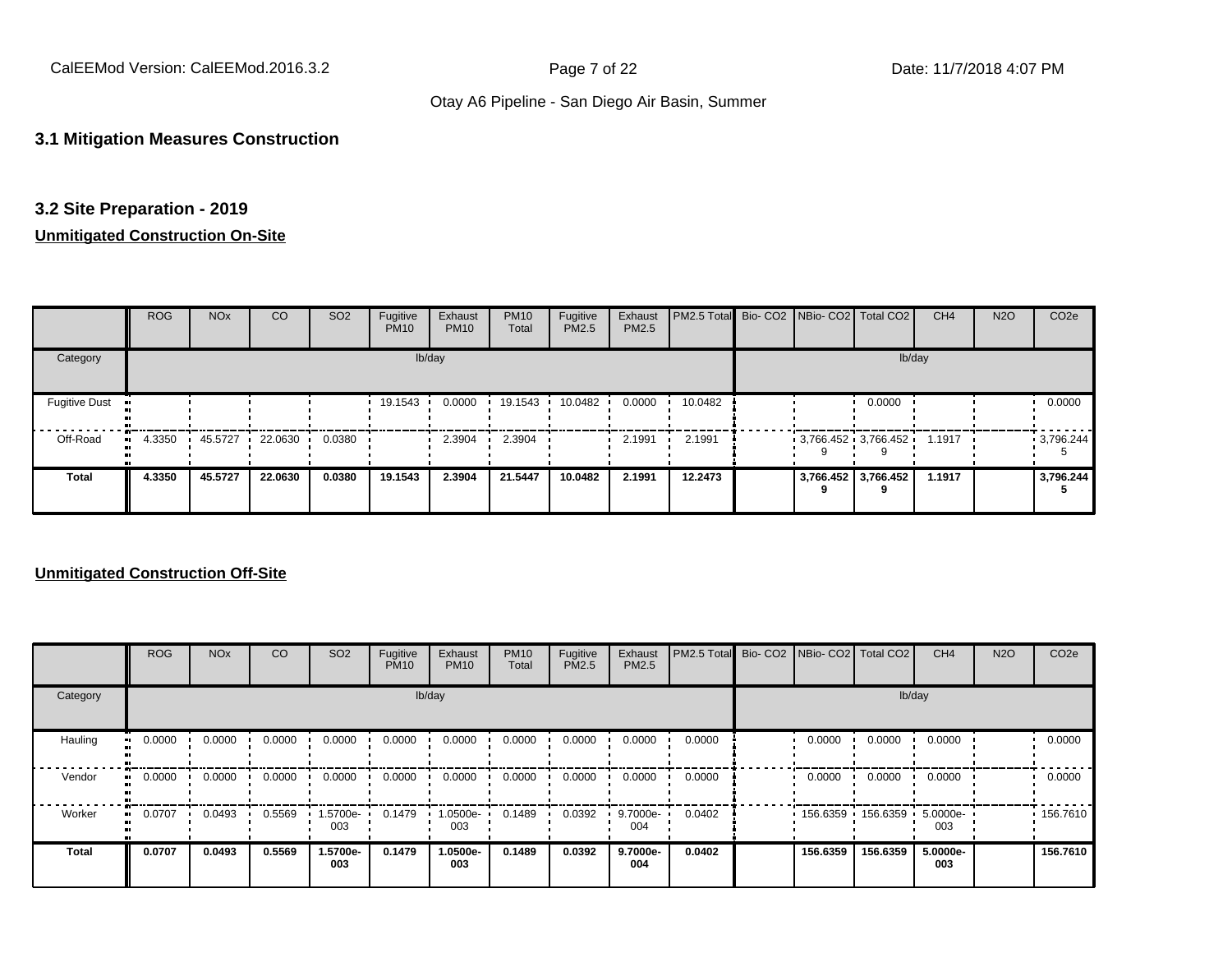#### **3.2 Site Preparation - 2019**

#### **Mitigated Construction On-Site**

|                                   | <b>ROG</b> | <b>NO<sub>x</sub></b> | CO        | SO <sub>2</sub> | Fugitive<br><b>PM10</b> | Exhaust<br><b>PM10</b> | <b>PM10</b><br>Total | Fugitive<br>PM2.5 | Exhaust<br>PM2.5 | PM2.5 Total Bio- CO2 NBio- CO2 Total CO2 |        |                     |                          | CH <sub>4</sub> | <b>N2O</b> | CO <sub>2e</sub> |
|-----------------------------------|------------|-----------------------|-----------|-----------------|-------------------------|------------------------|----------------------|-------------------|------------------|------------------------------------------|--------|---------------------|--------------------------|-----------------|------------|------------------|
| Category                          |            |                       |           |                 |                         | lb/day                 |                      |                   |                  |                                          |        |                     | lb/day                   |                 |            |                  |
| <b>Fugitive Dust</b><br>$\bullet$ |            |                       |           |                 | 19.1543                 | 0.0000                 | 19.1543              | 10.0482           | 0.0000           | 10.0482                                  |        |                     | 0.0000                   |                 |            | 0.0000           |
| Off-Road<br>$\bullet$             | 4.3350     | 45.5727 ·             | 22.0630 · | 0.0380          |                         | 2.3904                 | 2.3904               |                   | 2.1991           | 2.1991                                   | 0.0000 | 3,766.452 3,766.452 |                          | 1.1917          |            | 9,796.244        |
| <b>Total</b>                      | 4.3350     | 45.5727               | 22.0630   | 0.0380          | 19.1543                 | 2.3904                 | 21.5447              | 10.0482           | 2.1991           | 12.2473                                  | 0.0000 |                     | 3,766.452 3,766.452<br>a | 1.1917          |            | 3,796.244        |

|                        | <b>ROG</b>               | <b>NO<sub>x</sub></b> | CO     | SO <sub>2</sub> | Fugitive<br><b>PM10</b> | Exhaust<br><b>PM10</b> | <b>PM10</b><br>Total | Fugitive<br><b>PM2.5</b> | Exhaust<br>PM2.5 | PM2.5 Total Bio- CO2 NBio- CO2 Total CO2 |          |                     | CH <sub>4</sub> | <b>N2O</b> | CO <sub>2e</sub> |
|------------------------|--------------------------|-----------------------|--------|-----------------|-------------------------|------------------------|----------------------|--------------------------|------------------|------------------------------------------|----------|---------------------|-----------------|------------|------------------|
| Category               |                          |                       |        |                 |                         | lb/day                 |                      |                          |                  |                                          |          | lb/day              |                 |            |                  |
| Hauling                | 0.0000<br>$\blacksquare$ | 0.0000                | 0.0000 | 0.0000          | 0.0000                  | 0.0000                 | 0.0000               | 0.0000                   | 0.0000           | 0.0000                                   | 0.0000   | 0.0000              | 0.0000          |            | 0.0000           |
| Vendor<br>$\mathbf{u}$ | 0.0000                   | 0.0000                | 0.0000 | 0.0000          | 0.0000                  | 0.0000                 | 0.0000               | 0.0000                   | 0.0000           | 0.0000                                   | 0.0000   | 0.0000              | 0.0000          |            | 0.0000           |
| Worker<br>$\bullet$    | 0.0707                   | 0.0493                | 0.5569 | 1.5700e-<br>003 | 0.1479                  | 1.0500e-<br>003        | 0.1489               | 0.0392                   | 9.7000e-<br>004  | 0.0402                                   |          | 156.6359 156.6359 1 | 5.0000e-<br>003 |            | .156.7610        |
| <b>Total</b>           | 0.0707                   | 0.0493                | 0.5569 | 1.5700e-<br>003 | 0.1479                  | 1.0500e-<br>003        | 0.1489               | 0.0392                   | 9.7000e-<br>004  | 0.0402                                   | 156.6359 | 156.6359            | 5.0000e-<br>003 |            | 156.7610         |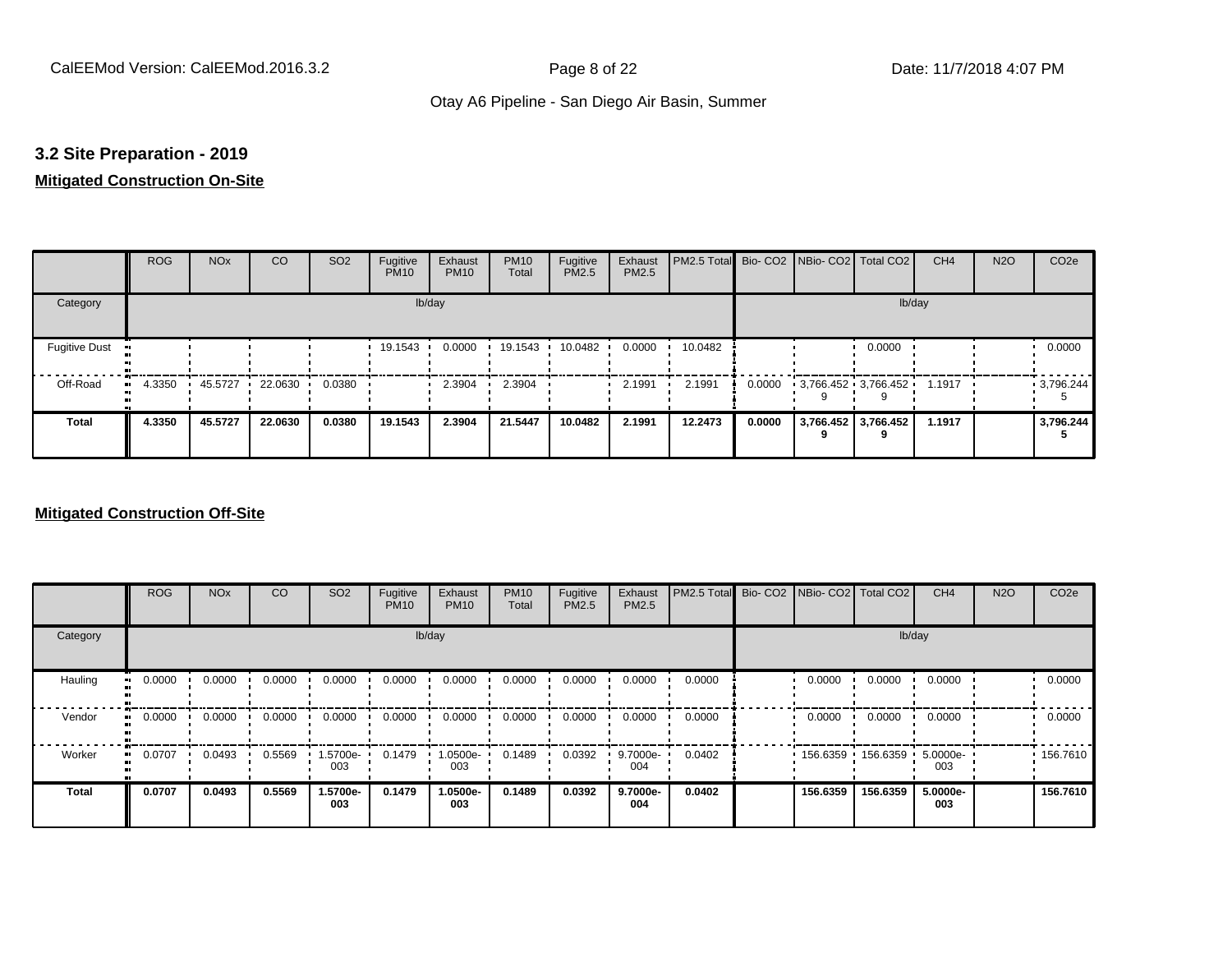#### **3.3 Grading - 2019**

# **Unmitigated Construction On-Site**

|                                        | <b>ROG</b>          | <b>NO<sub>x</sub></b> | CO      | SO <sub>2</sub> | Fugitive<br><b>PM10</b> | Exhaust<br><b>PM10</b> | <b>PM10</b><br>Total | Fugitive<br>PM2.5 | Exhaust<br>PM2.5 | PM2.5 Total Bio- CO2 NBio- CO2 Total CO2 |                         |                          | CH <sub>4</sub> | <b>N2O</b> | CO <sub>2e</sub> |
|----------------------------------------|---------------------|-----------------------|---------|-----------------|-------------------------|------------------------|----------------------|-------------------|------------------|------------------------------------------|-------------------------|--------------------------|-----------------|------------|------------------|
| Category                               |                     |                       |         |                 |                         | lb/day                 |                      |                   |                  |                                          |                         | lb/day                   |                 |            |                  |
| <b>Fugitive Dust</b><br>$\blacksquare$ |                     |                       |         |                 | 6.0998                  | 0.0000                 | 6.0998               | 3.3192            | 0.0000           | 3.3192                                   |                         | 0.0000                   |                 |            | 0.0000           |
| Off-Road                               | 3.0170<br>$\bullet$ | 32.2849               | 18.9457 | 0.0330          |                         | 1.6950                 | 1.6950               |                   | 1.5594           | 1.5594                                   | $3,272.329$ $3,272.329$ |                          | 1.0353          |            | 9,298.212        |
| <b>Total</b>                           | 3.0170              | 32.2849               | 18.9457 | 0.0330          | 6.0998                  | 1.6950                 | 7.7948               | 3.3192            | 1.5594           | 4.8786                                   |                         | 3,272.329 3,272.329<br>6 | 1.0353          |            | 3,298.212        |

|                      | <b>ROG</b> | <b>NO<sub>x</sub></b> | CO     | SO <sub>2</sub> | Fugitive<br><b>PM10</b> | Exhaust<br><b>PM10</b> | <b>PM10</b><br>Total | Fugitive<br><b>PM2.5</b> | Exhaust<br>PM2.5 | PM2.5 Total | Bio- CO2   NBio- CO2   Total CO2 |           | CH <sub>4</sub> | <b>N2O</b> | CO <sub>2e</sub> |
|----------------------|------------|-----------------------|--------|-----------------|-------------------------|------------------------|----------------------|--------------------------|------------------|-------------|----------------------------------|-----------|-----------------|------------|------------------|
| Category             |            |                       |        |                 |                         | lb/day                 |                      |                          |                  |             |                                  | lb/day    |                 |            |                  |
| Hauling<br>$\bullet$ | 0.1114     | 3.8560                | 0.8324 | 0.0102          | 0.2243                  | 0.0146                 | 0.2389               | 0.0615                   | 0.0139           | 0.0754      | 1,111.0254 1,111.0254            |           | 0.0983          |            | •1,113.4835      |
| Vendor<br>$\bullet$  | 0.0000     | 0.0000                | 0.0000 | 0.0000          | 0.0000                  | 0.0000                 | 0.0000               | 0.0000                   | 0.0000           | 0.0000      | 0.0000                           | 0.0000    | 0.0000          |            | 0.0000           |
| Worker<br>$\bullet$  | 0.0707     | 0.0493                | 0.5569 | 1.5700e-<br>003 | 0.1479                  | $1.0500e-$<br>003      | 0.1489               | 0.0392                   | 9.7000e-<br>004  | 0.0402      | 156.6359                         | 156.6359  | 5.0000e-<br>003 |            | .156.7610        |
| <b>Total</b>         | 0.1821     | 3.9053                | 1.3893 | 0.0118          | 0.3722                  | 0.0156                 | 0.3878               | 0.1007                   | 0.0149           | 0.1156      | 1,267.661                        | 1,267.661 | 0.1033          |            | 1,270.244        |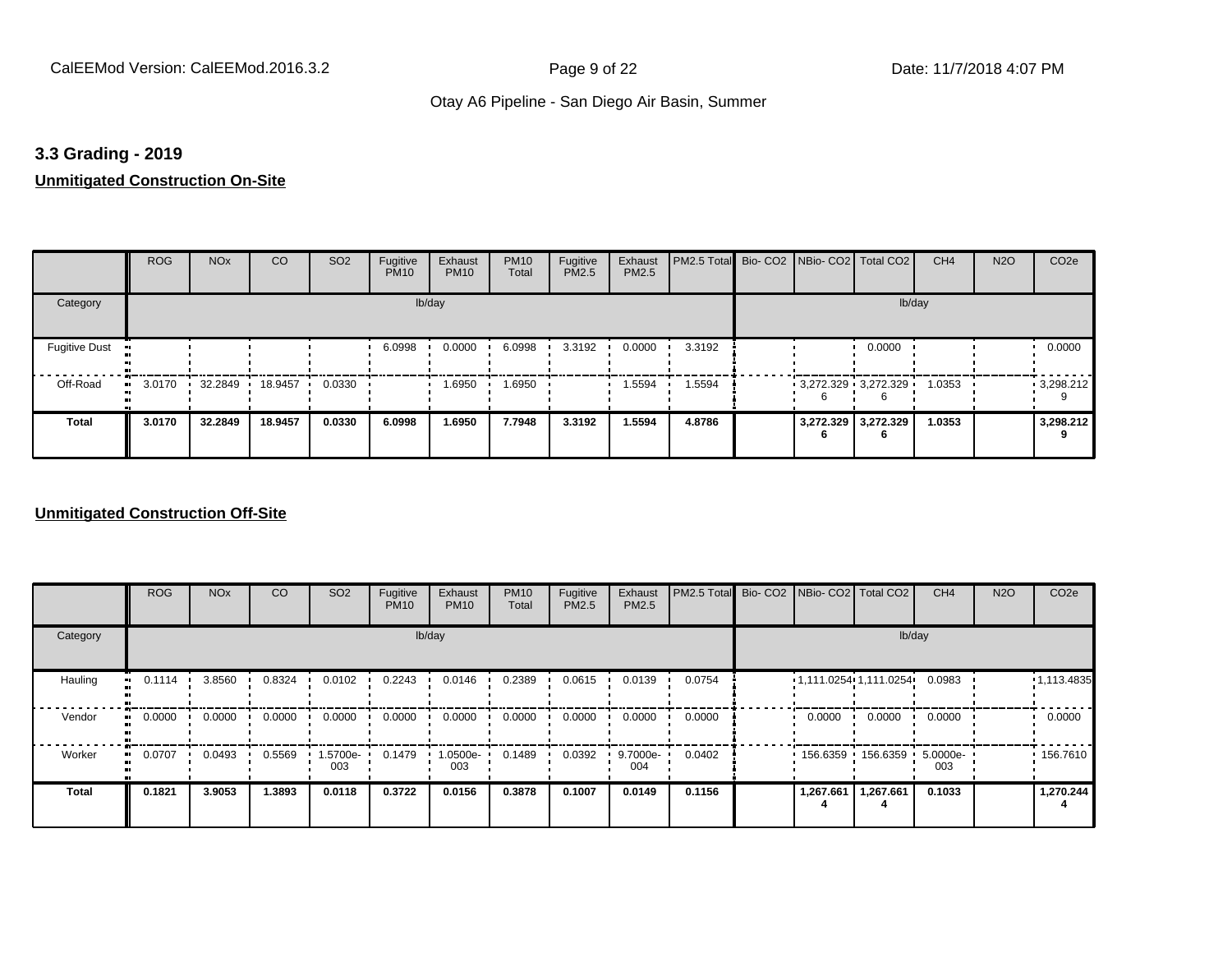#### **3.3 Grading - 2019**

#### **Mitigated Construction On-Site**

|                      | <b>ROG</b> | <b>NO<sub>x</sub></b> | CO      | SO <sub>2</sub> | Fugitive<br><b>PM10</b> | Exhaust<br><b>PM10</b> | <b>PM10</b><br>Total | Fugitive<br>PM2.5 | Exhaust<br>PM2.5 | PM2.5 Total Bio- CO2 NBio- CO2 Total CO2 |        |   |                          | CH <sub>4</sub> | <b>N2O</b> | CO <sub>2e</sub> |
|----------------------|------------|-----------------------|---------|-----------------|-------------------------|------------------------|----------------------|-------------------|------------------|------------------------------------------|--------|---|--------------------------|-----------------|------------|------------------|
| Category             |            |                       |         |                 |                         | lb/day                 |                      |                   |                  |                                          |        |   | lb/day                   |                 |            |                  |
| <b>Fugitive Dust</b> |            |                       |         |                 | 6.0998                  | 0.0000                 | 6.0998               | 3.3192            | 0.0000           | 3.3192                                   |        |   | 0.0000                   |                 |            | 0.0000           |
| Off-Road             | 3.0170     | 32.2849               | 18.9457 | 0.0330          |                         | 1.6950                 | 1.6950               |                   | 1.5594           | 1.5594                                   | 0.0000 |   | $3,272.329$ $3,272.329$  | 1.0353          |            | 93.298.212       |
| <b>Total</b>         | 3.0170     | 32.2849               | 18.9457 | 0.0330          | 6.0998                  | 1.6950                 | 7.7948               | 3.3192            | 1.5594           | 4.8786                                   | 0.0000 | n | 3,272.329 3,272.329<br>6 | 1.0353          |            | 3,298.212        |

|                     | <b>ROG</b>   | <b>NO<sub>x</sub></b> | CO     | SO <sub>2</sub> | Fugitive<br><b>PM10</b> | Exhaust<br><b>PM10</b> | <b>PM10</b><br>Total | Fugitive<br><b>PM2.5</b> | Exhaust<br>PM2.5 | PM2.5 Total Bio- CO2 NBio- CO2 Total CO2 |                         |                     | CH <sub>4</sub> | <b>N2O</b> | CO <sub>2e</sub> |
|---------------------|--------------|-----------------------|--------|-----------------|-------------------------|------------------------|----------------------|--------------------------|------------------|------------------------------------------|-------------------------|---------------------|-----------------|------------|------------------|
| Category            |              |                       |        |                 |                         | lb/day                 |                      |                          |                  |                                          |                         | lb/day              |                 |            |                  |
| Hauling             | 0.1114<br>ш. | 3.8560                | 0.8324 | 0.0102          | 0.2243                  | 0.0146                 | 0.2389               | 0.0615                   | 0.0139           | 0.0754                                   | $1,111.0254$ 1,111.0254 |                     | 0.0983          |            | 1,113.483        |
| Vendor<br>$\bullet$ | 0.0000       | 0.0000                | 0.0000 | 0.0000          | 0.0000                  | 0.0000                 | 0.0000               | 0.0000                   | 0.0000           | 0.0000                                   | 0.0000                  | 0.0000              | 0.0000          |            | 0.0000           |
| Worker<br>$\bullet$ | 0.0707       | 0.0493                | 0.5569 | 1.5700e-<br>003 | 0.1479                  | 1.0500e-<br>003        | 0.1489               | 0.0392                   | 9.7000e-<br>004  | 0.0402                                   |                         | 156.6359 156.6359 ' | 5.0000e-<br>003 |            | 156.7610         |
| <b>Total</b>        | 0.1821       | 3.9053                | 1.3893 | 0.0118          | 0.3722                  | 0.0156                 | 0.3878               | 0.1007                   | 0.0149           | 0.1156                                   | 1,267.661               | 1,267.661           | 0.1033          |            | 1,270.244        |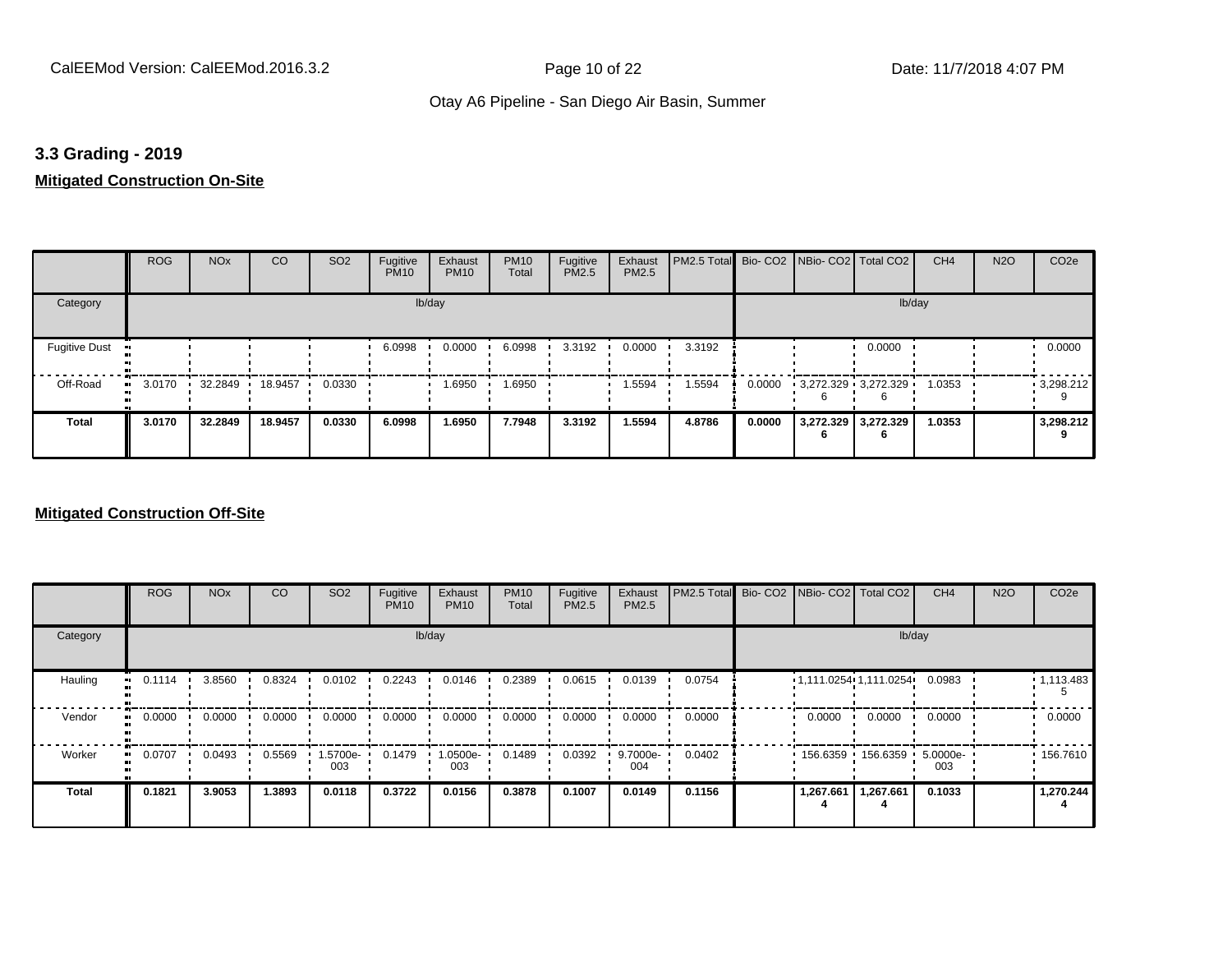# **3.4 Building Construction - 2019**

# **Unmitigated Construction On-Site**

|          | <b>ROG</b> | <b>NO<sub>x</sub></b> | CO              | SO <sub>2</sub> | Fugitive<br><b>PM10</b> | Exhaust<br><b>PM10</b> | <b>PM10</b><br>Total | Fugitive<br><b>PM2.5</b> | Exhaust<br>PM2.5 | PM2.5 Total Bio- CO2 NBio- CO2 Total CO2 |  |                         | CH <sub>4</sub> | <b>N2O</b> | CO <sub>2e</sub> |
|----------|------------|-----------------------|-----------------|-----------------|-------------------------|------------------------|----------------------|--------------------------|------------------|------------------------------------------|--|-------------------------|-----------------|------------|------------------|
| Category |            |                       |                 |                 |                         | lb/day                 |                      |                          |                  |                                          |  | lb/day                  |                 |            |                  |
| Off-Road | 2.3612     |                       | 21.0788 17.1638 | 0.0269          |                         | .2899                  | .2899                |                          | 1.2127           | 1.2127                                   |  | $2,591.580$ $2,591.580$ | 0.6313          |            | .2607.363        |
| Total    | 2.3612     | 21.0788               | 17.1638         | 0.0269          |                         | 1.2899                 | 1.2899               |                          | 1.2127           | 1.2127                                   |  | 2,591.580 2,591.580     | 0.6313          |            | 2,607.363        |

|                      | <b>ROG</b> | <b>NO<sub>x</sub></b> | CO     | SO <sub>2</sub> | Fugitive<br><b>PM10</b> | Exhaust<br><b>PM10</b> | <b>PM10</b><br>Total | Fugitive<br><b>PM2.5</b> | Exhaust<br>PM2.5 | <b>PM2.5</b><br>Total |           | Bio- CO2   NBio- CO2   Total CO2 | CH <sub>4</sub> | <b>N2O</b> | CO <sub>2e</sub> |
|----------------------|------------|-----------------------|--------|-----------------|-------------------------|------------------------|----------------------|--------------------------|------------------|-----------------------|-----------|----------------------------------|-----------------|------------|------------------|
| Category             |            |                       |        |                 |                         | lb/day                 |                      |                          |                  |                       |           | lb/day                           |                 |            |                  |
| Hauling<br>$\bullet$ | 0.0000     | 0.0000                | 0.0000 | 0.0000          | 0.0000                  | 0.0000                 | 0.0000               | 0.0000                   | 0.0000           | 0.0000                | 0.0000    | 0.0000                           | 0.0000          |            | 0.0000           |
| Vendor<br>ш.         | 0.1151     | 3.0997                | 0.8002 | 6.9000e-<br>003 | 0.1692                  | 0.0216                 | 0.1908               | 0.0487                   | 0.0206           | 0.0694                |           | 740.0416 740.0416                | 0.0571          |            | .741.4700        |
| Worker<br>$\bullet$  | 0.2513     | 0.1754                | .9802  | 5.5900e-<br>003 | 0.5257                  | 3.7500e-<br>003        | 0.5295               | 0.1395                   | 3.4500e-<br>003  | 0.1429                |           | $556.9278$ 556.9278              | 0.0178          |            | 557.3724         |
| Total                | 0.3664     | 3.2751                | 2.7805 | 0.0125          | 0.6950                  | 0.0253                 | 0.7203               | 0.1882                   | 0.0241           | 0.2123                | 1,296.969 | 1,296.969                        | 0.0749          |            | 1,298.842        |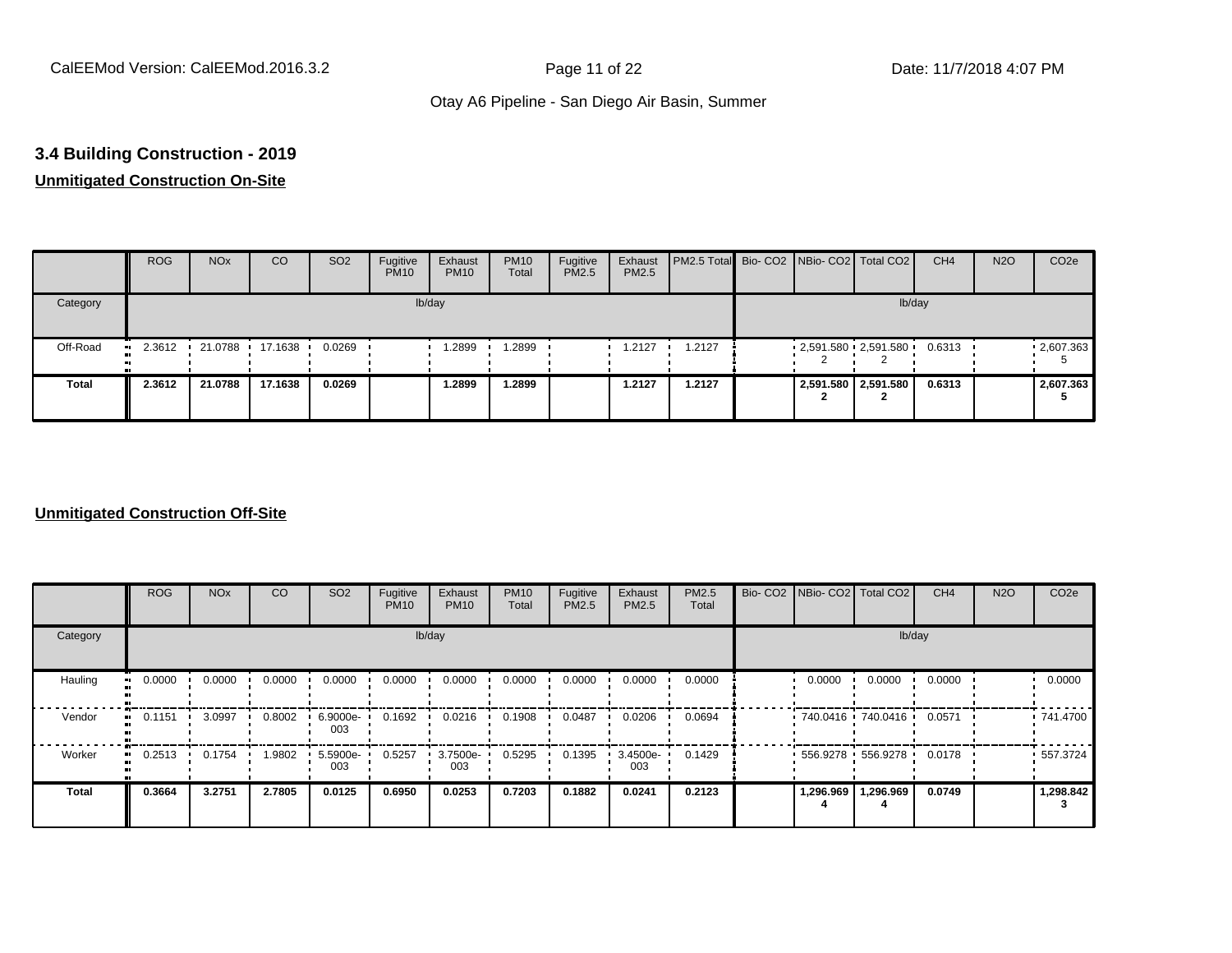# **3.4 Building Construction - 2019**

# **Mitigated Construction On-Site**

|              | <b>ROG</b>          | <b>NO<sub>x</sub></b> | CO      | SO <sub>2</sub> | Fugitive<br><b>PM10</b> | Exhaust<br><b>PM10</b> | <b>PM10</b><br>Total | Fugitive<br>PM2.5 | Exhaust<br>PM2.5 | <b>PM2.5 Total</b> Bio- CO2 NBio- CO2 Total CO2 |        |                                                 | CH <sub>4</sub> | <b>N2O</b> | CO <sub>2</sub> e |
|--------------|---------------------|-----------------------|---------|-----------------|-------------------------|------------------------|----------------------|-------------------|------------------|-------------------------------------------------|--------|-------------------------------------------------|-----------------|------------|-------------------|
| Category     |                     |                       |         |                 |                         | lb/day                 |                      |                   |                  |                                                 |        | lb/day                                          |                 |            |                   |
| Off-Road     | 2.3612<br>$\bullet$ | 21.0788               | 17.1638 | 0.0269          |                         | 1.2899                 | .2899                |                   | 1.2127           | 1.2127                                          |        | $0.0000$ $2,591.580$ $2,591.580$ $\blacksquare$ | 0.6313          |            | $\cdot$ 2,607.363 |
| <b>Total</b> | 2.3612              | 21.0788               | 17.1638 | 0.0269          |                         | 1.2899                 | 1.2899               |                   | 1.2127           | 1.2127                                          | 0.0000 | 2,591.580 2,591.580<br><u>.</u>                 | 0.6313          |            | 2,607.363         |

|              | <b>ROG</b>          | <b>NO<sub>x</sub></b> | CO     | SO <sub>2</sub> | Fugitive<br><b>PM10</b> | Exhaust<br><b>PM10</b> | <b>PM10</b><br>Total | Fugitive<br><b>PM2.5</b> | Exhaust<br>PM2.5 | PM2.5 Total Bio- CO2 NBio- CO2 Total CO2 |           |                   | CH <sub>4</sub> | <b>N2O</b> | CO <sub>2e</sub> |
|--------------|---------------------|-----------------------|--------|-----------------|-------------------------|------------------------|----------------------|--------------------------|------------------|------------------------------------------|-----------|-------------------|-----------------|------------|------------------|
| Category     |                     |                       |        |                 | lb/day                  |                        |                      |                          |                  |                                          |           | lb/day            |                 |            |                  |
| Hauling      | 0.0000              | 0.0000                | 0.0000 | 0.0000          | 0.0000                  | 0.0000                 | 0.0000               | 0.0000                   | 0.0000           | 0.0000                                   | 0.0000    | 0.0000            | 0.0000          |            | 0.0000           |
| Vendor       | 0.1151<br>ш.        | 3.0997                | 0.8002 | 6.9000e-<br>003 | 0.1692                  | 0.0216                 | 0.1908               | 0.0487                   | 0.0206           | 0.0694                                   |           | 740.0416 740.0416 | 0.0571          |            | 741.4700         |
| Worker       | 0.2513<br>$\bullet$ | 0.1754                | .9802  | 5.5900e-<br>003 | 0.5257                  | 3.7500e-<br>003        | 0.5295               | 0.1395                   | 3.4500e-<br>003  | 0.1429                                   |           | 556.9278 556.9278 | 0.0178          |            | $-557.3724$      |
| <b>Total</b> | 0.3664              | 3.2751                | 2.7805 | 0.0125          | 0.6950                  | 0.0253                 | 0.7203               | 0.1882                   | 0.0241           | 0.2123                                   | 1,296.969 | 1,296.969         | 0.0749          |            | 1,298.842        |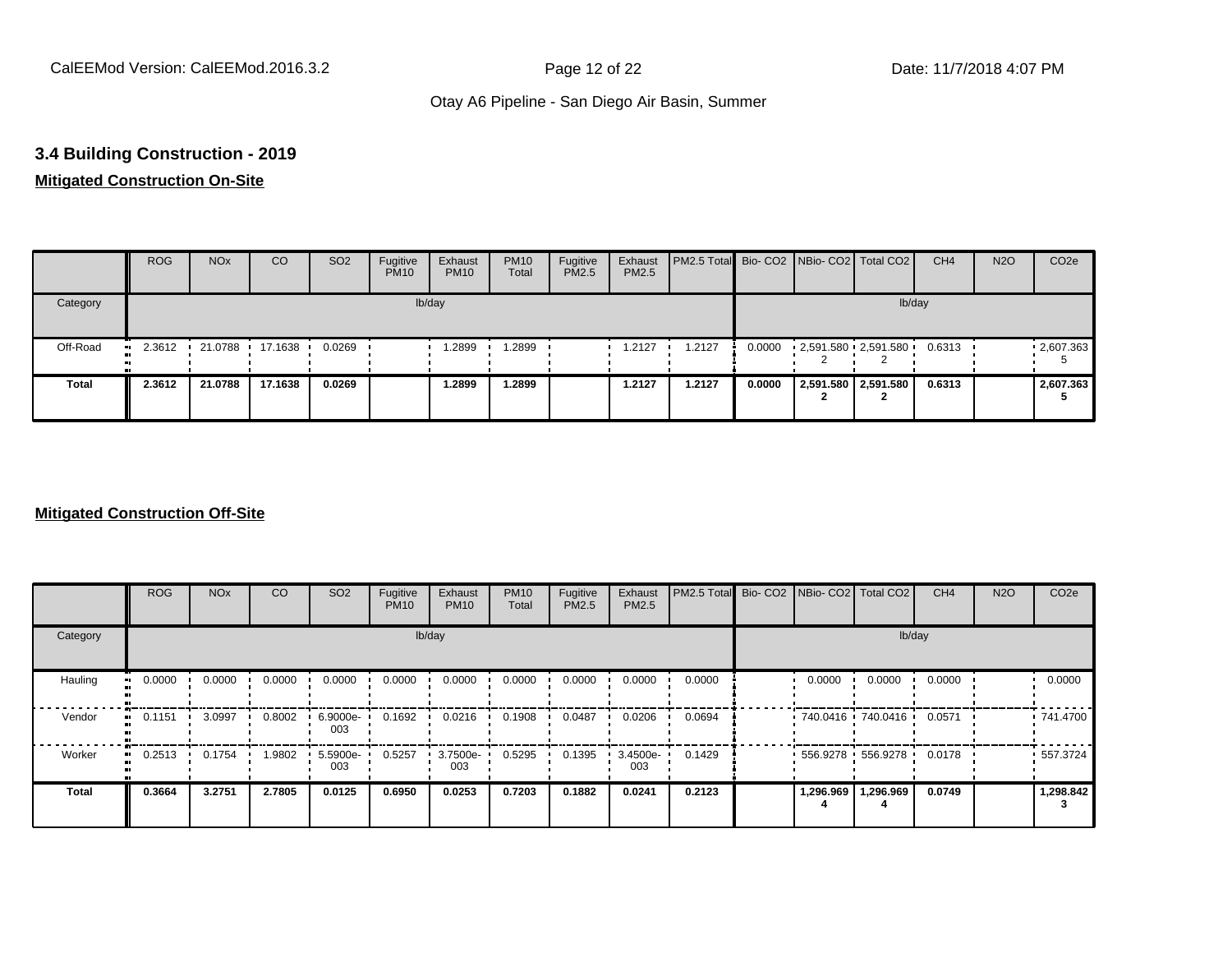## **3.5 Paving - 2019**

# **Unmitigated Construction On-Site**

|                       | <b>ROG</b>          | <b>NO<sub>x</sub></b> | CO                     | SO <sub>2</sub> | Fugitive<br><b>PM10</b> | Exhaust<br><b>PM10</b> | <b>PM10</b><br>Total | Fugitive<br>PM2.5 | Exhaust<br>PM2.5 | <b>PM2.5 Total</b> Bio- CO2 NBio- CO2 Total CO2 |                       |                       | CH <sub>4</sub> | <b>N2O</b> | CO <sub>2</sub> e |
|-----------------------|---------------------|-----------------------|------------------------|-----------------|-------------------------|------------------------|----------------------|-------------------|------------------|-------------------------------------------------|-----------------------|-----------------------|-----------------|------------|-------------------|
| Category              |                     |                       |                        |                 | lb/day                  |                        |                      |                   |                  |                                                 |                       | lb/day                |                 |            |                   |
| Off-Road<br>$\bullet$ | 1.2679              |                       | 12.7604 12.3130 0.0189 |                 |                         | 0.7196                 | 0.7196               |                   | 0.6637           | 0.6637                                          | $1,843.319$ 1,843.319 |                       | 0.5671          |            | 1,857.496<br>6    |
| Paving                | 0.0000<br>$\bullet$ |                       |                        |                 |                         | 0.0000                 | 0.0000               |                   | 0.0000           | 0.0000                                          |                       | 0.0000                |                 |            | 0.0000            |
| <b>Total</b>          | 1.2679              | 12.7604               | 12.3130                | 0.0189          |                         | 0.7196                 | 0.7196               |                   | 0.6637           | 0.6637                                          |                       | 1,843.319   1,843.319 | 0.5671          |            | 1,857.496         |

|          | <b>ROG</b> | <b>NO<sub>x</sub></b> | CO     | SO <sub>2</sub> | Fugitive<br><b>PM10</b> | Exhaust<br><b>PM10</b> | <b>PM10</b><br>Total | Fugitive<br><b>PM2.5</b> | Exhaust<br>PM2.5 | PM2.5 Total Bio- CO2 NBio- CO2 Total CO2 |          |                     | CH <sub>4</sub> | <b>N2O</b> | CO <sub>2e</sub> |
|----------|------------|-----------------------|--------|-----------------|-------------------------|------------------------|----------------------|--------------------------|------------------|------------------------------------------|----------|---------------------|-----------------|------------|------------------|
| Category |            |                       |        |                 |                         | lb/day                 |                      |                          |                  |                                          |          |                     | lb/day          |            |                  |
| Hauling  | 0.0000     | 0.0000                | 0.0000 | 0.0000          | 0.0000                  | 0.0000                 | 0.0000               | 0.0000                   | 0.0000           | 0.0000                                   | 0.0000   | 0.0000              | 0.0000          |            | 0.0000           |
| Vendor   | 0.0000     | 0.0000                | 0.0000 | 0.0000          | 0.0000                  | 0.0000                 | 0.0000               | 0.0000                   | 0.0000           | 0.0000                                   | 0.0000   | 0.0000              | 0.0000          |            | 0.0000           |
| Worker   | 0.0785     | 0.0548                | 0.6188 | 1.7500e-<br>003 | 0.1643                  | 1.1700e-<br>003        | 0.1655               | 0.0436                   | -0800e-<br>003   | 0.0447                                   |          | 174.0399 174.0399 1 | 5.5600e-<br>003 |            | .174.1789        |
| Total    | 0.0785     | 0.0548                | 0.6188 | 1.7500e-<br>003 | 0.1643                  | 1.1700e-<br>003        | 0.1655               | 0.0436                   | 1.0800e-<br>003  | 0.0447                                   | 174.0399 | 174.0399            | 5.5600e-<br>003 |            | 174.1789         |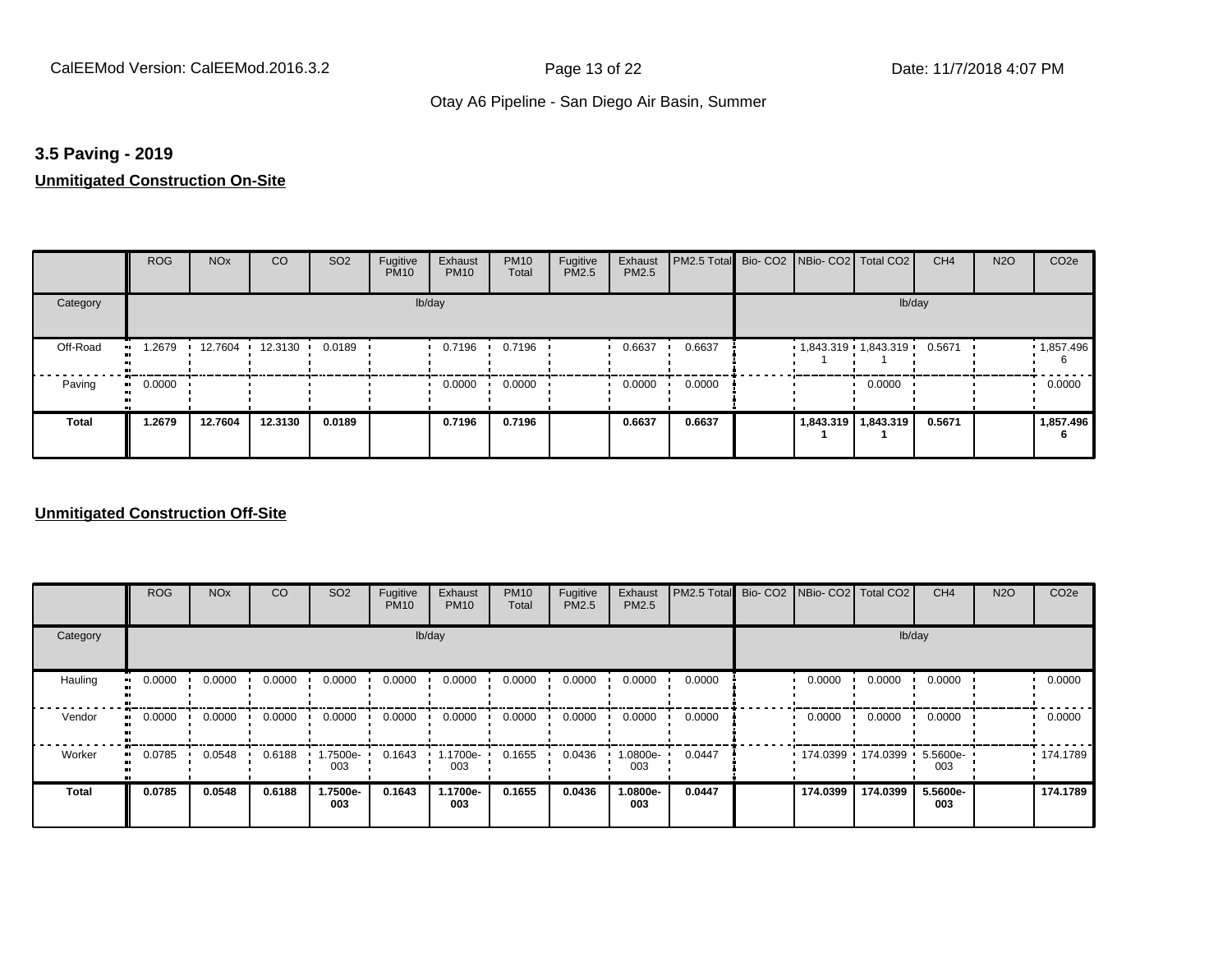## **3.5 Paving - 2019**

## **Mitigated Construction On-Site**

|                | <b>ROG</b>   | <b>NO<sub>x</sub></b> | <b>CO</b>         | SO <sub>2</sub> | Fugitive<br><b>PM10</b> | Exhaust<br><b>PM10</b> | <b>PM10</b><br>Total | Fugitive<br>PM2.5 | Exhaust<br>PM2.5 | PM2.5 Total Bio- CO2 NBio- CO2 Total CO2 |        |                     |                       | CH <sub>4</sub> | <b>N2O</b> | CO <sub>2e</sub>  |
|----------------|--------------|-----------------------|-------------------|-----------------|-------------------------|------------------------|----------------------|-------------------|------------------|------------------------------------------|--------|---------------------|-----------------------|-----------------|------------|-------------------|
| Category       |              |                       |                   |                 |                         | lb/day                 |                      |                   |                  |                                          |        |                     | lb/day                |                 |            |                   |
| Off-Road<br>ш, | 1.2679       |                       | 12.7604 12.3130 1 | 0.0189          |                         | 0.7196                 | 0.7196               |                   | 0.6637           | 0.6637                                   | 0.0000 | 1,843.319 1,843.319 |                       | 0.5671          |            | $\cdot$ 1,857.496 |
| Paving         | 0.0000<br>ш. |                       |                   |                 |                         | 0.0000                 | 0.0000               |                   | 0.0000           | 0.0000                                   |        |                     | 0.0000                |                 |            | 0.0000            |
| <b>Total</b>   | 1.2679       | 12.7604               | 12.3130           | 0.0189          |                         | 0.7196                 | 0.7196               |                   | 0.6637           | 0.6637                                   | 0.0000 |                     | 1,843.319   1,843.319 | 0.5671          |            | 1,857.496         |

|                           | <b>ROG</b> | <b>NO<sub>x</sub></b> | CO     | SO <sub>2</sub> | Fugitive<br><b>PM10</b> | Exhaust<br><b>PM10</b> | <b>PM10</b><br>Total | Fugitive<br><b>PM2.5</b> | Exhaust<br>PM2.5 | PM2.5 Total | Bio- CO2   NBio- CO2   Total CO2 |          | CH <sub>4</sub> | <b>N2O</b> | CO <sub>2e</sub> |
|---------------------------|------------|-----------------------|--------|-----------------|-------------------------|------------------------|----------------------|--------------------------|------------------|-------------|----------------------------------|----------|-----------------|------------|------------------|
| Category                  |            |                       |        |                 | lb/day                  |                        |                      |                          |                  |             |                                  | lb/day   |                 |            |                  |
| Hauling<br>$\blacksquare$ | 0.0000     | 0.0000                | 0.0000 | 0.0000          | 0.0000                  | 0.0000                 | 0.0000               | 0.0000                   | 0.0000           | 0.0000      | 0.0000                           | 0.0000   | 0.0000          |            | 0.0000           |
| Vendor<br>$\bullet$       | 0.0000     | 0.0000                | 0.0000 | 0.0000          | 0.0000                  | 0.0000                 | 0.0000               | 0.0000                   | 0.0000           | 0.0000      | 0.0000                           | 0.0000   | 0.0000          |            | 0.0000           |
| Worker<br>$\bullet$       | 0.0785     | 0.0548                | 0.6188 | .7500e-<br>003  | 0.1643                  | 1.1700e-<br>003        | 0.1655               | 0.0436                   | .0800e-<br>003   | 0.0447      | $174.0399$ 174.0399              |          | 5.5600e-<br>003 |            | .174.1789        |
| <b>Total</b>              | 0.0785     | 0.0548                | 0.6188 | 1.7500e-<br>003 | 0.1643                  | 1.1700e-<br>003        | 0.1655               | 0.0436                   | .0800e-<br>003   | 0.0447      | 174.0399                         | 174.0399 | 5.5600e-<br>003 |            | 174.1789         |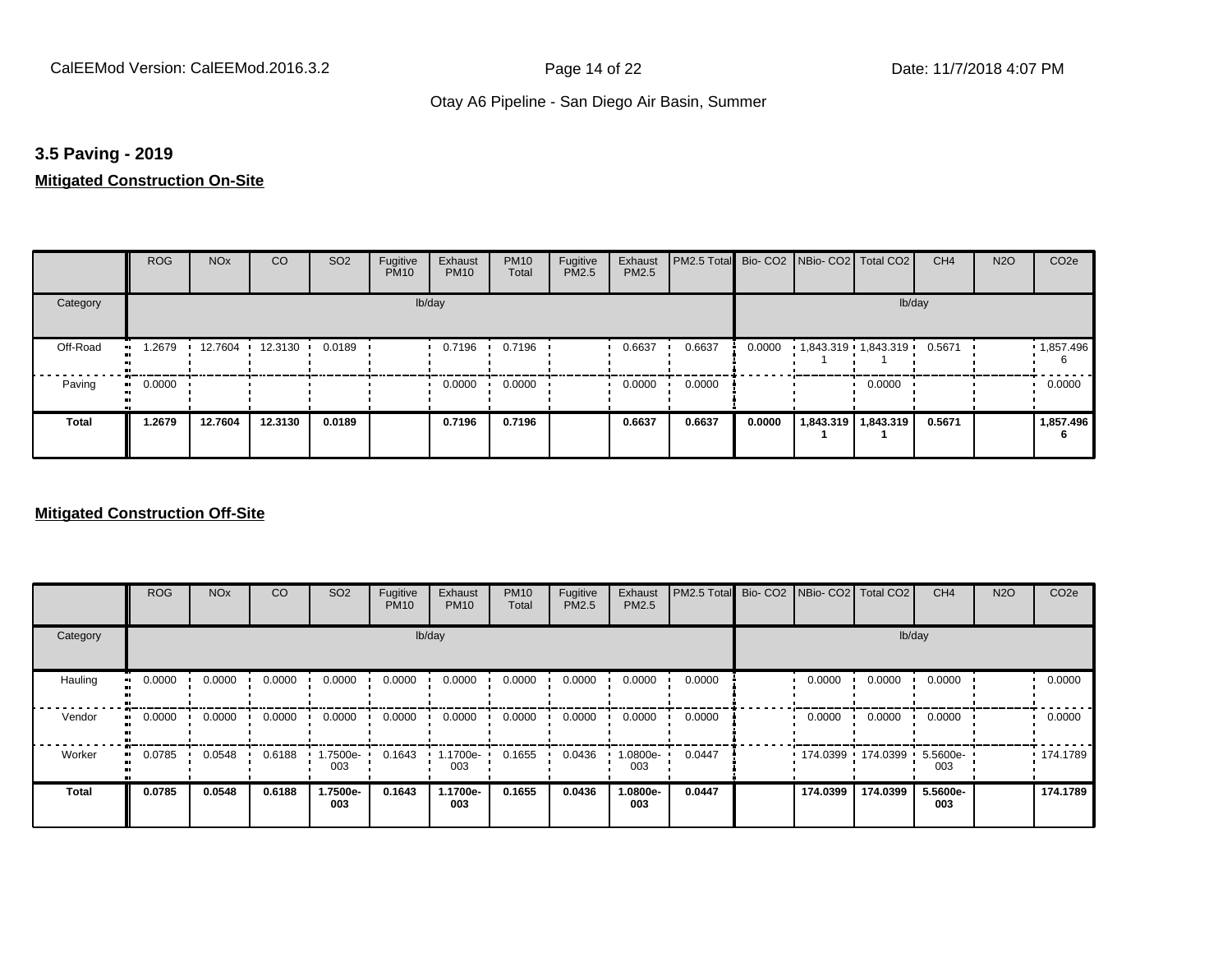## **3.5 Paving - 2020**

# **Unmitigated Construction On-Site**

|                       | <b>ROG</b>          | <b>NO<sub>x</sub></b> | CO                     | SO <sub>2</sub> | Fugitive<br><b>PM10</b> | Exhaust<br><b>PM10</b> | <b>PM10</b><br>Total | Fugitive<br>PM2.5 | Exhaust<br>PM2.5 | <b>PM2.5 Total</b> Bio- CO2 NBio- CO2 Total CO2 |                       |                | CH <sub>4</sub> | <b>N2O</b> | CO <sub>2e</sub>  |
|-----------------------|---------------------|-----------------------|------------------------|-----------------|-------------------------|------------------------|----------------------|-------------------|------------------|-------------------------------------------------|-----------------------|----------------|-----------------|------------|-------------------|
| Category              |                     |                       |                        |                 | lb/day                  |                        |                      |                   |                  |                                                 |                       | lb/day         |                 |            |                   |
| Off-Road<br>$\bullet$ | 1.1837              |                       | 11.8015 12.2823 0.0189 |                 |                         | 0.6509                 | 0.6509               |                   | 0.6005           | 0.6005                                          | $1,804.707$ 1,804.707 |                | 0.5670          |            | $\cdot$ 1,818.883 |
| Paving                | 0.0000<br>$\bullet$ |                       |                        |                 |                         | 0.0000                 | 0.0000               |                   | 0.0000           | 0.0000                                          |                       | 0.0000         |                 |            | 0.0000            |
| <b>Total</b>          | 1.1837              | 11.8015               | 12.2823                | 0.0189          |                         | 0.6509                 | 0.6509               |                   | 0.6005           | 0.6005                                          | 1,804.707<br>0        | 1,804.707<br>0 | 0.5670          |            | 1,818.883<br>0    |

|                        | <b>ROG</b>               | <b>NO<sub>x</sub></b> | CO     | SO <sub>2</sub> | Fugitive<br><b>PM10</b> | Exhaust<br><b>PM10</b> | <b>PM10</b><br>Total | Fugitive<br><b>PM2.5</b> | Exhaust<br>PM2.5 | PM2.5 Total Bio- CO2 NBio- CO2 Total CO2 |          |                     | CH <sub>4</sub> | <b>N2O</b> | CO <sub>2e</sub> |
|------------------------|--------------------------|-----------------------|--------|-----------------|-------------------------|------------------------|----------------------|--------------------------|------------------|------------------------------------------|----------|---------------------|-----------------|------------|------------------|
| Category               |                          |                       |        |                 |                         | lb/day                 |                      |                          |                  |                                          |          | lb/day              |                 |            |                  |
| Hauling                | 0.0000<br>$\blacksquare$ | 0.0000                | 0.0000 | 0.0000          | 0.0000                  | 0.0000                 | 0.0000               | 0.0000                   | 0.0000           | 0.0000                                   | 0.0000   | 0.0000              | 0.0000          |            | 0.0000           |
| Vendor<br>$\mathbf{u}$ | 0.0000                   | 0.0000                | 0.0000 | 0.0000          | 0.0000                  | 0.0000                 | 0.0000               | 0.0000                   | 0.0000           | 0.0000                                   | 0.0000   | 0.0000              | 0.0000          |            | 0.0000           |
| Worker                 | 0.0734<br>$\bullet$      | 0.0495                | 0.5669 | -900e- I<br>003 | 0.1643                  | .1500e-<br>003         | 0.1655               | 0.0436                   | -0600e.<br>003   | 0.0446                                   |          | 168.5494 168.5494 1 | 5.0300e-<br>003 |            | 168.6752         |
| <b>Total</b>           | 0.0734                   | 0.0495                | 0.5669 | 1.6900e-<br>003 | 0.1643                  | 1.1500e-<br>003        | 0.1655               | 0.0436                   | -.0600e<br>003   | 0.0446                                   | 168.5494 | 168.5494            | 5.0300e-<br>003 |            | 168.6752         |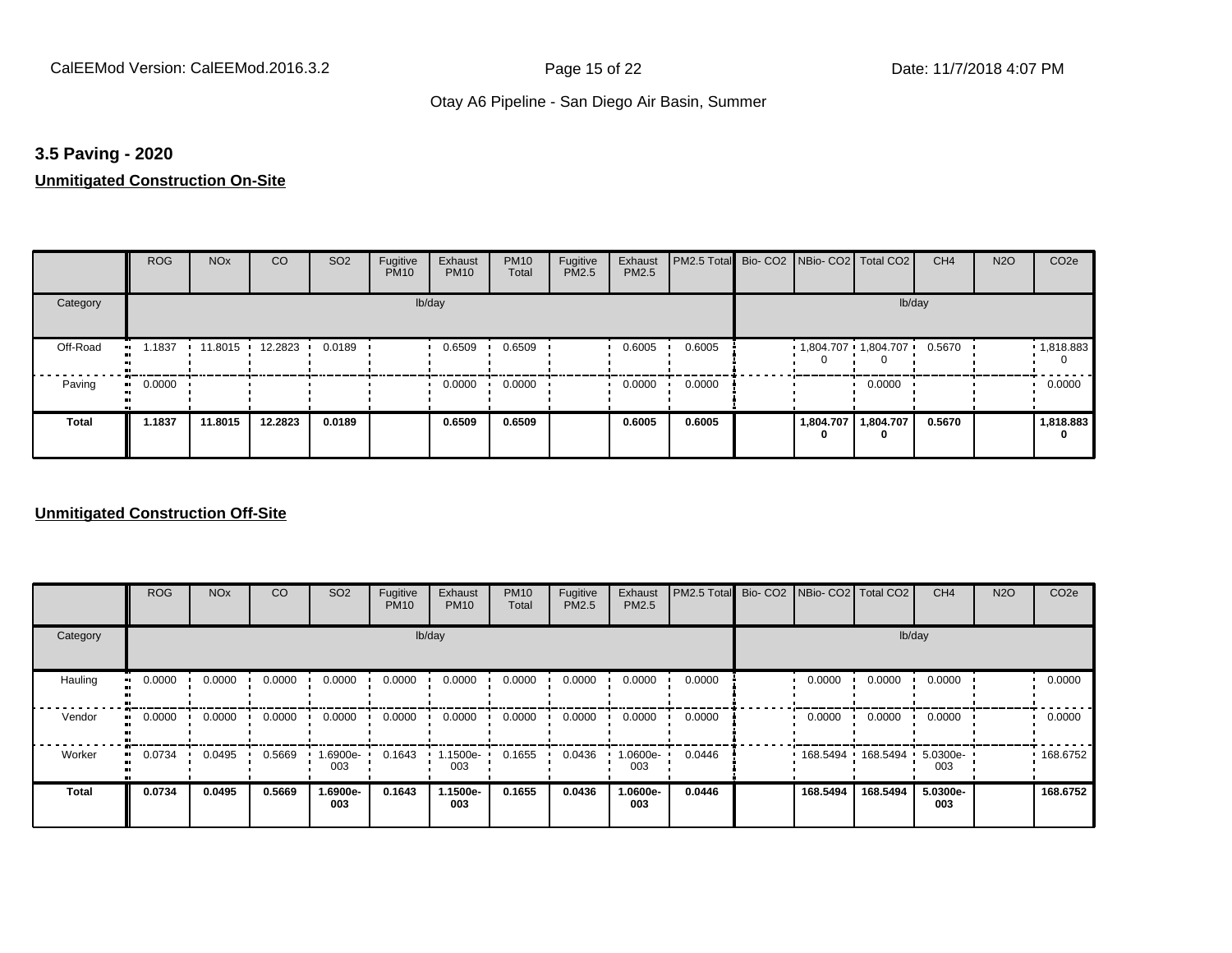## **3.5 Paving - 2020**

# **Mitigated Construction On-Site**

|                | <b>ROG</b>   | <b>NO<sub>x</sub></b> | <b>CO</b>         | SO <sub>2</sub> | Fugitive<br><b>PM10</b> | Exhaust<br><b>PM10</b> | <b>PM10</b><br>Total | Fugitive<br>PM2.5 | Exhaust<br><b>PM2.5</b> | PM2.5<br>Total |        | Bio- CO2 NBio- CO2 Total CO2 |                | CH <sub>4</sub> | <b>N2O</b> | CO <sub>2e</sub> |
|----------------|--------------|-----------------------|-------------------|-----------------|-------------------------|------------------------|----------------------|-------------------|-------------------------|----------------|--------|------------------------------|----------------|-----------------|------------|------------------|
| Category       |              |                       |                   |                 |                         | lb/day                 |                      |                   |                         |                |        |                              | lb/day         |                 |            |                  |
| Off-Road<br>ш. | 1.1837       |                       | 11.8015 12.2823 1 | 0.0189          |                         | 0.6509                 | 0.6509               |                   | 0.6005                  | 0.6005         | 0.0000 | 1,804.707 1,804.707          |                | 0.5670          |            | 1,818.883<br>0   |
| Paving         | 0.0000<br>ш. |                       |                   |                 |                         | 0.0000                 | 0.0000               |                   | 0.0000                  | 0.0000         |        |                              | 0.0000         |                 |            | 0.0000           |
| <b>Total</b>   | 1.1837       | 11.8015               | 12.2823           | 0.0189          |                         | 0.6509                 | 0.6509               |                   | 0.6005                  | 0.6005         | 0.0000 | 1,804.707<br>0               | 1,804.707<br>0 | 0.5670          |            | 1,818.883<br>0   |

#### **Mitigated Construction Off-Site**

|              | <b>ROG</b> | <b>NO<sub>x</sub></b> | CO     | SO <sub>2</sub> | Fugitive<br><b>PM10</b> | Exhaust<br><b>PM10</b> | <b>PM10</b><br>Total | Fugitive<br><b>PM2.5</b> | Exhaust<br>PM2.5 | PM2.5 Total Bio- CO2 NBio- CO2 Total CO2 |          |                     | CH <sub>4</sub> | <b>N2O</b> | CO <sub>2e</sub> |
|--------------|------------|-----------------------|--------|-----------------|-------------------------|------------------------|----------------------|--------------------------|------------------|------------------------------------------|----------|---------------------|-----------------|------------|------------------|
| Category     |            |                       |        |                 |                         | lb/day                 |                      |                          |                  |                                          |          |                     | lb/day          |            |                  |
| Hauling      | 0.0000     | 0.0000                | 0.0000 | 0.0000          | 0.0000                  | 0.0000                 | 0.0000               | 0.0000                   | 0.0000           | 0.0000                                   | 0.0000   | 0.0000              | 0.0000          |            | 0.0000           |
| Vendor       | 0.0000     | 0.0000                | 0.0000 | 0.0000          | 0.0000                  | 0.0000                 | 0.0000               | 0.0000                   | 0.0000           | 0.0000                                   | 0.0000   | 0.0000              | 0.0000          |            | 0.0000           |
| Worker       | 0.0734     | 0.0495                | 0.5669 | .6900e-<br>003  | 0.1643                  | 1.1500e-<br>003        | 0.1655               | 0.0436                   | 1.0600e-<br>003  | 0.0446                                   |          | 168.5494 168.5494 1 | 5.0300e-<br>003 |            | 168.6752         |
| <b>Total</b> | 0.0734     | 0.0495                | 0.5669 | 1.6900e-<br>003 | 0.1643                  | 1.1500e-<br>003        | 0.1655               | 0.0436                   | 1.0600e-<br>003  | 0.0446                                   | 168.5494 | 168.5494            | 5.0300e-<br>003 |            | 168.6752         |

# **4.0 Operational Detail - Mobile**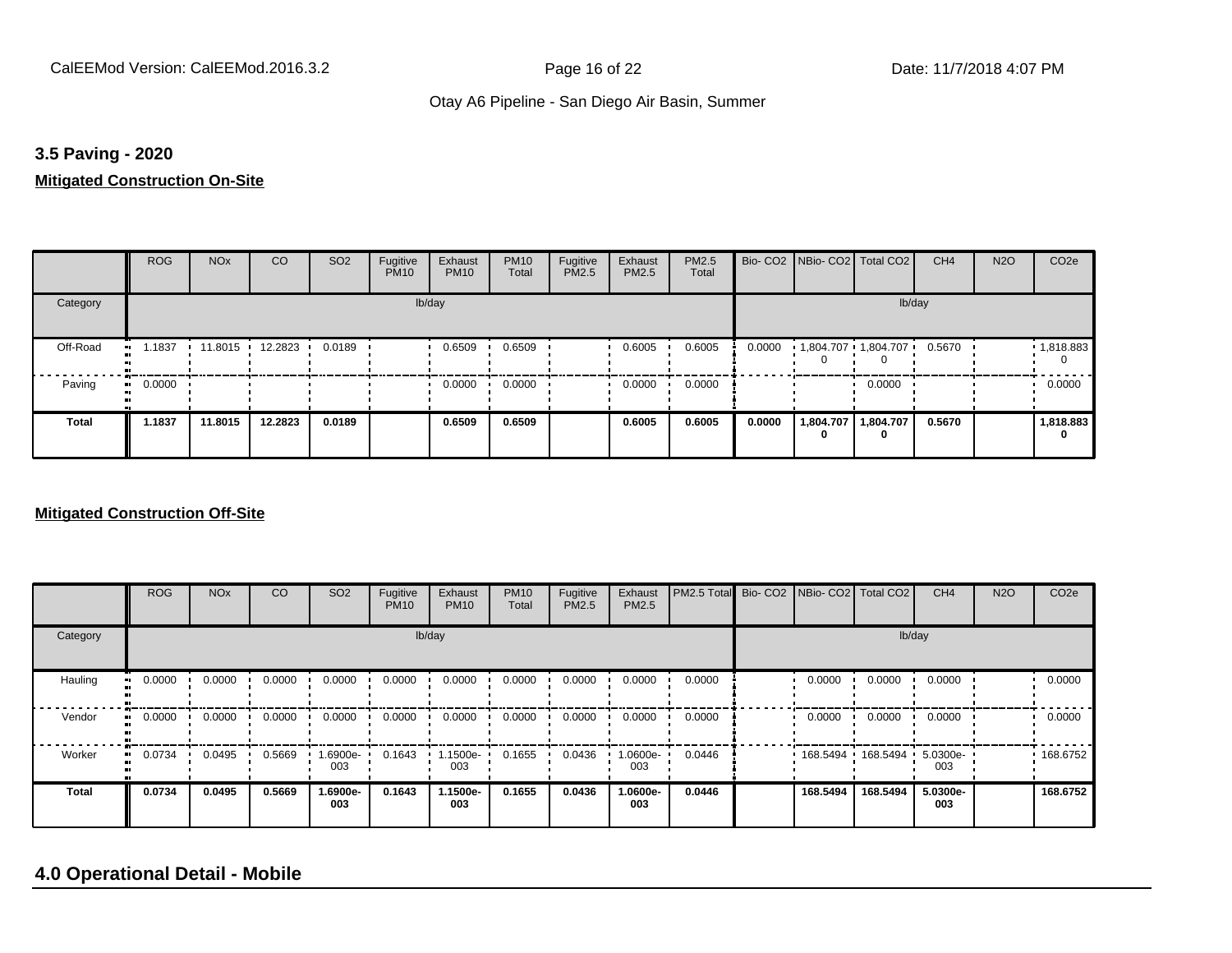#### **4.1 Mitigation Measures Mobile**

|             | <b>ROG</b>            | <b>NO<sub>x</sub></b> | CO     | SO <sub>2</sub> | Fugitive<br><b>PM10</b> | Exhaust<br><b>PM10</b> | <b>PM10</b><br>Total | Fugitive<br><b>PM2.5</b> | Exhaust<br><b>PM2.5</b> | PM2.5 Total   Bio- CO2   NBio- CO2   Total CO2 |        |        | CH <sub>4</sub> | <b>N2O</b> | CO <sub>2</sub> e |
|-------------|-----------------------|-----------------------|--------|-----------------|-------------------------|------------------------|----------------------|--------------------------|-------------------------|------------------------------------------------|--------|--------|-----------------|------------|-------------------|
| Category    |                       |                       |        |                 |                         | lb/day                 |                      |                          |                         |                                                |        | lb/day |                 |            |                   |
| Mitigated   | $\blacksquare$ 0.0000 | 0.0000                | 0.0000 | 0.0000          | 0.0000                  | 0.0000                 | 0.0000               | 0.0000                   | 0.0000                  | 0.0000                                         | 0.0000 | 0.0000 | 0.0000          |            | 0.0000            |
| Unmitigated | 0.0000<br>. .         | 0.0000                | 0.0000 | 0.0000          | 0.0000                  | 0.0000                 | 0.0000               | 0.0000                   | 0.0000                  | 0.0000                                         | 0.0000 | 0.0000 | 0.0000          |            | 0.0000            |

# **4.2 Trip Summary Information**

|                            |         | Average Daily Trip Rate |        | Unmitigated       | Mitigated         |
|----------------------------|---------|-------------------------|--------|-------------------|-------------------|
| Land Use                   | Weekday | Saturday                | Sunday | <b>Annual VMT</b> | <b>Annual VMT</b> |
| Other Non-Asphalt Surfaces | 0.00    | 0.00                    | 0.00   |                   |                   |
| Total                      | 0.00    | 0.00                    | 0.00   |                   |                   |

# **4.3 Trip Type Information**

|                            |            | <b>Miles</b> |                                                                |      | Trip % |      |         | Trip Purpose %  |         |
|----------------------------|------------|--------------|----------------------------------------------------------------|------|--------|------|---------|-----------------|---------|
| Land Use                   | H-W or C-W |              | H-S or C-C I H-O or C-NW IH-W or C-WI H-S or C-C I H-O or C-NW |      |        |      | Primary | <b>Diverted</b> | Pass-by |
| Other Non-Asphalt Surfaces | 9.50       | 7.30         | 7.30                                                           | 0.00 | 0.OC   | 0.00 |         |                 |         |

# **4.4 Fleet Mix**

| Land Use                   | LDA      | LDT <sup>+</sup> | LDT <sub>2</sub> | <b>MDV</b> | LHD <sub>1</sub> | HD2      | MHD      | <b>HHD</b> | <b>OBUS</b> | JBUS     | <b>MCY</b> | <b>SBUS</b> | MH <sub>3</sub> |
|----------------------------|----------|------------------|------------------|------------|------------------|----------|----------|------------|-------------|----------|------------|-------------|-----------------|
| Other Non-Asphalt Surfaces | 0.588316 | 0.042913         | J.184449 ·       | 0.110793   | 0.017294         | 0.005558 | 0.015534 | 0.023021   | 0.001902    | 0.002024 | 0.006181   | 0.000745    | 0.001271        |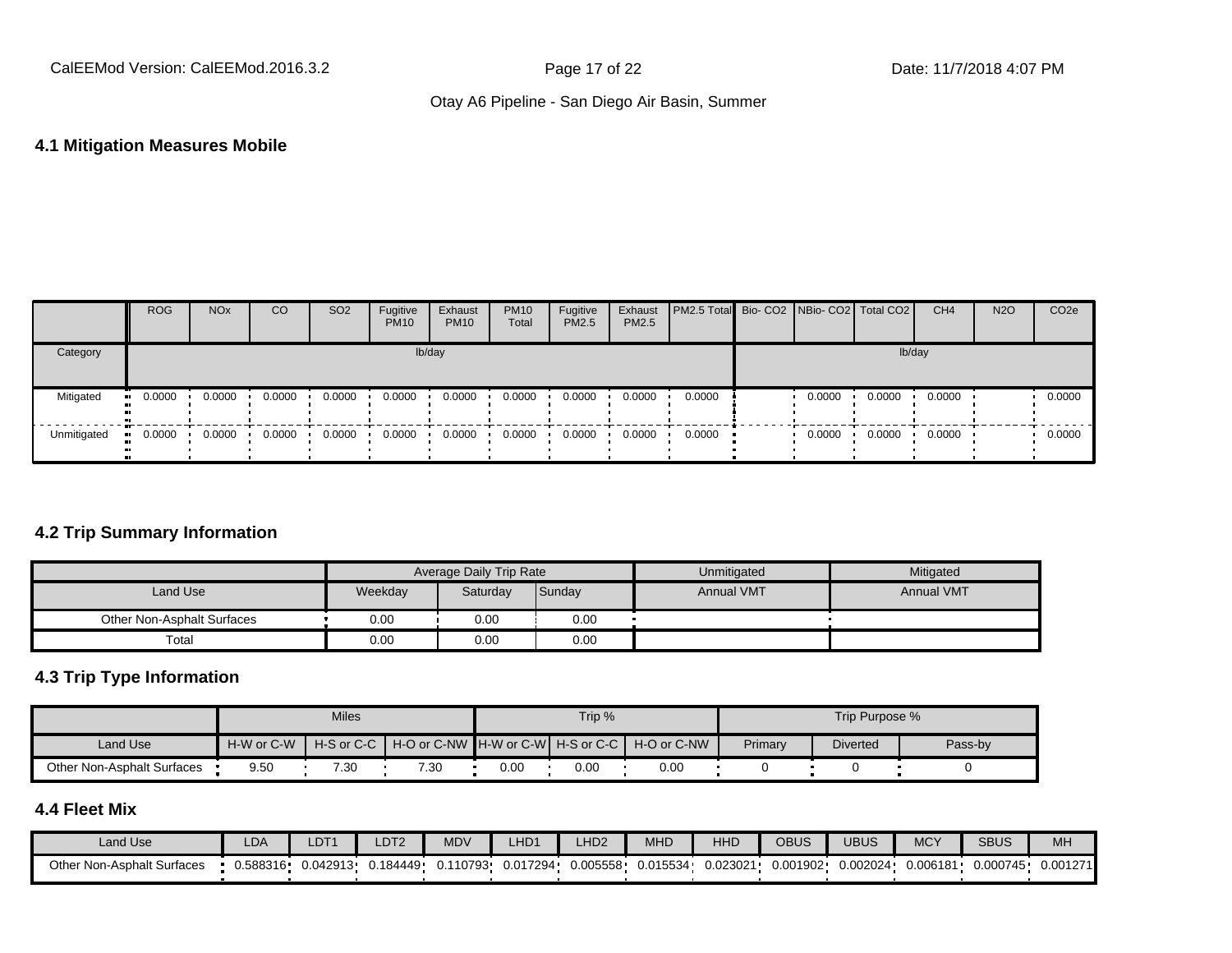# **5.0 Energy Detail**

Historical Energy Use: N

# **5.1 Mitigation Measures Energy**

|                           | <b>ROG</b>    | <b>NO<sub>x</sub></b> | CO     | SO <sub>2</sub> | Fugitive<br><b>PM10</b> | Exhaust<br><b>PM10</b> | <b>PM10</b><br>Total | Fugitive<br><b>PM2.5</b> | Exhaust<br>PM2.5 | <b>PM2.5 Total Bio-CO2 NBio-CO2 Total CO2</b> |        |        | CH <sub>4</sub> | <b>N2O</b> | CO <sub>2</sub> e |
|---------------------------|---------------|-----------------------|--------|-----------------|-------------------------|------------------------|----------------------|--------------------------|------------------|-----------------------------------------------|--------|--------|-----------------|------------|-------------------|
| Category                  |               |                       |        |                 |                         | lb/day                 |                      |                          |                  |                                               |        | lb/day |                 |            |                   |
| NaturalGas<br>Mitigated   | 0.0000<br>. . | 0.0000                | 0.0000 | 0.0000          |                         | 0.0000                 | 0.0000               |                          | 0.0000           | 0.0000                                        | 0.0000 | 0.0000 | 0.0000          | 0.0000     | 0.0000            |
| NaturalGas<br>Unmitigated | 0.0000<br>. . | 0.0000                | 0.0000 | 0.0000          |                         | 0.0000                 | 0.0000               |                          | 0.0000           | 0.0000                                        | 0.0000 | 0.0000 | 0.0000          | 0.0000     | 0.0000            |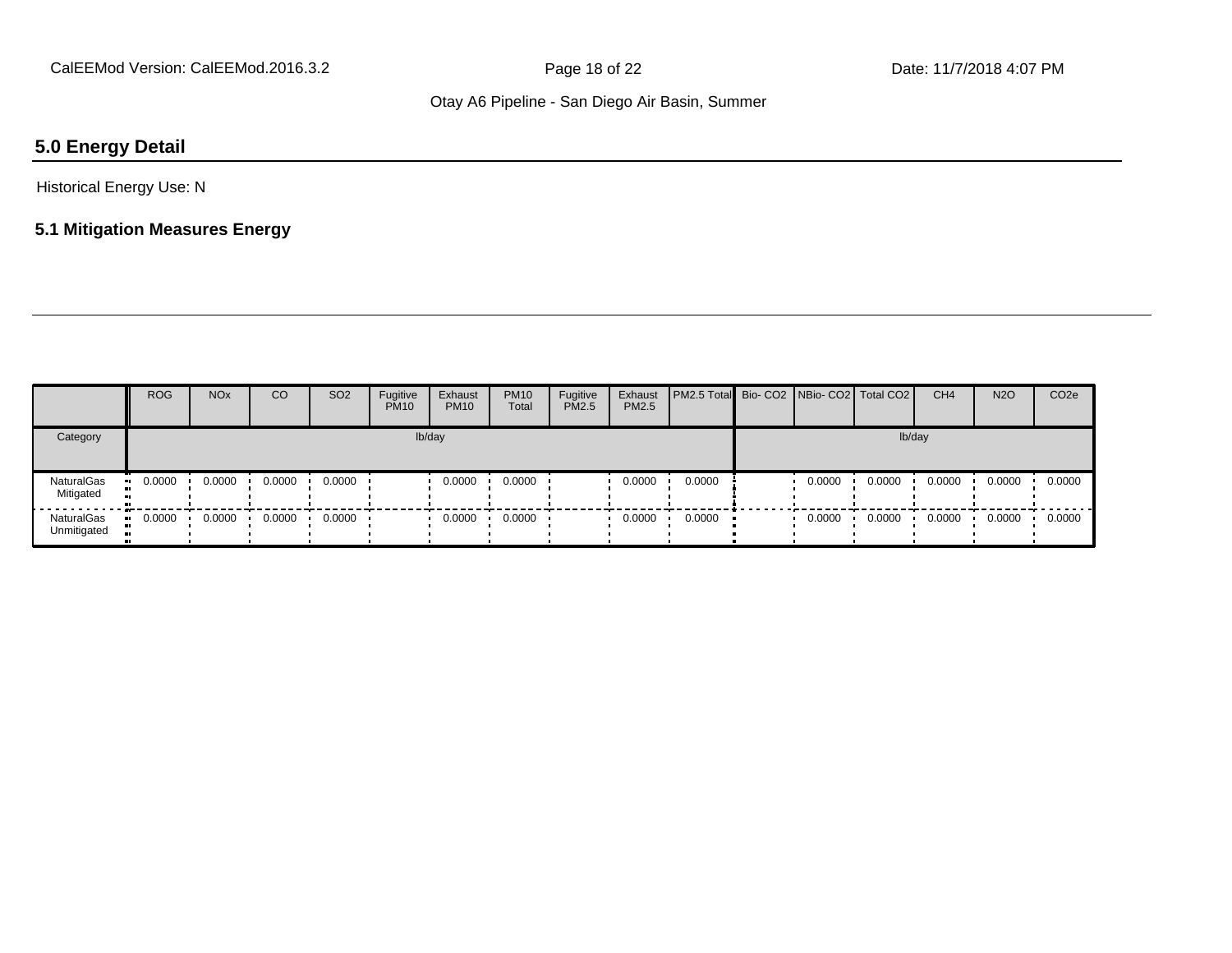# **5.2 Energy by Land Use - NaturalGas Unmitigated**

|                                | NaturalGa<br>s Use | <b>ROG</b> | <b>NO<sub>x</sub></b> | CO     | SO <sub>2</sub> | Fugitive<br><b>PM10</b> | Exhaust<br><b>PM10</b> | <b>PM10</b><br>Total | Fugitive<br><b>PM2.5</b> | Exhaust<br><b>PM2.5</b> | PM2.5 Total Bio- CO2 NBio- CO2 Total CO2 |        |        | CH <sub>4</sub> | <b>N2O</b> | CO <sub>2e</sub> |
|--------------------------------|--------------------|------------|-----------------------|--------|-----------------|-------------------------|------------------------|----------------------|--------------------------|-------------------------|------------------------------------------|--------|--------|-----------------|------------|------------------|
| Land Use                       | kBTU/yr            |            |                       |        |                 |                         | lb/day                 |                      |                          |                         |                                          |        | lb/day |                 |            |                  |
| Other Non-<br>Asphalt Surfaces | $\Omega$           | 0.0000     | 0.0000                | 0.0000 | 0.0000          |                         | 0.0000                 | 0.0000               |                          | 0.0000                  | 0.0000                                   | 0.0000 | 0.0000 | 0.0000          | 0.0000     | 0.0000           |
| <b>Total</b>                   |                    | 0.0000     | 0.0000                | 0.0000 | 0.0000          |                         | 0.0000                 | 0.0000               |                          | 0.0000                  | 0.0000                                   | 0.0000 | 0.0000 | 0.0000          | 0.0000     | 0.0000           |

#### **Mitigated**

|                                | NaturalGa<br>s Use | <b>ROG</b> | <b>NO<sub>x</sub></b> | CO     | SO <sub>2</sub> | Fugitive<br><b>PM10</b> | Exhaust<br><b>PM10</b> | <b>PM10</b><br>Total | Fugitive<br><b>PM2.5</b> | Exhaust<br>PM2.5 | PM2.5 Total Bio- CO2 NBio- CO2 Total CO2 |        |        | CH <sub>4</sub> | <b>N2O</b> | CO <sub>2e</sub> |
|--------------------------------|--------------------|------------|-----------------------|--------|-----------------|-------------------------|------------------------|----------------------|--------------------------|------------------|------------------------------------------|--------|--------|-----------------|------------|------------------|
| Land Use                       | kBTU/yr            |            |                       |        |                 |                         | lb/day                 |                      |                          |                  |                                          |        | lb/day |                 |            |                  |
| Other Non-<br>Asphalt Surfaces | 0<br>              | 0.0000     | 0.0000                | 0.0000 | 0.0000          |                         | 0.0000                 | 0.0000               |                          | 0.0000           | 0.0000                                   | 0.0000 | 0.0000 | 0.0000          | 0.0000     | 0.0000           |
| Total                          |                    | 0.0000     | 0.0000                | 0.0000 | 0.0000          |                         | 0.0000                 | 0.0000               |                          | 0.0000           | 0.0000                                   | 0.0000 | 0.0000 | 0.0000          | 0.0000     | 0.0000           |

# **6.0 Area Detail**

**6.1 Mitigation Measures Area**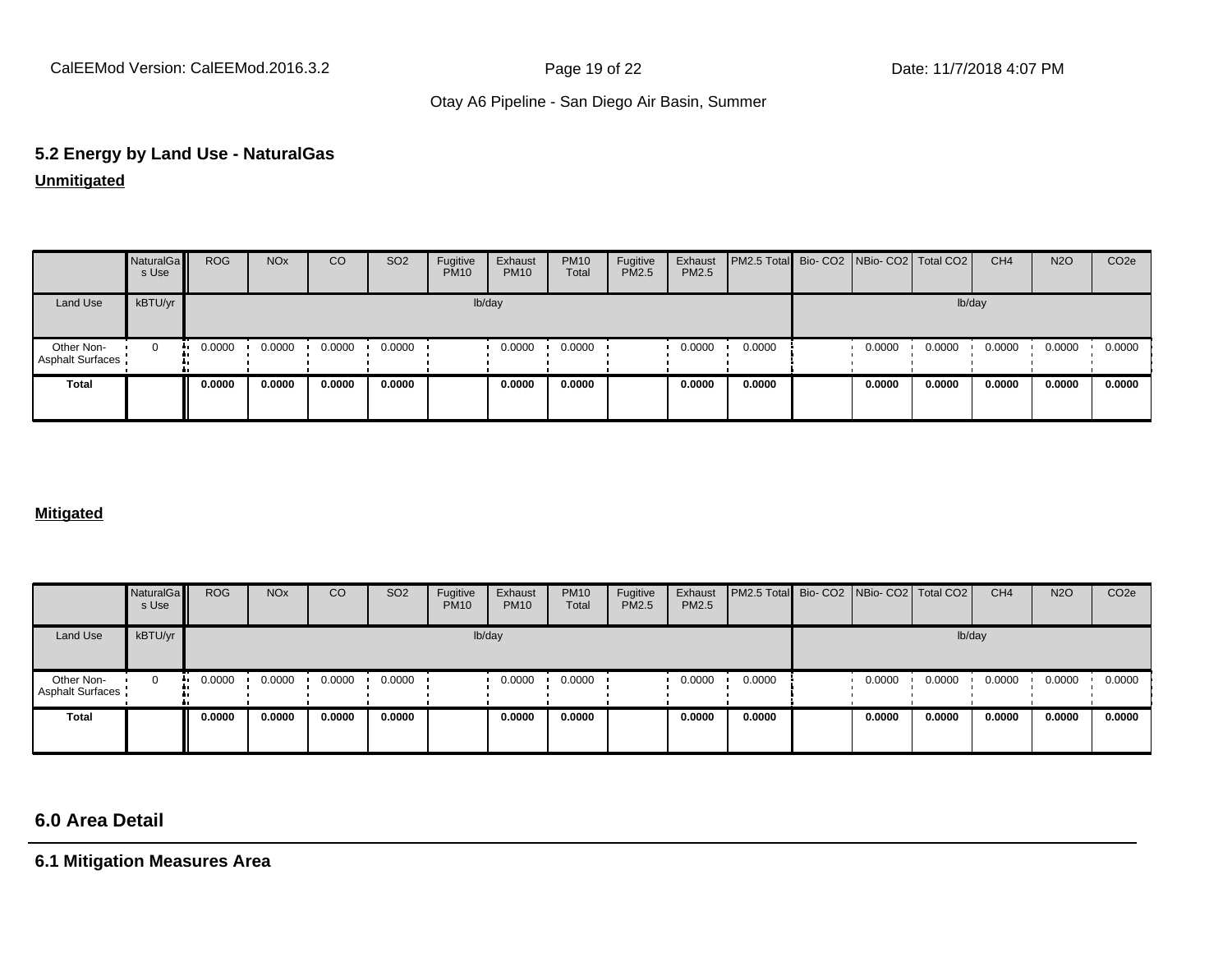|             | <b>ROG</b> | <b>NO<sub>x</sub></b> | CO              | SO <sub>2</sub> | Fugitive<br><b>PM10</b> | Exhaust<br><b>PM10</b> | <b>PM10</b><br>Total | Fugitive<br><b>PM2.5</b> | Exhaust<br>PM2.5 | PM2.5 Total Bio- CO2   NBio- CO2   Total CO2 |                   |                 | CH <sub>4</sub> | <b>N2O</b> | CO <sub>2e</sub> |
|-------------|------------|-----------------------|-----------------|-----------------|-------------------------|------------------------|----------------------|--------------------------|------------------|----------------------------------------------|-------------------|-----------------|-----------------|------------|------------------|
| Category    |            |                       |                 |                 |                         | lb/day                 |                      |                          |                  |                                              |                   | lb/day          |                 |            |                  |
| Mitigated   | 0.0831     | 0.0000                | 3.6000e-<br>004 | 0.0000          |                         | 0.0000                 | 0.0000               |                          | 0.0000           | 0.0000                                       | 7.7000e-<br>004   | 7.7000e-<br>004 | 0.0000          |            | 8.2000e-<br>004  |
| Unmitigated | 0.0831     | 0.0000                | 3.6000e-<br>004 | 0.0000          |                         | 0.0000                 | 0.0000               |                          | 0.0000           | 0.0000                                       | 7.7000e- •<br>004 | 7.7000e-<br>004 | 0.0000          |            | 8.2000e-<br>004  |

# **6.2 Area by SubCategory**

**Unmitigated**

|                          | <b>ROG</b>      | <b>NO<sub>x</sub></b> | CO              | SO <sub>2</sub> | Fugitive<br><b>PM10</b> | Exhaust<br><b>PM10</b> | <b>PM10</b><br>Total | Fugitive<br><b>PM2.5</b> | Exhaust<br>PM2.5 | <b>PM2.5</b><br>Total | Bio- CO2   NBio- CO2   Total CO2 |                 | CH <sub>4</sub> | <b>N2O</b> | CO <sub>2</sub> e |
|--------------------------|-----------------|-----------------------|-----------------|-----------------|-------------------------|------------------------|----------------------|--------------------------|------------------|-----------------------|----------------------------------|-----------------|-----------------|------------|-------------------|
| SubCategory              |                 |                       |                 |                 | lb/day                  |                        |                      |                          |                  |                       |                                  | lb/day          |                 |            |                   |
| Architectural<br>Coating | 0.0290          |                       |                 |                 |                         | 0.0000                 | 0.0000               |                          | 0.0000           | 0.0000                |                                  | 0.0000          |                 |            | 0.0000            |
| Consumer<br>Products     | 0.0540<br>      |                       |                 |                 |                         | 0.0000                 | 0.0000               |                          | 0.0000           | 0.0000                |                                  | 0.0000          |                 |            | 0.0000            |
| Landscaping              | 3.0000e-<br>005 | 0.0000                | 3.6000e-<br>004 | 0.0000          |                         | 0.0000                 | 0.0000               |                          | 0.0000           | 0.0000                | 7.7000e-<br>004                  | 7.7000e-<br>004 | 0.0000          |            | 8.2000e-<br>004   |
| <b>Total</b>             | 0.0831          | 0.0000                | 3.6000e-<br>004 | 0.0000          |                         | 0.0000                 | 0.0000               |                          | 0.0000           | 0.0000                | 7.7000e-<br>004                  | 7.7000e-<br>004 | 0.0000          |            | 8.2000e-<br>004   |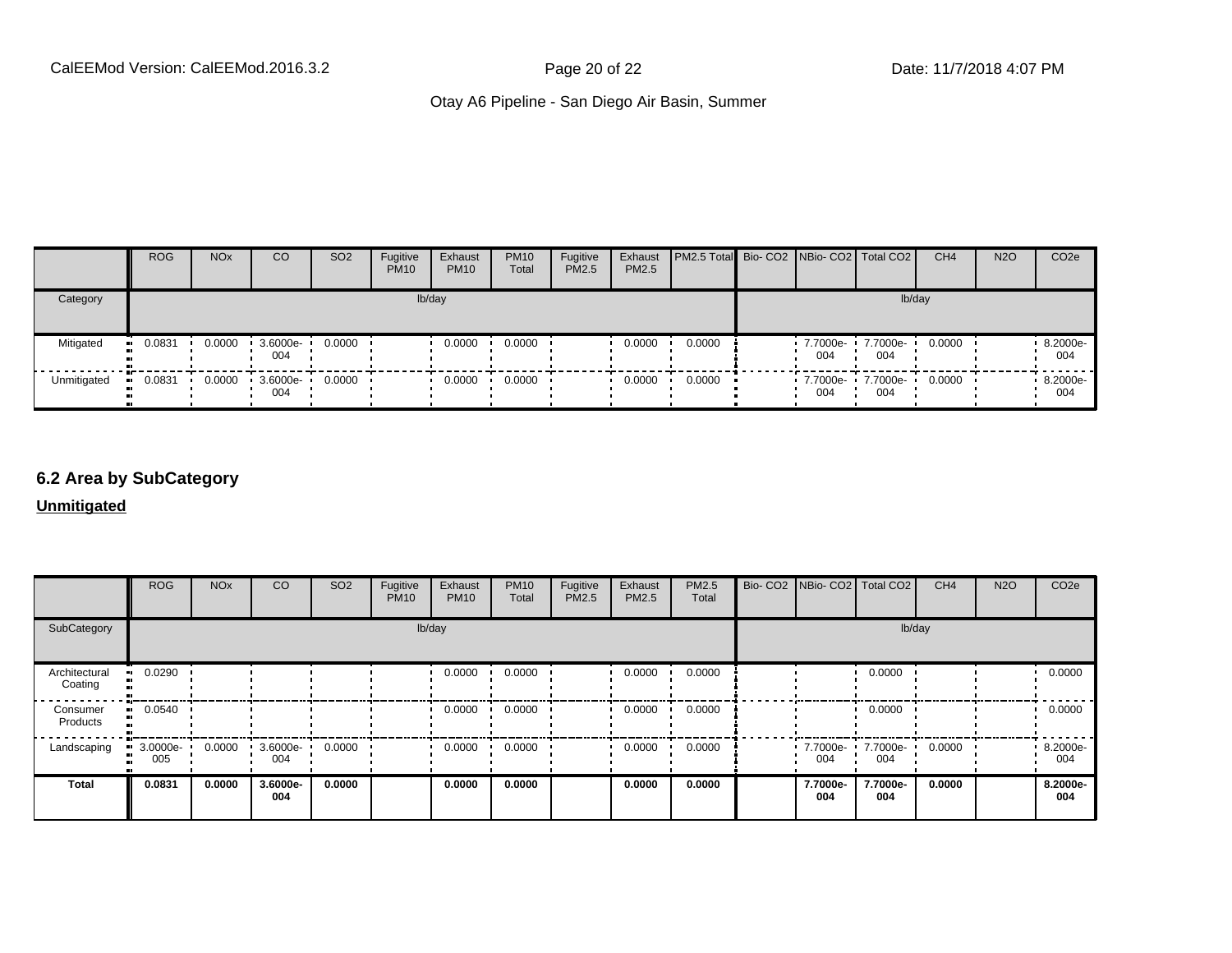## **6.2 Area by SubCategory**

#### **Mitigated**

|                          | <b>ROG</b>              | <b>NO<sub>x</sub></b> | CO              | SO <sub>2</sub> | Fugitive<br><b>PM10</b> | Exhaust<br><b>PM10</b> | <b>PM10</b><br>Total | Fugitive<br>PM2.5 | Exhaust<br>PM2.5 | PM2.5 Total Bio- CO2 NBio- CO2   Total CO2 |                 |                 | CH <sub>4</sub> | <b>N2O</b> | CO <sub>2e</sub> |
|--------------------------|-------------------------|-----------------------|-----------------|-----------------|-------------------------|------------------------|----------------------|-------------------|------------------|--------------------------------------------|-----------------|-----------------|-----------------|------------|------------------|
| SubCategory              |                         |                       |                 |                 | lb/day                  |                        |                      |                   |                  |                                            |                 | lb/day          |                 |            |                  |
| Architectural<br>Coating | 0.0290<br>. .           |                       |                 |                 |                         | 0.0000                 | 0.0000               |                   | 0.0000           | 0.0000                                     |                 | 0.0000          |                 |            | 0.0000           |
| Consumer<br>Products     | $-0.0540$               |                       |                 |                 |                         | 0.0000                 | 0.0000               |                   | 0.0000           | 0.0000                                     |                 | 0.0000          |                 |            | 0.0000           |
| Landscaping              | $\cdot$ 3.0000e-<br>005 | 0.0000                | 3.6000e-<br>004 | 0.0000          |                         | 0.0000                 | 0.0000               |                   | 0.0000           | 0.0000                                     | 7.7000e-<br>004 | 7.7000e-<br>004 | 0.0000          |            | 8.2000e-<br>004  |
| Total                    | 0.0831                  | 0.0000                | 3.6000e-<br>004 | 0.0000          |                         | 0.0000                 | 0.0000               |                   | 0.0000           | 0.0000                                     | 7.7000e-<br>004 | 7.7000e-<br>004 | 0.0000          |            | 8.2000e-<br>004  |

# **7.0 Water Detail**

#### **7.1 Mitigation Measures Water**

#### **8.0 Waste Detail**

#### **8.1 Mitigation Measures Waste**

#### **9.0 Operational Offroad**

| <b>Load Factor</b><br>Hours/Day<br>Days/Year<br>Number<br>Horse Power<br>Equipment Type<br>I ype<br>Fuel |
|----------------------------------------------------------------------------------------------------------|
|----------------------------------------------------------------------------------------------------------|

# **10.0 Stationary Equipment**

**Fire Pumps and Emergency Generators**